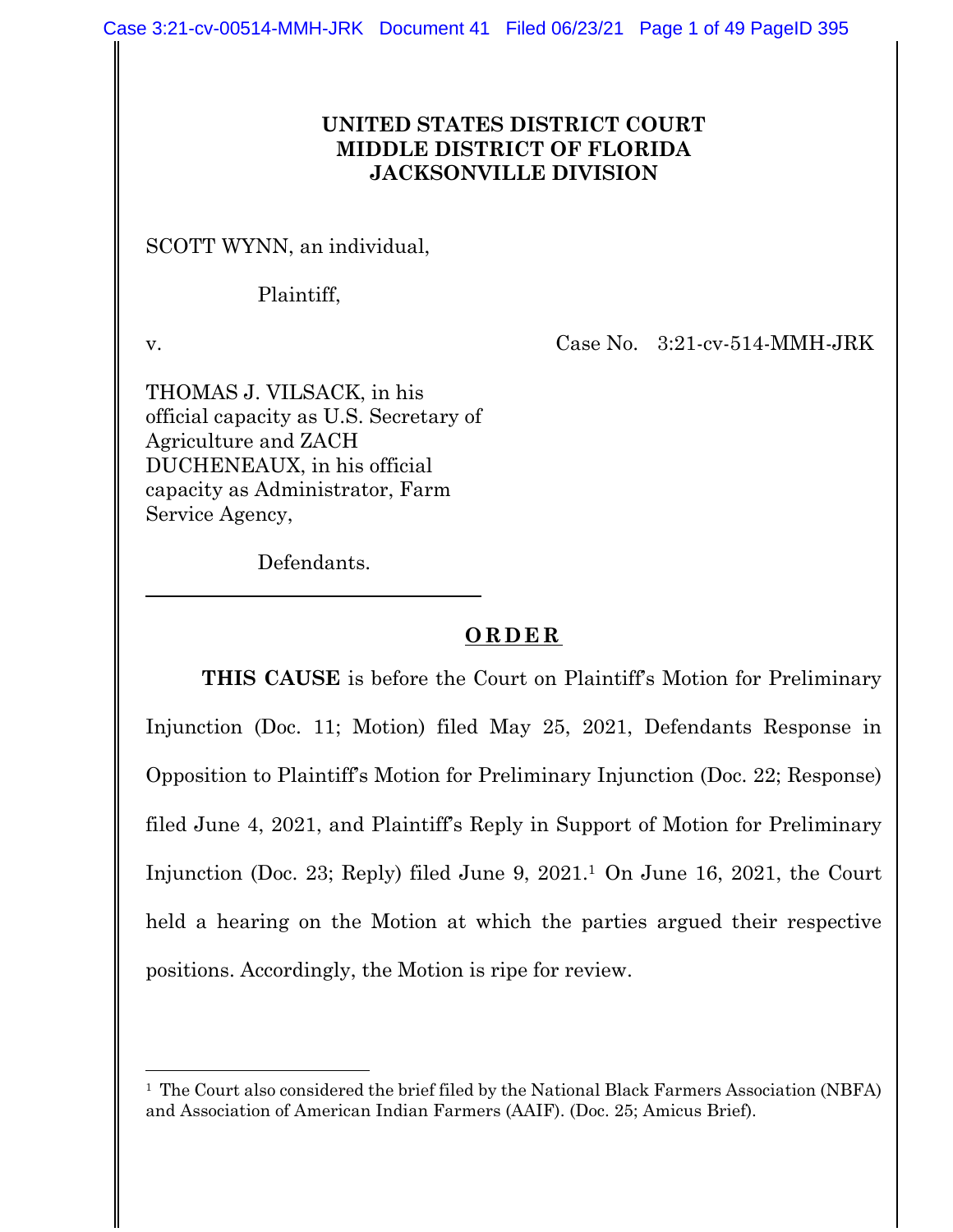# **I. Background**

In this action, Plaintiff challenges Section 1005 of the American Rescue Plan Act of 2021 (ARPA), <sup>2</sup> which provides debt relief <sup>3</sup> to "socially disadvantaged farmers and ranchers" (SDFRs). (Doc 1; Complaint). Specifically, Section 1005(a)(2) authorizes the Secretary of Agriculture to pay up to 120% of the indebtedness, as of January 1, 2021, of an SDFR's direct Farm Service Agency (FSA) loans and any farm loan guaranteed by the Secretary (collectively, farm loans). Section 1005 incorporates 7 U.S.C. § 2279's definition of an SDFR as "a farmer of rancher who is a member of a socially disadvantaged group." 7 U.S.C.  $\S$  2279(a)(5). A "socially disadvantaged group" is defined as "a group whose members have been subjected to racial or ethnic prejudice because of their identity as members of a group without regard to their individual qualities." 7 U.S.C. § 2279(a)(6). Racial or ethnic groups that categorically qualify as socially disadvantaged are "Black, American Indian/Alaskan Native, Hispanic, Asian, and Pacific Islander." Complaint at ¶ 3; see also U.S. Dep't of Agric., American Rescue Plan Debt Payments, https://www.farmers.gov/americanrescueplan (last visited June 22, 2021). White or Caucasian farmers and ranchers do not.

<sup>2</sup> Pub. L. No. 117-2, 135 Stat. 4.

<sup>&</sup>lt;sup>3</sup> At the hearing, counsel for the Government took exception to the Court's use of the term "loan forgiveness," arguing the relief is properly categorized as "debt relief." (Doc. 37; Hearing Transcript at 48). To avoid confusion, the Court will use the term debt relief throughout this Order to refer to the relief provided to SDFRs in Section 1005.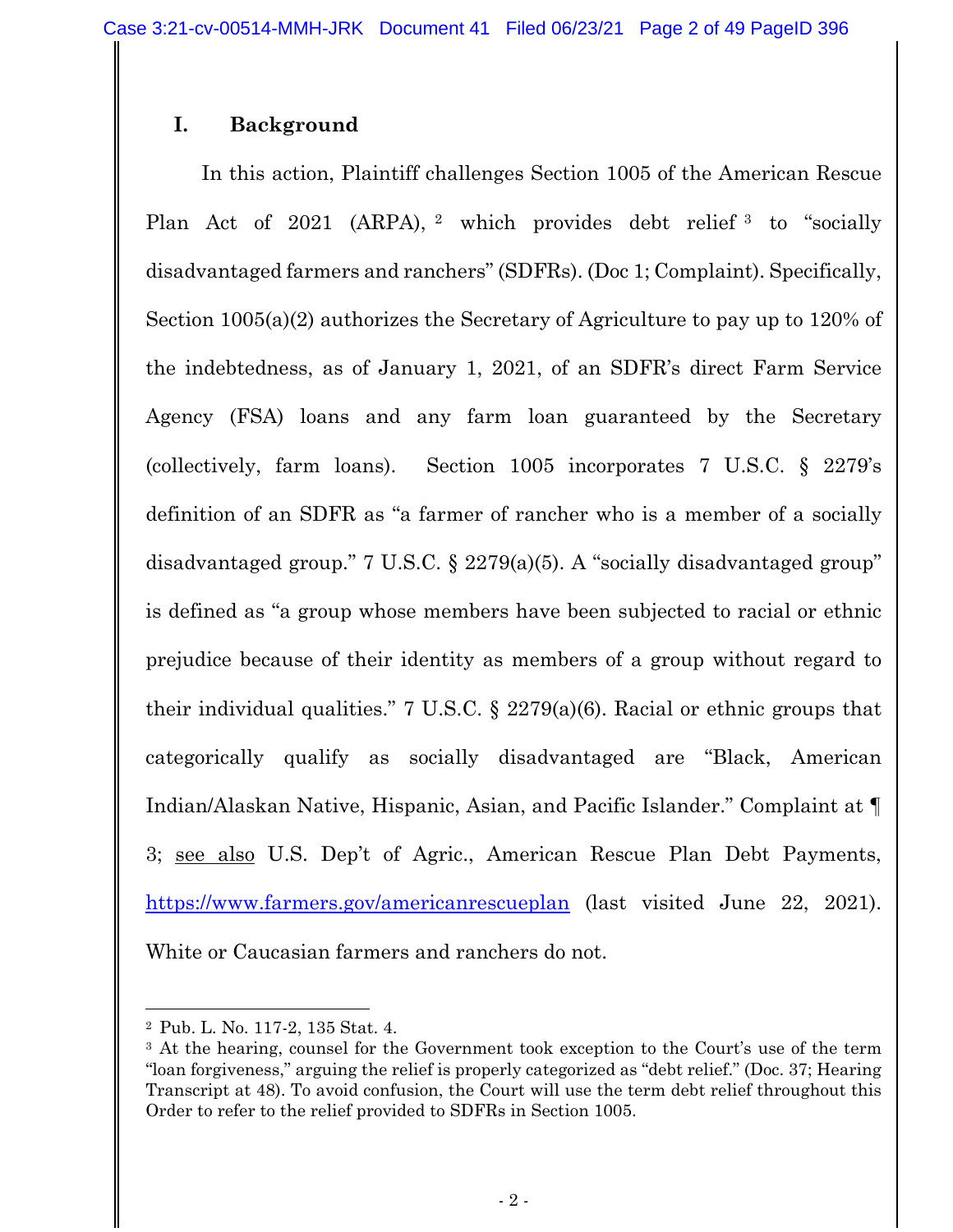Plaintiff is a White farmer in Jennings, Florida who has qualifying farm loans but is ineligible for debt relief under Section 1005 solely because of his race. Complaint ¶ 9. He sues Thomas J. Vilsack, the current Secretary of Agriculture, and Zach Ducheneaux, the administrator of the United States Department of Agriculture (USDA) and head of the FSA, in their official capacities. Id. ¶¶ 10-11. In his two-count Complaint, Plaintiff alleges Section 1005 violates the equal protection component of the Fifth Amendment's Due Process Clause (Count I) and, by extension, is not in accordance with the law such that its implementation should be prohibited by the Administrative Procedure Act (APA) (Count II). See generally Complaint. Plaintiff seeks (1) a declaratory judgment that Section 1005's provision limiting debt relief to SDFRs violates the law, (2) a preliminary and permanent injunction prohibiting the enforcement of Section 1005, either in whole or in part, (3) nominal damages, and (4) attorneys' fees and costs. Id. at 20-21.

## **II. Legal Standard**

A preliminary injunction is an extraordinary and drastic remedy. See McDonald's Corp. v. Robertson, 147 F.3d 1301, 1306 (11th Cir. 1998); see also Winter v. Natural Res. Def. Council, Inc., 555 U.S. 7, 24 (2008) ("A preliminary injunction is an extraordinary remedy never awarded as of right."); Davidoff & CIE, S.A. v. PLD Int'l Corp., 263 F.3d 1297, 1300 (11th Cir. 2001). Indeed, "[a] preliminary injunction is a powerful exercise of judicial authority in advance of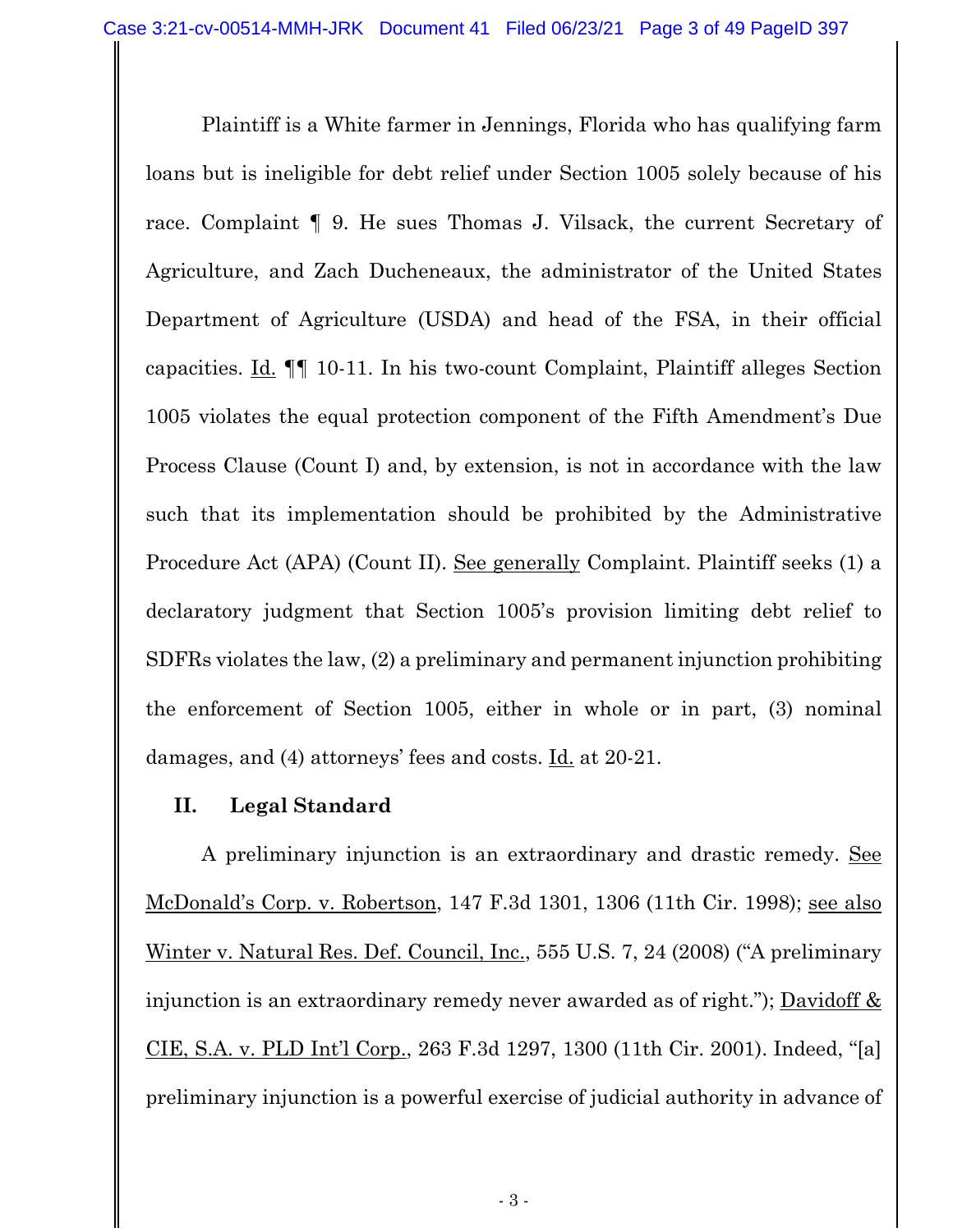trial." Ne. Fla. Chapter of Ass'n of Gen Contractors of Am. v. City of Jacksonville, 896 F.2d 1283, 1284 (11th Cir. 1990). This is particularly true with respect to preliminary injunctions of legislative enactments, which "must be granted reluctantly and only upon a clear showing that the injunction before trial is definitely demanded by the Constitution and by the other strict legal and equitable principles that restrain courts." Id. at 1287. This is because such injunctions "interfere with the democratic process and lack the safeguards against abuse or error that come with a full trial on the merits  $\dots$ ." Id.; see also Robinson v. Attorney General, 957 F.3d 1171, 1178-79 (11th Cir. 2020) ("[t]he chief function of a preliminary injunction is to preserve the status quo until the merits of the controversy can be fully and fairly adjudicated." (internal quotations and citation omitted)).

"A plaintiff seeking a preliminary injunction must establish [1] that he is likely to succeed on the merits, [2] that he is likely to suffer irreparable harm in the absence of preliminary relief, [3] that the balance of equities tips in his favor, and [4] that an injunction is in the public interest." Winter, 555 U.S. at 20. The Eleventh Circuit recently described the heavy burden on a party seeking preliminary injunctive relief as follows:

A district court may grant a preliminary injunction only if the moving party establishes that: (1) [he] has a substantial likelihood of success on the merits; (2) [he] will suffer an irreparable injury unless the injunction is granted; (3) the harm from the threatened injury outweighs the harm the injunction would cause the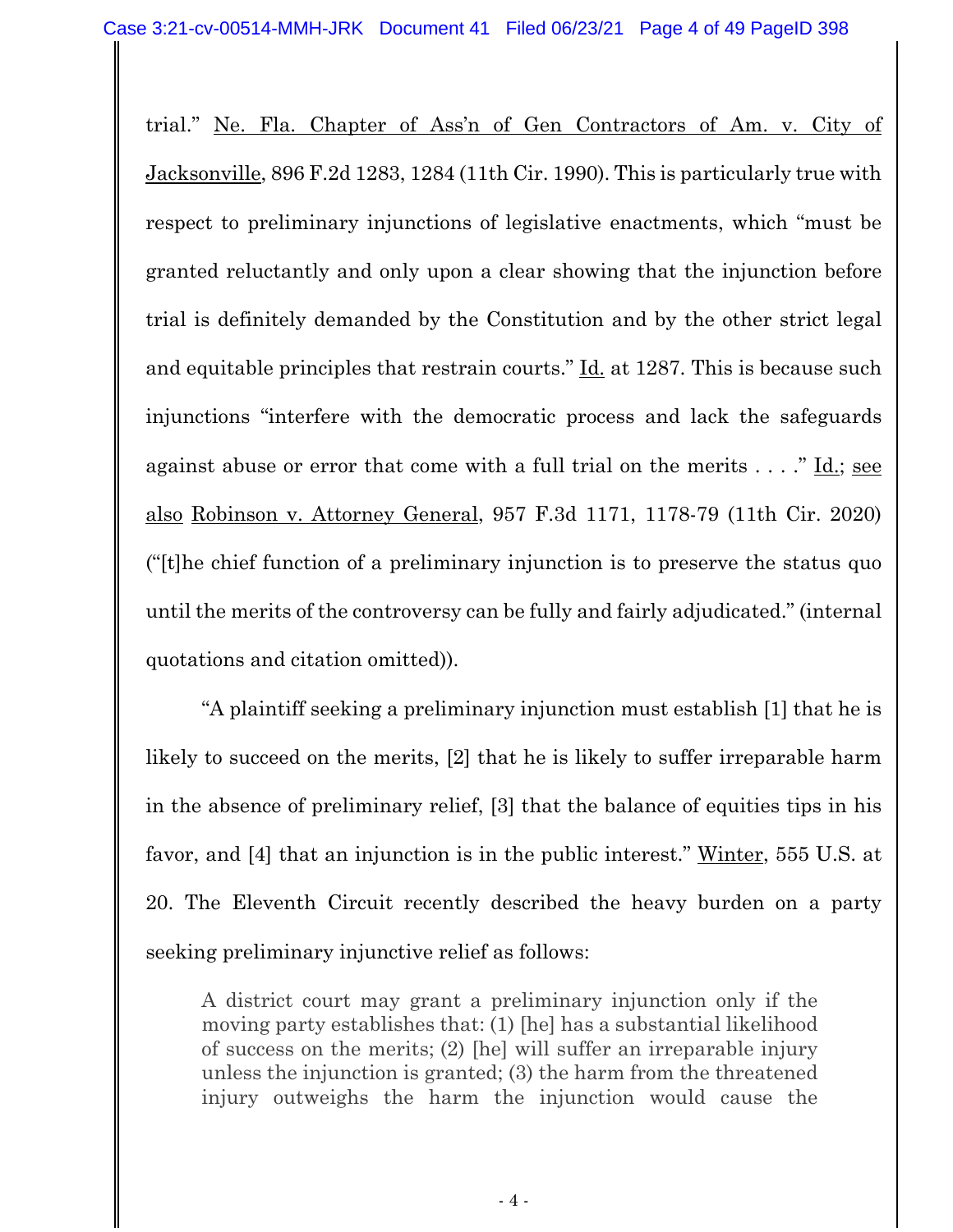opposing party; and (4) the injunction would not be adverse to the public interest.

Gonzalez v. Governor of Georgia, 978 F.3d 1266, 1270-71 (11th Cir. 2020); see also Siegel v. LePore, 234 F.3d 1163, 1176 (11th Cir. 2000) (en banc). However, the court also instructed that "the third and fourth factors merge when, as here, the Government is the opposing party." Id. at 1271 (internal quotations and citation omitted).

The movant, at all times, bears the burden of persuasion as to each of these requirements. See Ne. Fla., 896 F.2d at 1285. In deciding whether a party has met its burden, "[a] district court may rely on affidavits and hearsay materials which would not be admissible evidence for a permanent injunction, if the evidence is appropriate given the character and objectives of the injunctive proceeding." Levi Strauss & Co. v. Sunrise Int'l Trading Inc., 51 F.3d 982, 985 (11th Cir. 1995) (internal quotations and citation omitted); see also Cumulus Media, Inc. v. Clear Channel Commc'ns, Inc., 304 F.3d 1167, 1171 (11th Cir. 2002) ("Preliminary injunctions are, by their nature, products of an expedited process often based upon an underdeveloped and incomplete evidentiary record."). Notably, a party's failure to establish any one of the essential elements will warrant denial of the request for preliminary injunctive relief and obviate the need to discuss the remaining elements. See Pittman v. Cole, 267 F.3d 1269, 1292 (11th Cir. 2001) (citing Church v. City of Huntsville,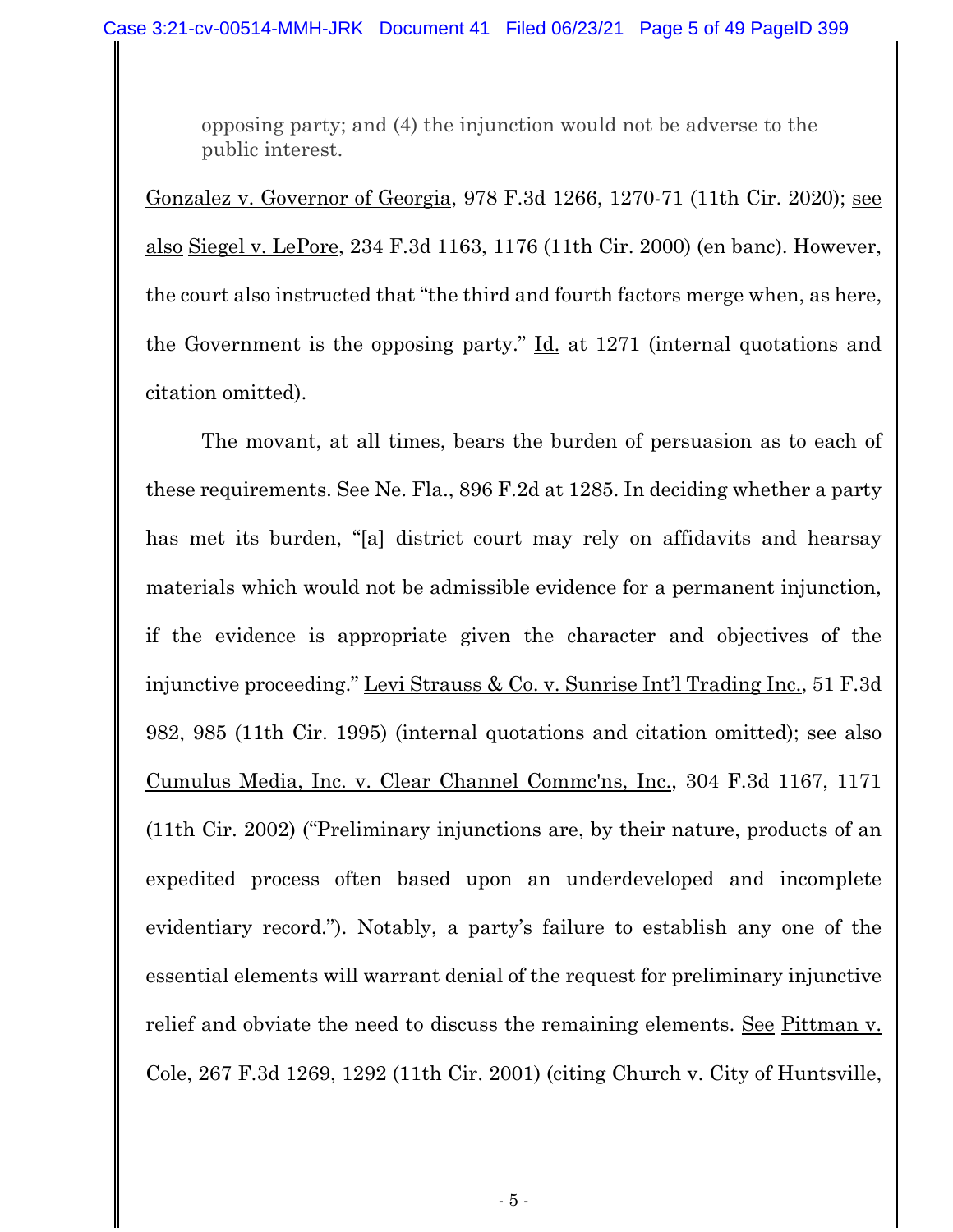30 F.3d 1332, 1342 (11th Cir. 1994)); Del Monte Fresh Produce Co. v. Dole Food Co., 148 F. Supp. 2d 1326, 1339 n.7 (S.D. Fla. 2001).

## **III. Discussion**

# **a. Likelihood of Success**

Beginning with the first element required to obtain preliminary injunctive relief, Plaintiff contends that the record before the Court shows that he has a likelihood of success on the merits of his claim that Section 1005 is unconstitutional because it violates his right to equal protection under the law. Motion at 10. This element is often considered the most important factor in granting preliminary injunctive relief. See Garcia-Mir v. Meese, 781 F.2d 1450, 1453 (11th Cir. 1986).

Since Section 1005 is a race-based governmental action, it is subject to strict scrutiny. Grutter v. Bollinger, 539 U.S. 306, 326 (2003). As noted by the Supreme Court,

Absent searching judicial inquiry into the justification for such race-based measures, there is simply no way of determining what classifications are "benign" or "remedial" and what classifications are in fact motivated by illegitimate notions of racial inferiority or simple racial politics. Indeed, the purpose of strict scrutiny is to "smoke out" illegitimate uses of race by assuring that the legislative body is pursuing a goal important enough to warrant use of a highly suspect tool. The test also ensures that the means chosen "fit" this compelling goal so closely that there is little or no possibility that the motive for the classification was illegitimate racial prejudice or stereotype.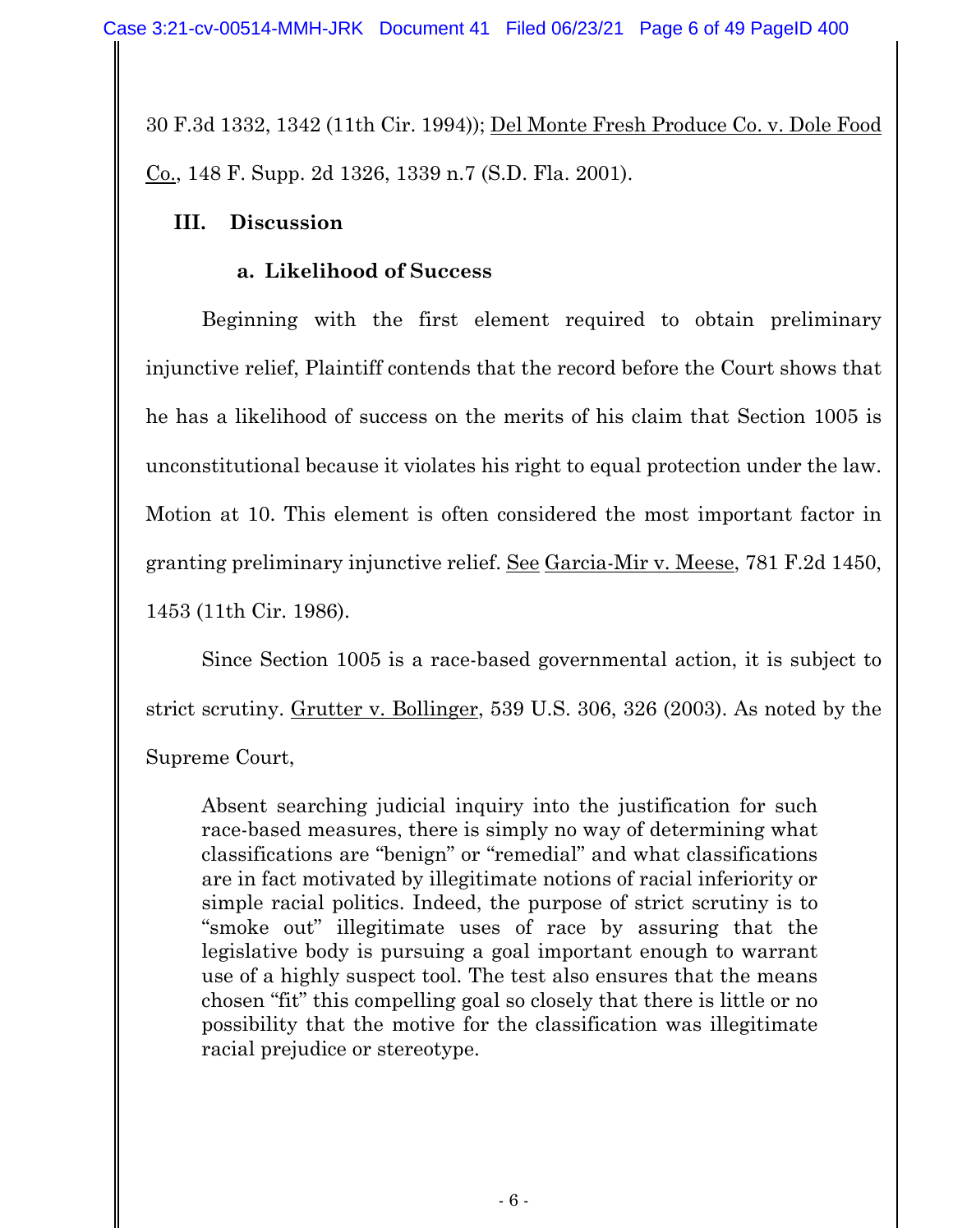City of Richmond v. J.A. Croson Co., 488 U.S. 469, 493 (1989) (plurality opinion). Indeed, the Supreme Court instructs that "any person, of whatever race, has the right to demand that any governmental actor subject to the Constitution justify any racial classification subjecting that person to unequal treatment under the strictest of judicial scrutiny." Adarand Constructors, Inc. v. Peña, 515 U.S. 200, 224 (1995).

"Although all government uses of race are subject to strict scrutiny, not all are invalidated by it." Grutter, 539 U.S. at 326-27; see also Adarand, 515 U.S. at 237 (seeking to "dispel the notion that strict scrutiny is strict in theory, but fatal in fact." (internal quotations and citations omitted)). To survive strict scrutiny, a law must serve a compelling governmental interest and be narrowly tailored to further that interest. Adarand, 515 U.S. at 227 ("Federal racial classifications, like those of a State, must serve a compelling governmental interest, and must be narrowly tailored to further that interest."). Thus, Plaintiff's likelihood of success in this action turns on whether Section 1005 satisfies these requirements.

#### **i. Compelling Governmental Interest**

In the Response, the Government states that its "compelling interest in relieving debt of [SDFRs] is two-fold: to remedy the well-documented history of discrimination against minority farmers in USDA loan (and other) programs and prevent public funds from being allocated in a way that perpetuates the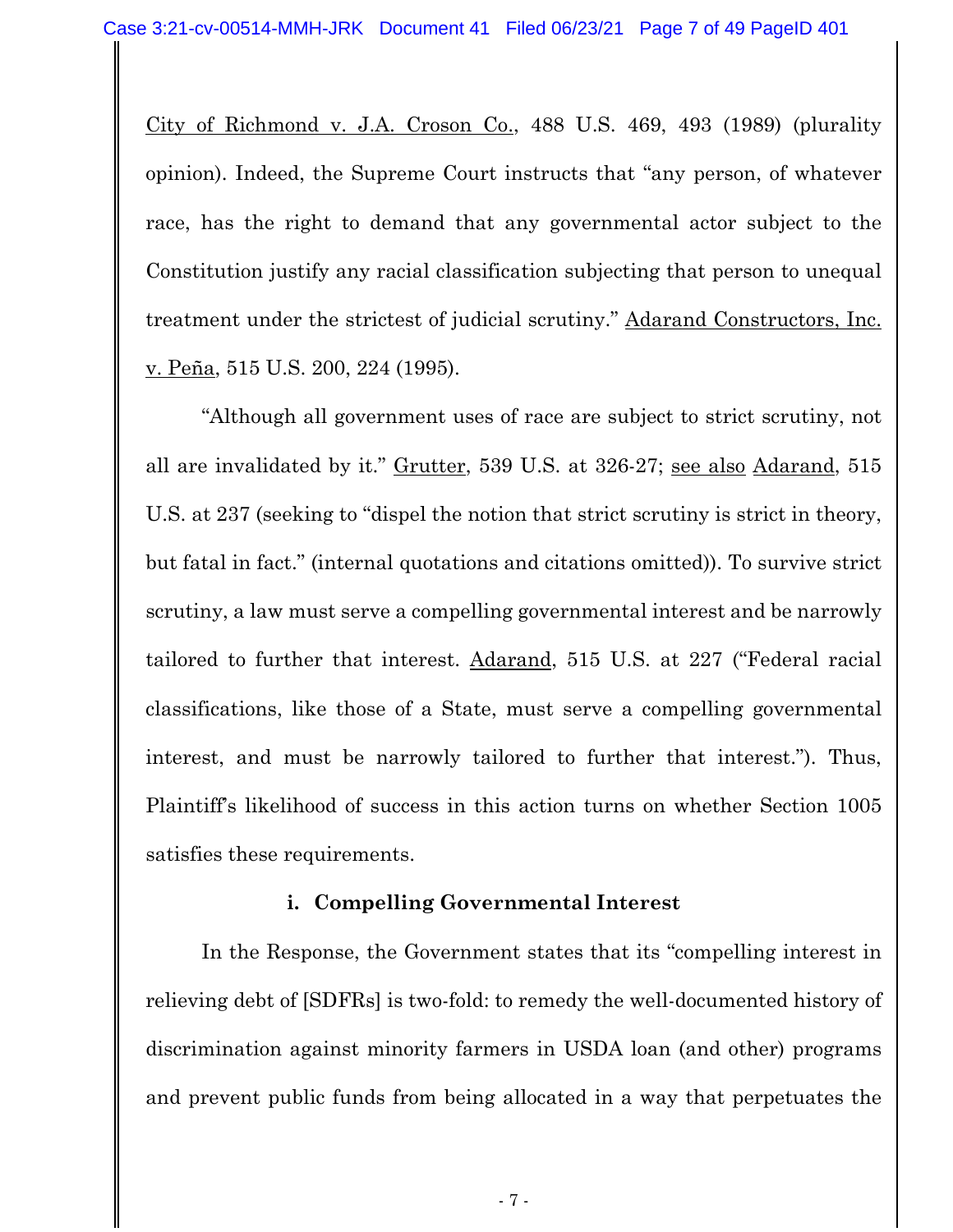effects of discrimination." Response at 18. In cases applying strict scrutiny, the Eleventh Circuit has instructed:

In practice, the interest that is alleged in support of racial preferences is almost always the same—remedying past or present discrimination. That interest is widely accepted as compelling. As a result, the true test of an affirmative action program is usually not the nature of the government's interest, but rather the adequacy of the evidence of discrimination offered to show that interest.

Ensley Branch, N.A.A.C.P. v. Seibels, 31 F.3d 1548, 1564 (11th Cir. 1994)

(citations omitted). Thus, to survive strict scrutiny, the Government must show a strong basis in evidence for its conclusion that past racial discrimination warrants a race-based remedy. Id. at 1565. The law on how a governmental entity can establish the requisite need for a race-based remedial program has evolved over time. In Eng'g Contractors Ass'n of S. Fla. v. Metro. Dade Cnty., the Eleventh Circuit summarized the kinds of evidence that would and would not be indicative of a need for remedial action in the local construction industry. 122 F.3d 895, 906-07 (11th Cir. 1997). The court explained:

A strong basis in evidence cannot rest on an amorphous claim of societal discrimination, on simple legislative assurances of good intention, or on congressional findings of discrimination in the national economy. However, a governmental entity can justify affirmative action by demonstrating gross statistical disparities between the proportion of minorities hired and the proportion of minorities willing and able to do the work. Anecdotal evidence may also be used to document discrimination, especially if buttressed by relevant statistical evidence.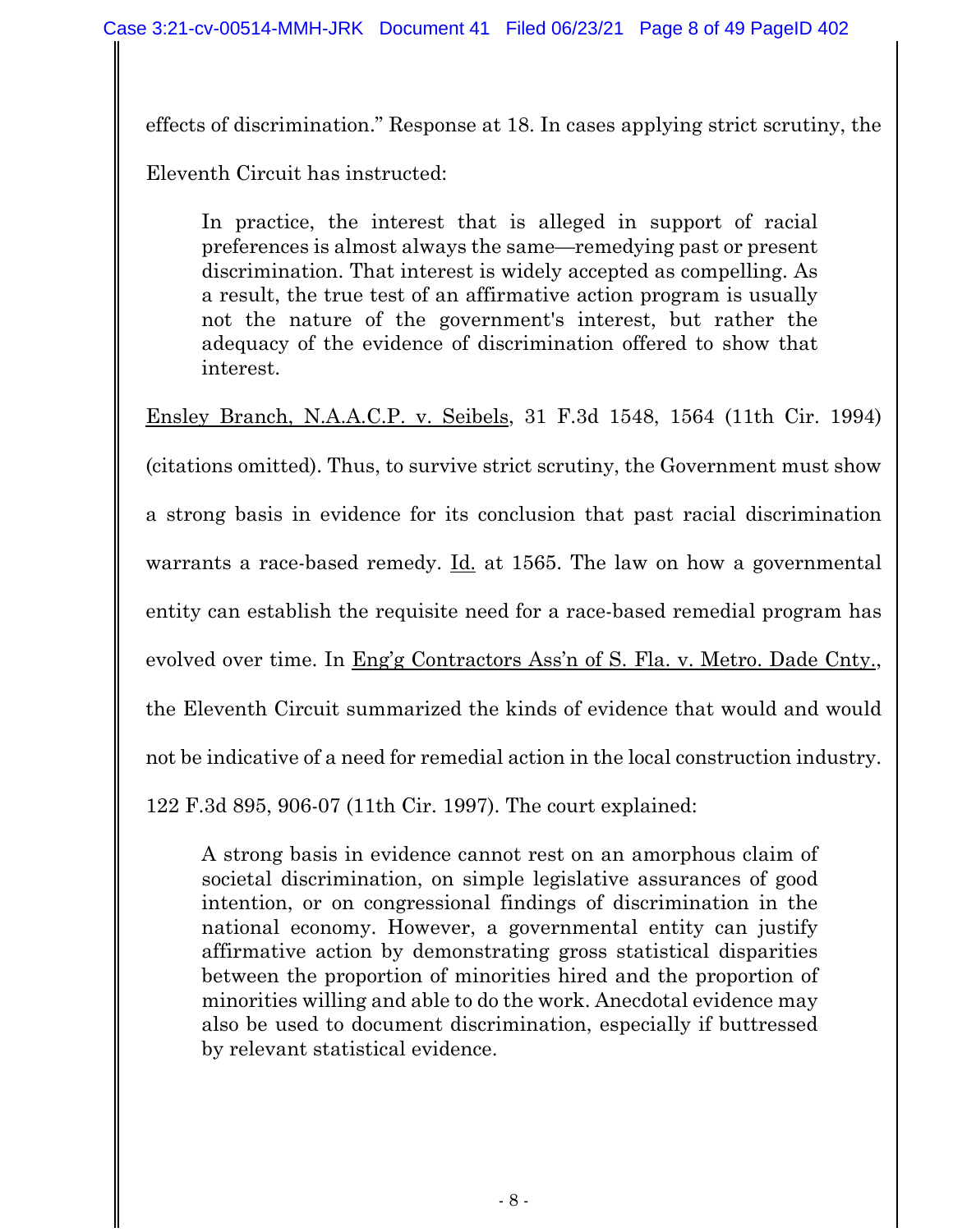Id. (internal quotations and citations omitted). Also, the court reaffirmed the Ensley Branch court's conclusion that although the Constitution requires strong evidence of discrimination to justify the need for a race-based remedy, a proponent of such a remedy need not have produced such evidence before adopting the remedy. Id. at 911 (quoting Ensley Branch, 31 F.3d at 1565). As such, the Government is not precluded from presenting post enactment evidence to establish a compelling governmental interest in this case. Id.

Here, to establish the requisite evidence of discrimination, the Government relies on substantial legislative history, testimony given by experts at various congressional committee meetings, reports prepared at Congress' request regarding discrimination in USDA programs, and floor statements made by supporters of Section 1005 in Congress.4 See Response at 6-13 (citing

<sup>4</sup> Plaintiff contests the Government's ability to rely on such evidence, arguing there is no basis to determine what evidence Congress relied on when it passed Section 1005. See Motion at 4-6; Reply at 8-9. However, formal findings by a government entity "need neither precede nor accompany the adoption of affirmative action." Ensley Branch, 31 F.3d at 1565; see also Wygant v. Jackson Bd. of Educ., 476 U.S. 267, 286 (1986) (rejecting any formal findings requirement). In reaching that conclusion in the public employer context, the Eleventh Circuit allowed the Government to justify its affirmative action plans post-hac using any evidence available to it. Ensley Branch, 31 F.3d at 1568 ("If the City and Board can now show strong evidence of the need for affirmative action in a department, then future affirmative action in that department is justified."); see also Harrison & Burrowes Bridge Constructors, Inc. v. Cuomo, 981 F.2d 50, 60 (2d Cir. 1992) ("The law is plain that the constitutional sufficiency of a state's proffered reasons necessitating an affirmative action plan should be assessed on whatever evidence is presented, whether prior to or subsequent to the program's enactment."); Contractors Ass'n v. City of Philadelphia, 6 F.3d 990, 1004 (3d Cir. 1993) (observing that "[b]ecause injunctions are prospective only, it makes sense to consider all available evidence . . . including prospective evidence."). That said, there are several categories of evidence that are less significant than others. For example, any floor statement made by legislators advocating for Section 1005's passage that are not backed by statistical or anecdotal evidence should likely be afforded little or no weight. See N.L.R.B. v. SW General, Inc., 137 S. Ct. 929,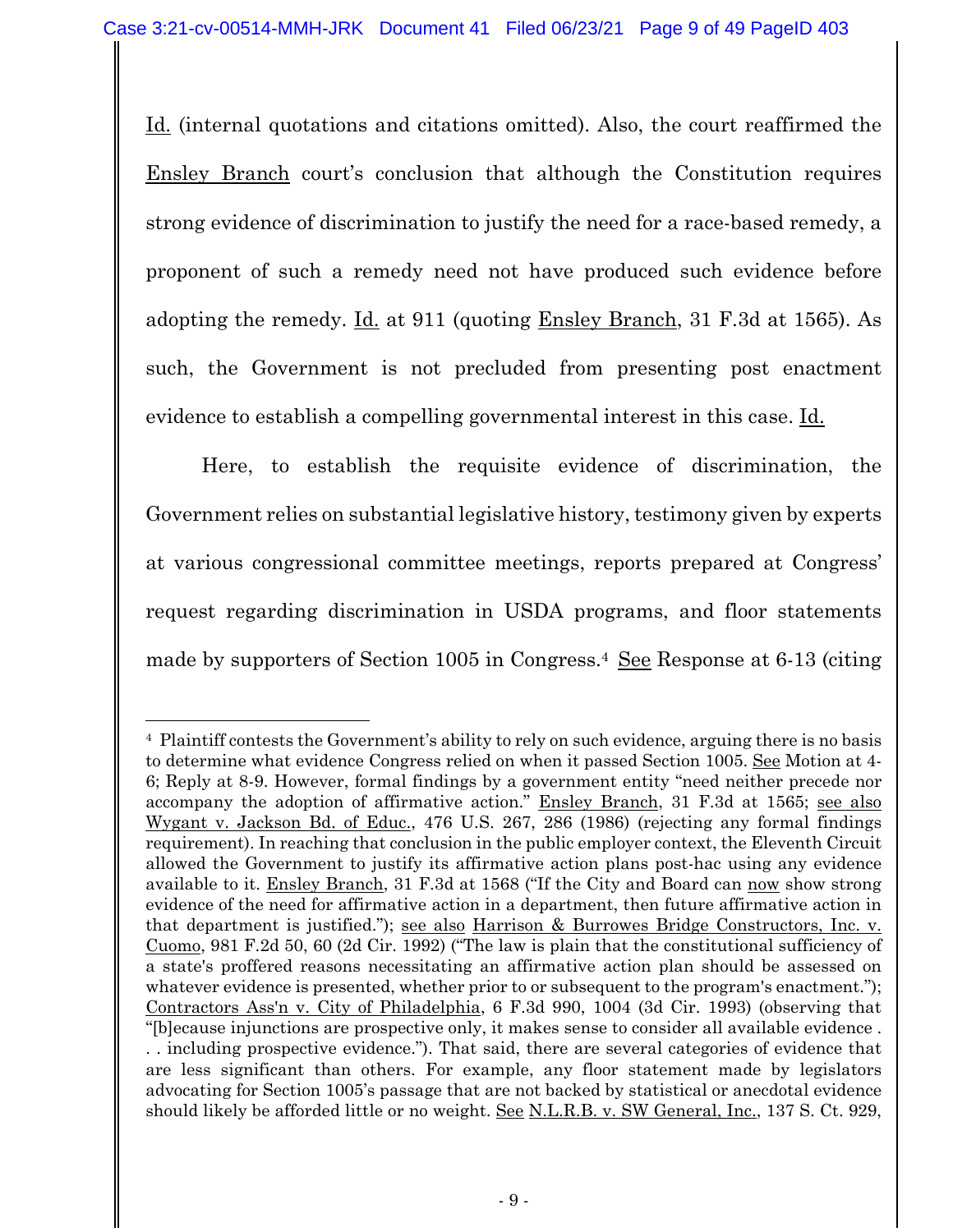floor statements made by Senators Corey Booker (Booker Floor Statement), Debbie Stabenow (Stabenow Floor Statement), and others in the Congressional Record from March 5, 2021, reported at S.1262-66.). This evidence consists of substantial evidence of historical discrimination that predates remedial efforts made by Congress and, to a lesser extent, evidence the Government contends shows continued discrimination that permeates USDA programs.

The historical evidence includes things such as a dramatic decrease in minority owned farms from 1920 to 1992; USDA's discriminatory treatment of SDFRs when they applied for loans through USDA, resulting in lower approval rates among minority farmers; when loans were offered, they were frequently for reduced amounts compared to the amount sought by SDFR applicants and on less favorable terms; inequities in how the loans of minority farmers were serviced by USDA; lack of SDFR representation on local USDA committees that were responsible for overseeing USDA loan programs; and concerted efforts by USDA to ignore complaints of discrimination made by minority farmers. Response at 3-6, 20-25 (collecting evidence). It is undeniable—and notably uncontested by the parties—that USDA had a dark history of past discrimination against minority farmers. Compare id. with Reply at 4.

<sup>943 (2017) (</sup>noting "floor statements by individual legislators rank among the least illuminating forms of legislative history.").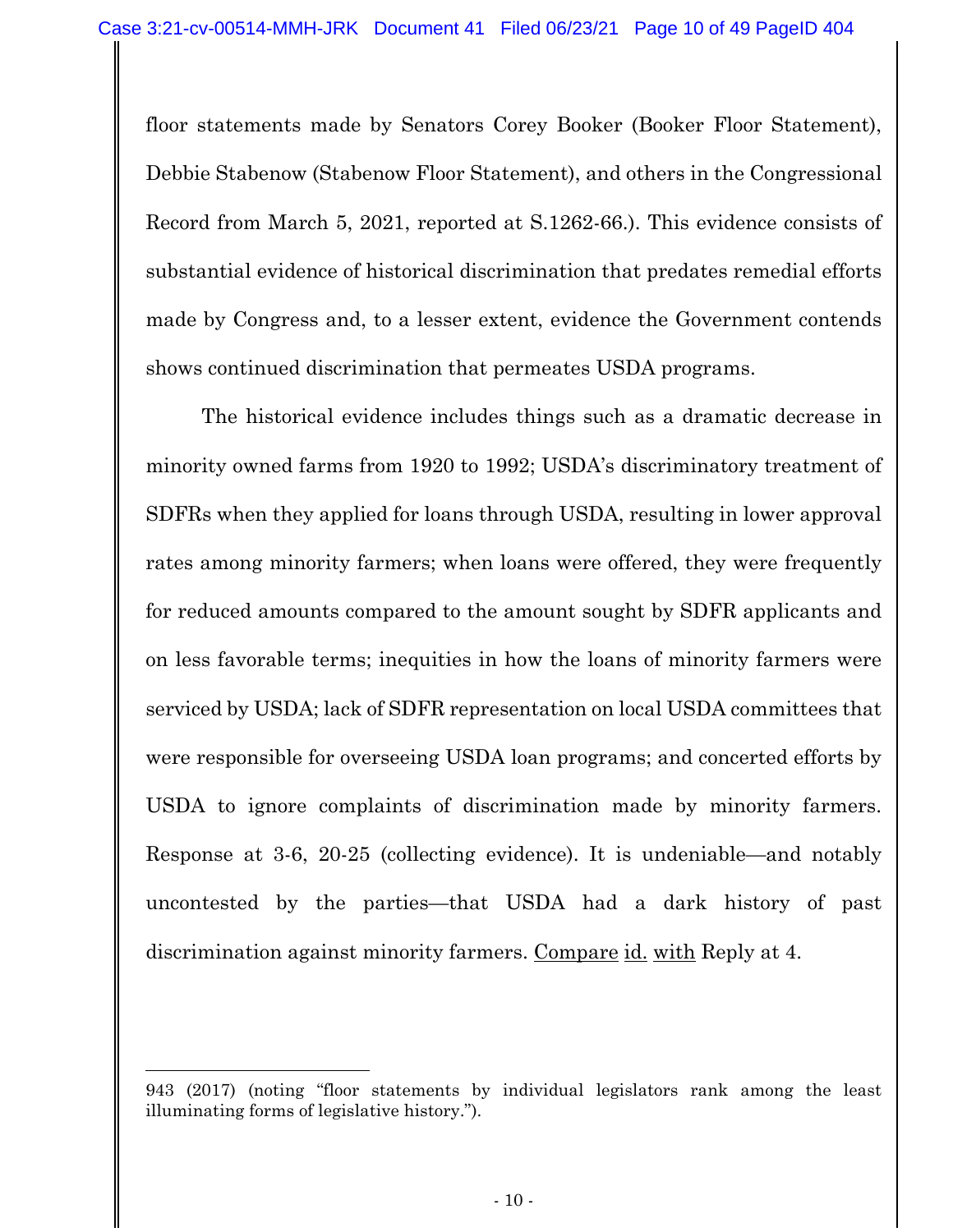Based on the historical evidence of discrimination, Congress took remedial measures to correct USDA's past discrimination against SDFRs. These measures included implementation of the "2501 Program" to increase outreach to SDFRs; entering into multiple class action settlements with various SDFR groups and awarding approximately \$2.4 billion in relief to those who were discriminated against; extending the statutory limitations period for individuals to file discrimination claims against USDA; creating formal officers that are responsible for ensuring compliance with civil rights laws and nurturing relationships among SDFR populations; and adopting measures to increase SDFR participation on local USDA committees. Response at 7-8. Due to the significant remedial measures previously taken by Congress, for purposes of this case, the historical evidence does little to address the need for continued remediation through Section 1005. Rather, for the Government to show that additional remedial action is warranted, it must present evidence either that the prior remedial measures failed to adequately remedy the harm caused by USDA's past discrimination or that the Government remains a "passive participant" in discrimination in USDA loans and programs. See Eng'g Contractors, 122 F.3d at 911. This is where the evidence of continued discrimination becomes crucial, and may be inadequate.

The Government contends its prior measures were insufficient to remedy the effects of past discrimination because "state taxes eroded recoveries, debt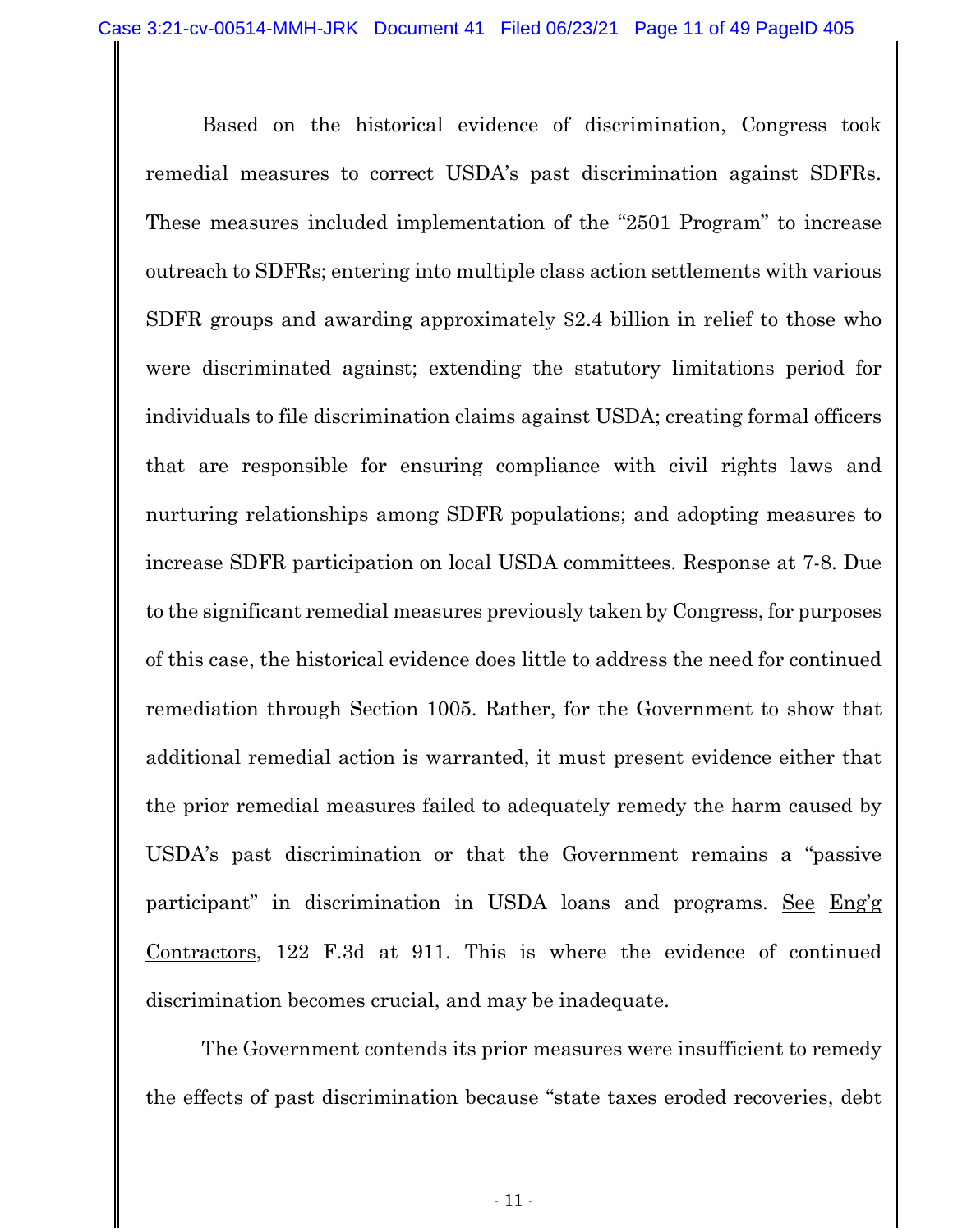relief was incomplete, and reports before Congress showed that the settlements have not cured the problems faced by minority farmers." Response at 5 (citing Stabenow Floor Statement). However, the actual evidentiary support for the inadequacy of past remedial measures is limited and largely conclusory. For example, the Government points to the insufficiency of USDA's prior outreach efforts to SDFRs that has resulted in a general distrust among SDFRs in government programs. Stabenow Floor Statement (citing statistic that 73% of Black farmers were not aware of pandemic relief programs available to them due to poor efforts at outreach and lingering distrust of USDA). While this evidence could support a need for greater outreach efforts such as those provided for in Section 1006 of the ARPA, it is not tied in any way to a governmental interest in affording SDFRs broad race-based debt relief and does not support a finding that USDA continues to be a participant, passive or active, in discrimination.

The Government also relies on three reports by the Government Accountability Office. Two reports from 2019<sup>5</sup> document a number of barriers that make it more difficult for SDFRs to obtain financing—including smaller farm sizes, weaker credit histories, and lack of clear title to land—but similarly

<sup>5</sup> GAO-19-464, INDIAN ISSUES: Agricultural Credit Needs and Barriers to Lending on Tribal Lands (May 2019); GAO-19-539, AGRICULTURAL LENDING: Information on Credit and Outreach to Socially Disadvantaged Farmers and Ranchers is Limited (July 2019).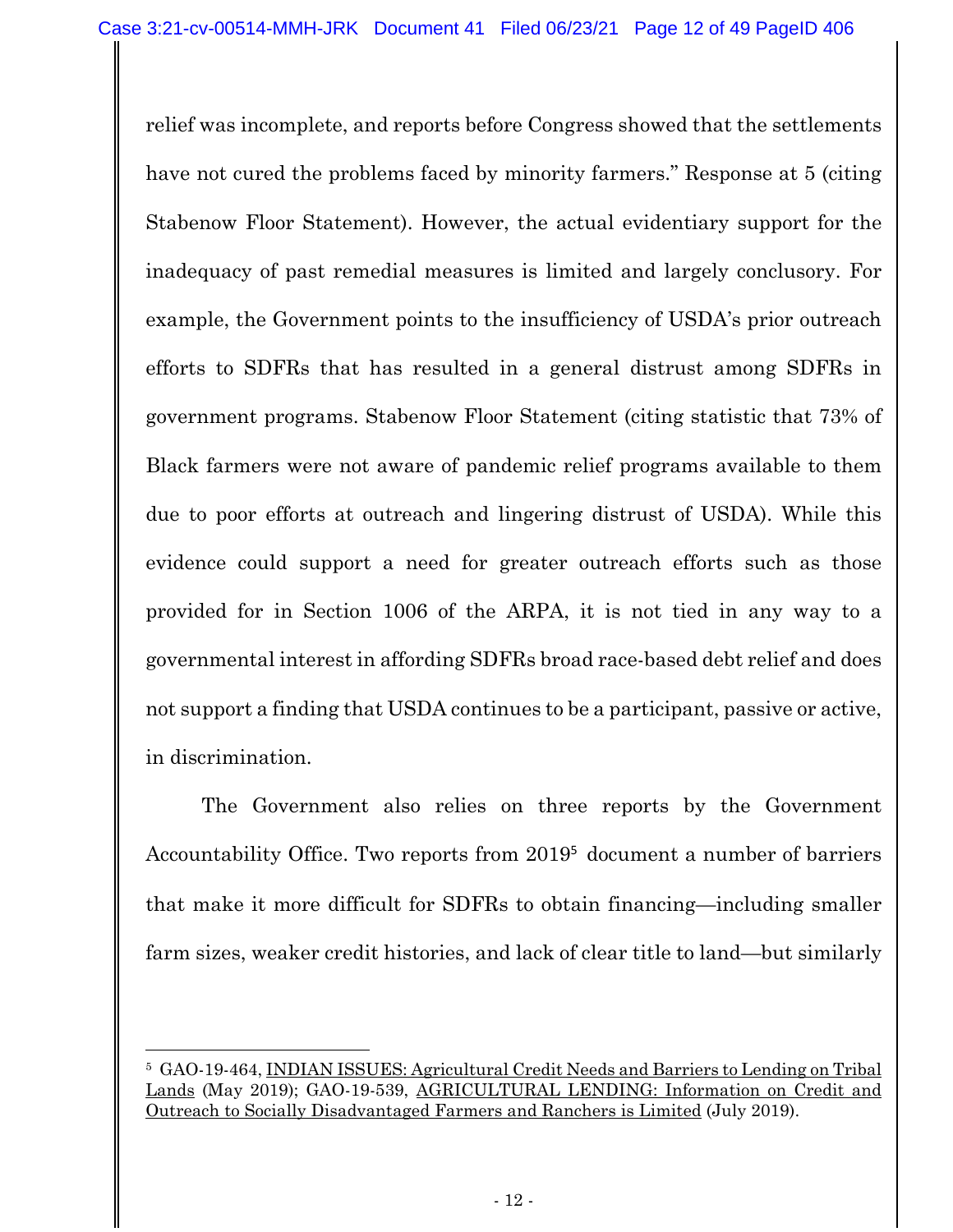fail to connect those barriers to prior or ongoing discrimination by USDA or to a need for complete debt relief.6 The Government also cites to a recent report from 2021,7 but that report does not add any new evidence as it merely echoes the findings of the two 2019 reports as part of a more general discussion of minority owned businesses' limited access to credit. Thus, from an evidentiary standpoint, these reports do little to move the needle in the Government's favor.<sup>8</sup>

The Government also contends SDFRs received a disproportionately low proportion of pandemic relief assistance authorized in prior legislation, thereby suggesting it remains a passive participant in discrimination. Response at 9- 10. Specifically, the Government cites to two statistics related to recent USDA programs that have disproportionately benefited White farmers. The first statistic shows 99.4% of relief under USDA's Market Facilitation Program (MFP) went to White farmers. Response at 10 (citing N. Rosenberg, USDA Gave

<sup>6</sup> Notably, both 2019 reports include qualifying language regarding the limited nature of information regarding SDFRs access to credit. Both reports also include recommendations to remedy the barriers identified, none of which include absolute debt relief, much less debt relief awarded strictly on the basis of race.

<sup>7</sup> GAO-21-399T, FIN. SERVS.: Fair Lending, Access, and Retirement Sec. (Feb. 24, 2021).

<sup>8</sup> The Government's reliance on the Jackson Lewis report does not fill the gap. Jackson Lewis, LLP, "Civil Rights Assessment" (Mar. 31, 2011). Notably, the Jackson Lewis report found SDFR "participation reasonably well reflected their respective Principal Operator populations," with respect to FSA loan programs and, with respect to Rural Development loan programs, SDFR "participation for all groups exceeded their respective rural populations, with some by substantial margins." Id. at xxi. Also, despite presenting numerous detailed recommendations to address the challenges faced by SDFRs, none included outright debt relief.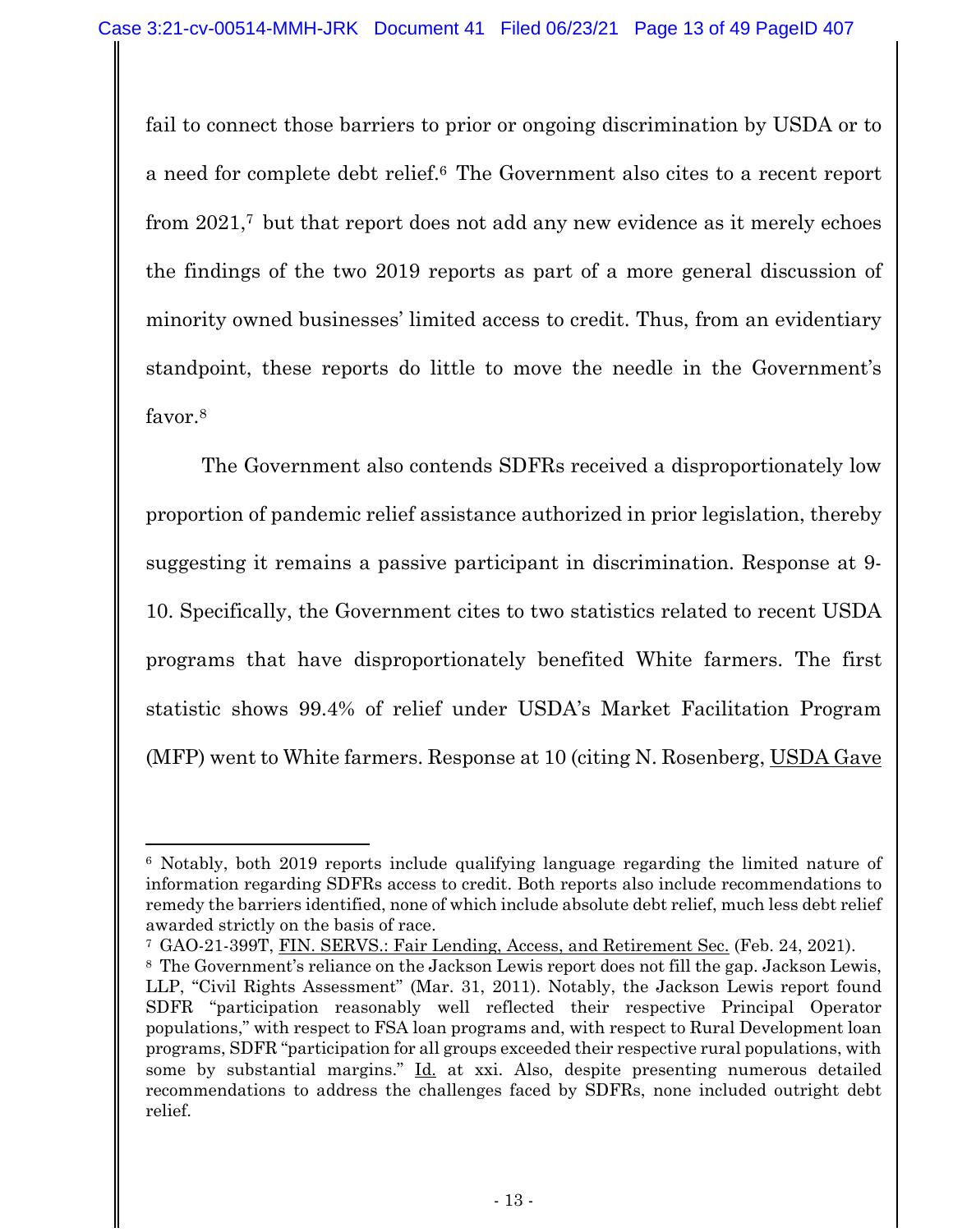Almost 100 Percent of Trump's Trade War Bailout to White Farmers, Farm Bill Law Enterprise (July 24, 2019)). The second statistic shows 97% of the \$9.2 billion in pandemic relief provided through USDA's Coronavirus Food Assistance Program in 2020 went to nonminority farmers. Stabenow Floor Statement at 1264 (citing J. Hayes, USDA Data: Nearly all Pandemic Bailout Funds Went to White Farmers, Envir'l Working Group (Feb. 18, 2021)). Even taking these statistics at face value, they are less useful than they may appear to be.

The first statistic is qualified by the fact that: "[a]pproximately seven percent of the funds went to entities owned by corporations or individuals whose race was not reported." N. Rosenburg, supra. The report also identifies farm size and specific crops—namely, soybeans—as being the target of MFP funding, not racial identity. Id. As to the second statistic, both parties at least tacitly acknowledge the 2020 relief went primarily to nonminority farmers because the legislation targeted large farms that were disproportionately owned by nonminority farmers—not because the relief efforts were facially discriminatory. See Response at 10; Reply at 8. Where a race-neutral basis for a statistical disparity can be shown, the Court can give that statistical evidence less weight. Eng'g Contractors, 122 F.3d at 923. Here, the statistical discrepancies presented by the Government can be explained by non-race related factors—farm size and crops grown—and the Court finds it unlikely that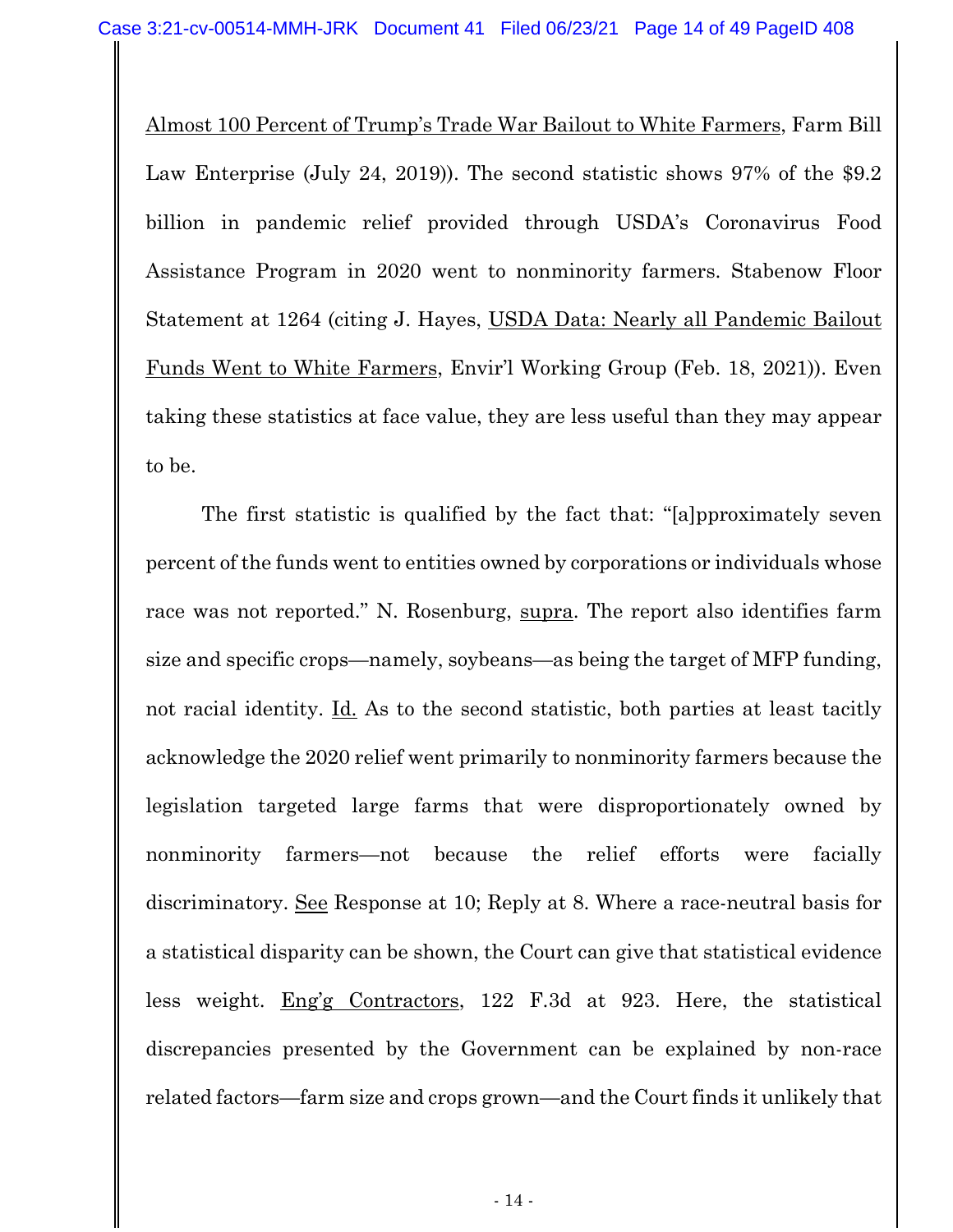this evidence, standing alone, would constitute a strong basis for the need for a race-based remedial program.

Additionally, the Government argues that SDFRs were in a more precarious financial position headed into the pandemic due to prior discrimination, citing evidence of higher delinquency and foreclosure rates among SDFRs compared to nonminority farmers. Booker Floor Statement (citing statistics that 13% of FSA direct loan recipients are currently delinquent, but that group is made up of 35% of Black farmers and 24% of Hispanic, Asian-American, and Indigenous farmers). The problem with the Government's reliance on this evidence lies in the fact that the statistical evidence for the Government's broader proposition is lacking. The Government has not connected SDFRs disproportionate delinquency status to actual discrimination by USDA outside of conclusory remarks made in support of the legislation. Courts must be wary of finding statistical disparities untethered to evidence of discrimination sufficient grounds for implementation of a racebased program. See Croson, 488 U.S. at 499-500 (criticizing the district court's reliance on speculative statistics and finding they did not amount to evidence of discrimination).

 On the record presented here, the Court expresses serious concerns over whether the Government will be able to establish a strong basis in evidence warranting the implementation of Section 1005's race-based remedial action.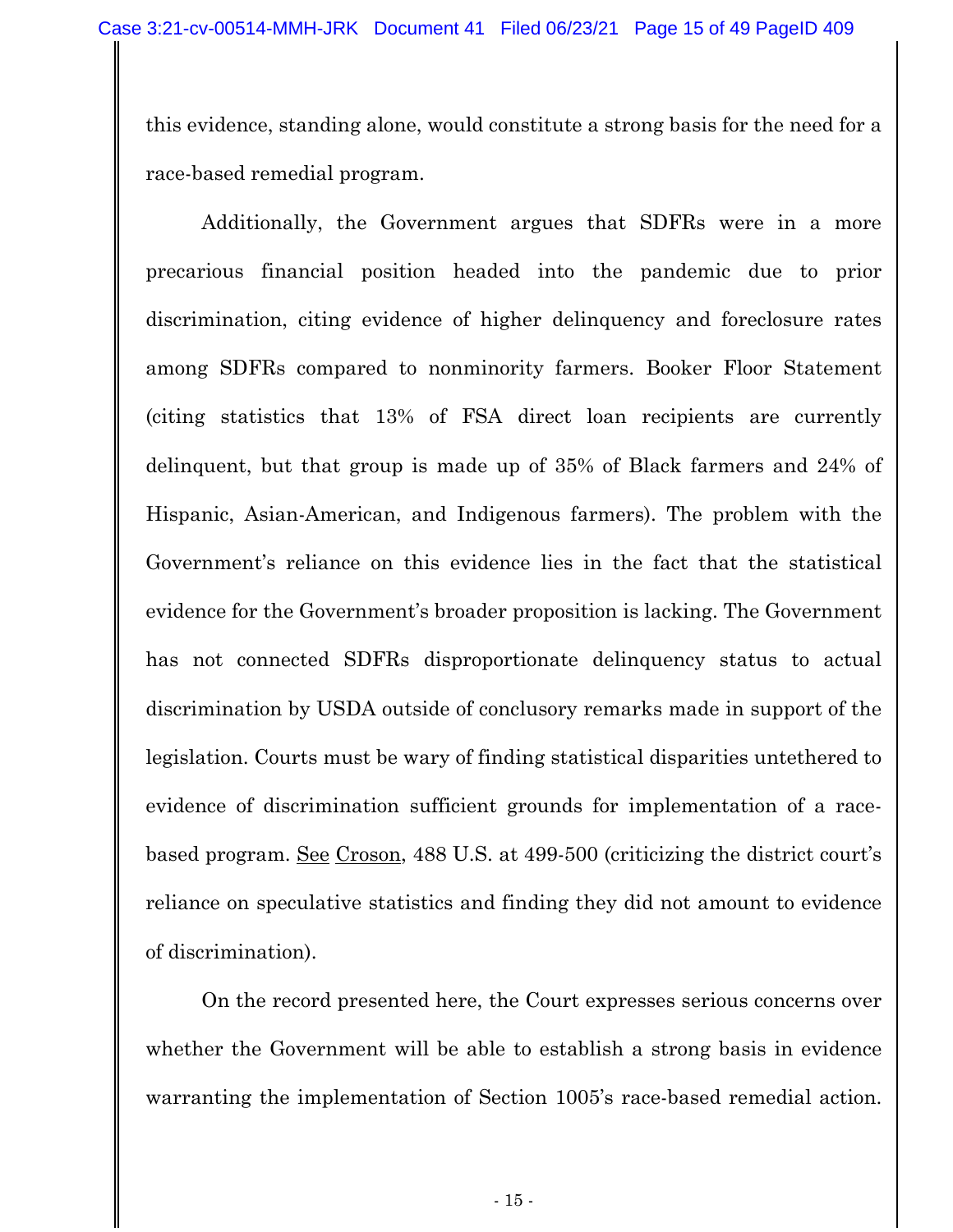The statistical and anecdotal evidence presented appears less substantial than that deemed insufficient in Eng'g Contractors, which included detailed statistics regarding the governmental entity's hiring of minority-owned businesses for government construction projects; marketplace data on the financial performance of minority and nonminority contractors; and two studies by experts. Id. at 912. To the extent remedial action is warranted based on the current evidentiary showing, it would likely be directed to the need to address the barriers identified in the GAO Reports such as providing incentives or guarantees to commercial lenders to make loans to SDFRs, increasing outreach to SDFRs regarding the availability of USDA programs, ensuring SDFRs have equal access to the same financial tools as nonminority farmers, and efforts to standardize the way USDA services SDFR loans so that it comports with the level of service provided to White farmers. Nevertheless, at this stage of the proceedings, the Court need not determine whether the Government ultimately will be able to establish a compelling need for this broad, race-based remedial legislation.<sup>9</sup> This is because, assuming the Government's evidence establishes

<sup>9</sup> While the Court expresses reservations regarding the sufficiency of the Government's evidence of a compelling governmental interest supporting the need for further broad ongoing relief, the Court recognizes that this record – consisting only of a complaint and briefing and evidence pertinent to the Motion for Preliminary Injunction – is limited. On a more fully developed record, the Government may be able to establish that despite past remedial efforts the harm caused by the disgraceful history of discrimination by the USDA in farm loans and programs is ongoing or that the Government is in some way a participant in perpetuating that discrimination such that further narrowly tailored affirmative relief is warranted.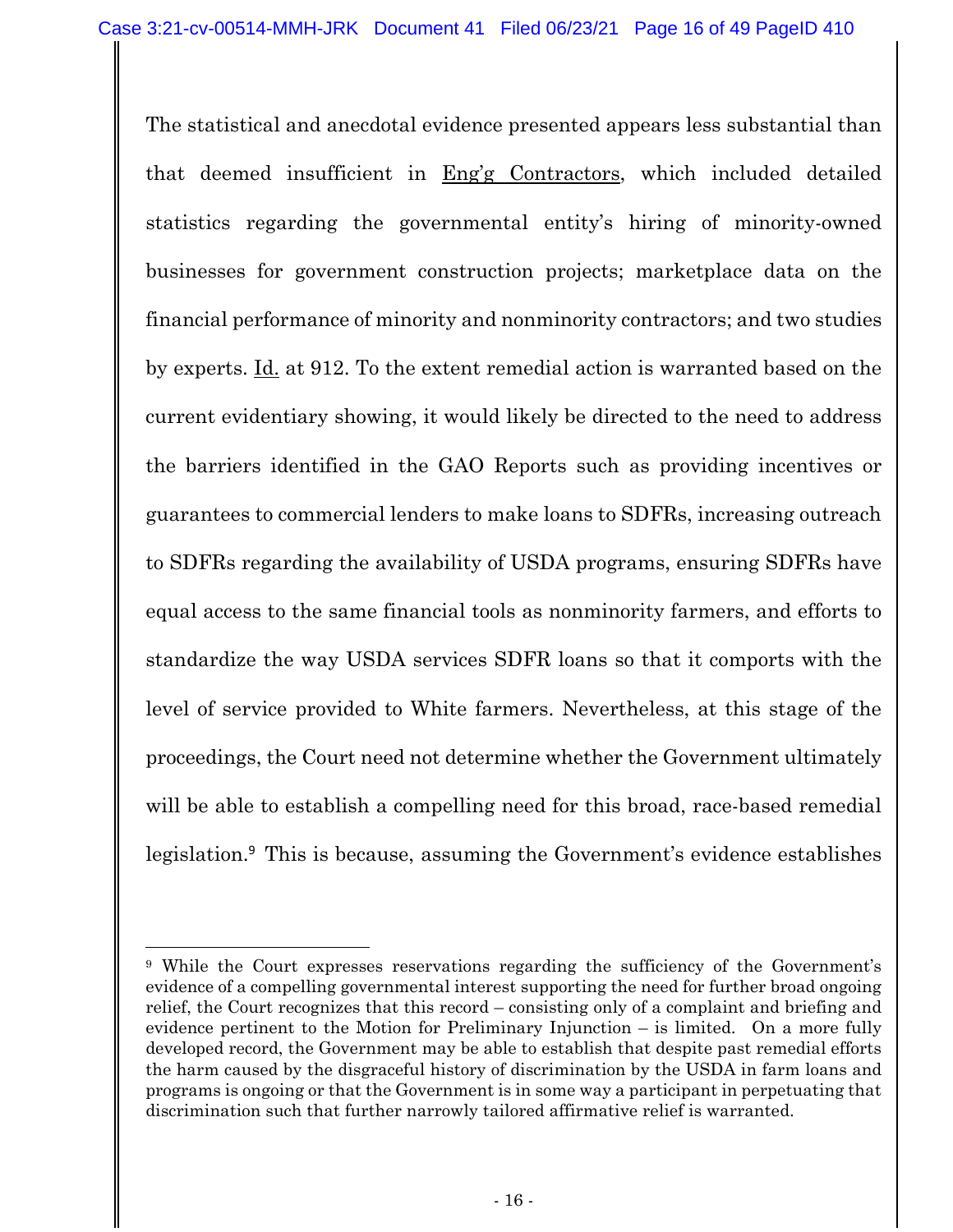the existence of a compelling governmental interest warranting some form of race-based relief, for the reasons discussed below, Plaintiff has convincingly shown that the relief provided by Section 1005 is not narrowly tailored to serve that interest.

#### **ii. Narrow Tailoring**

Even if the Government establishes a compelling governmental interest to enact Section 1005, Plaintiff has shown a substantial likelihood of success on his claim that, as written, the law violates his right to equal protection because it is not narrowly tailored to serve that interest. The narrow tailoring requirement ensures that "the means chosen 'fit' th[e] compelling goal so closely that there is little or no possibility that the motive for the classification was illegitimate racial prejudice or stereotype." Croson, 488 U.S. at 493 (plurality opinion). "The essence of the 'narrowly tailored' inquiry is the notion that explicitly racial preferences ... must be only a 'last resort' option." Eng'g Contractors, 122 F.3d at 926 (quoting Hayes v. North State Law Enforcement Officers Ass'n, 10 F.3d 207, 217 (4th Cir. 1993)); see also Croson, 488 U.S. at 519 (Kennedy, J., concurring) ("[T]he strict scrutiny standard ... forbids the use even of narrowly drawn racial classifications except as a last resort."). In determining whether a race-conscious remedy is appropriate, the Supreme Court instructs courts to examine several factors, including the necessity for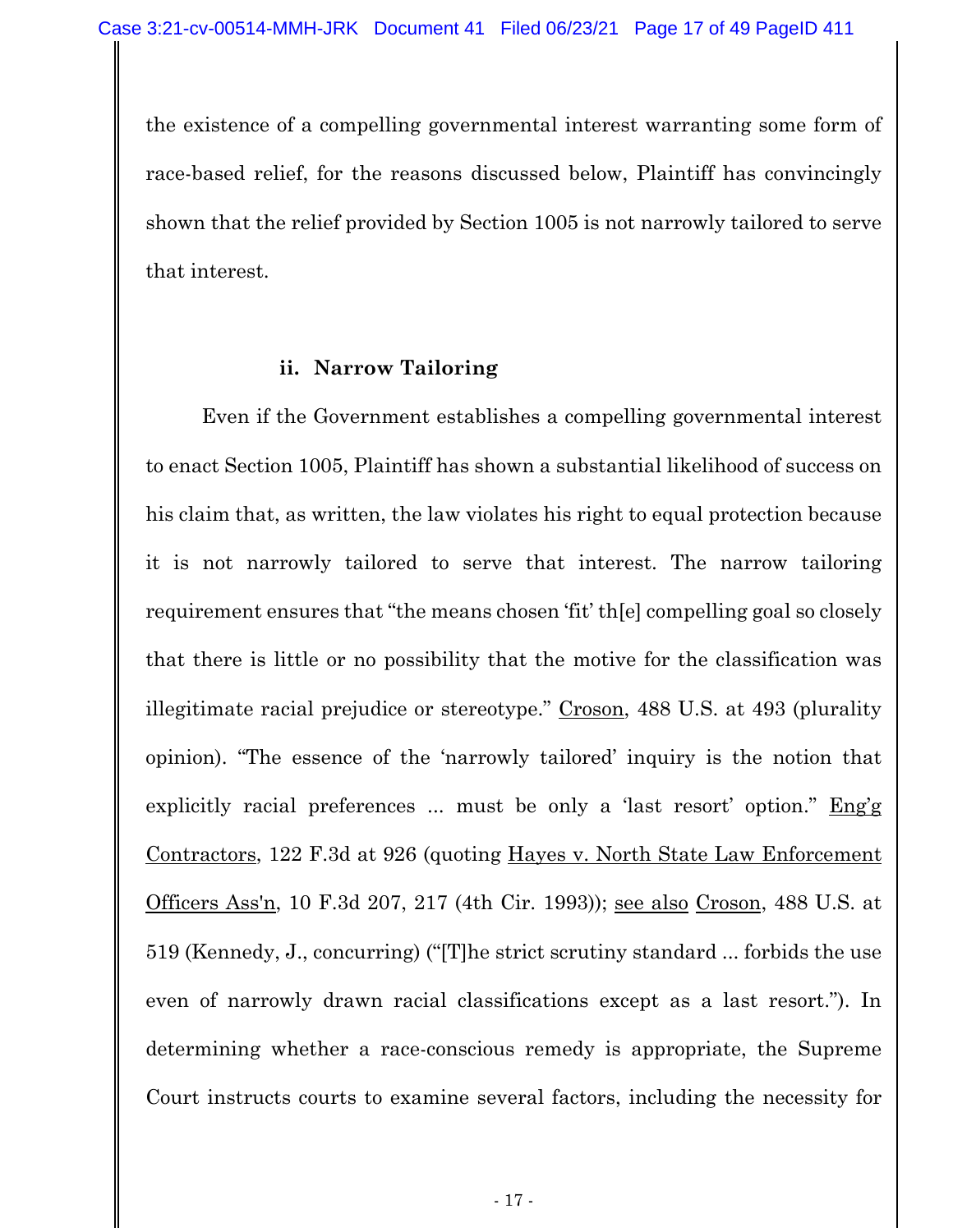the relief and the efficacy of alternative remedies; the flexibility and duration of the relief, including the availability of waiver provisions; the relationship of the numerical goals to the relevant labor market; and the impact of the relief on the rights of third parties." U.S. v. Paradise, 480 U.S. 149, 171 (1987).

Here, little if anything about Section 1005 suggests that it is narrowly tailored. As an initial matter the Court notes that the necessity for the specific relief provided in Section 1005—debt relief for all SDFRs with outstanding qualifying farm loans as of January 1, 2021—is unclear at best. As written, Section 1005 is tailored to benefit only those SDFRs who succeeded in receiving qualifying farm loans from USDA, but the evidence of discrimination provided by the Government says little regarding how this particular group of SDFRs has been the subject of past or ongoing discrimination. See Section III(a)(i), supra.10 Thus, the necessity of debt relief to the group targeted by Section 1005, as opposed to a remedial program that more narrowly addresses the discrimination that has been documented by the Government, is anything but evident.

More importantly, Section 1005's rigid, categorical, race-based qualification for relief is the antithesis of flexibility. The debt relief provision

<sup>10</sup> Although the Government argues that historical discrimination against SDFRs also included things such as higher interest rates, less advantageous loan terms, and delayed approvals, the record evidence does not appear to show that SDFRs with current loans suffered such discrimination.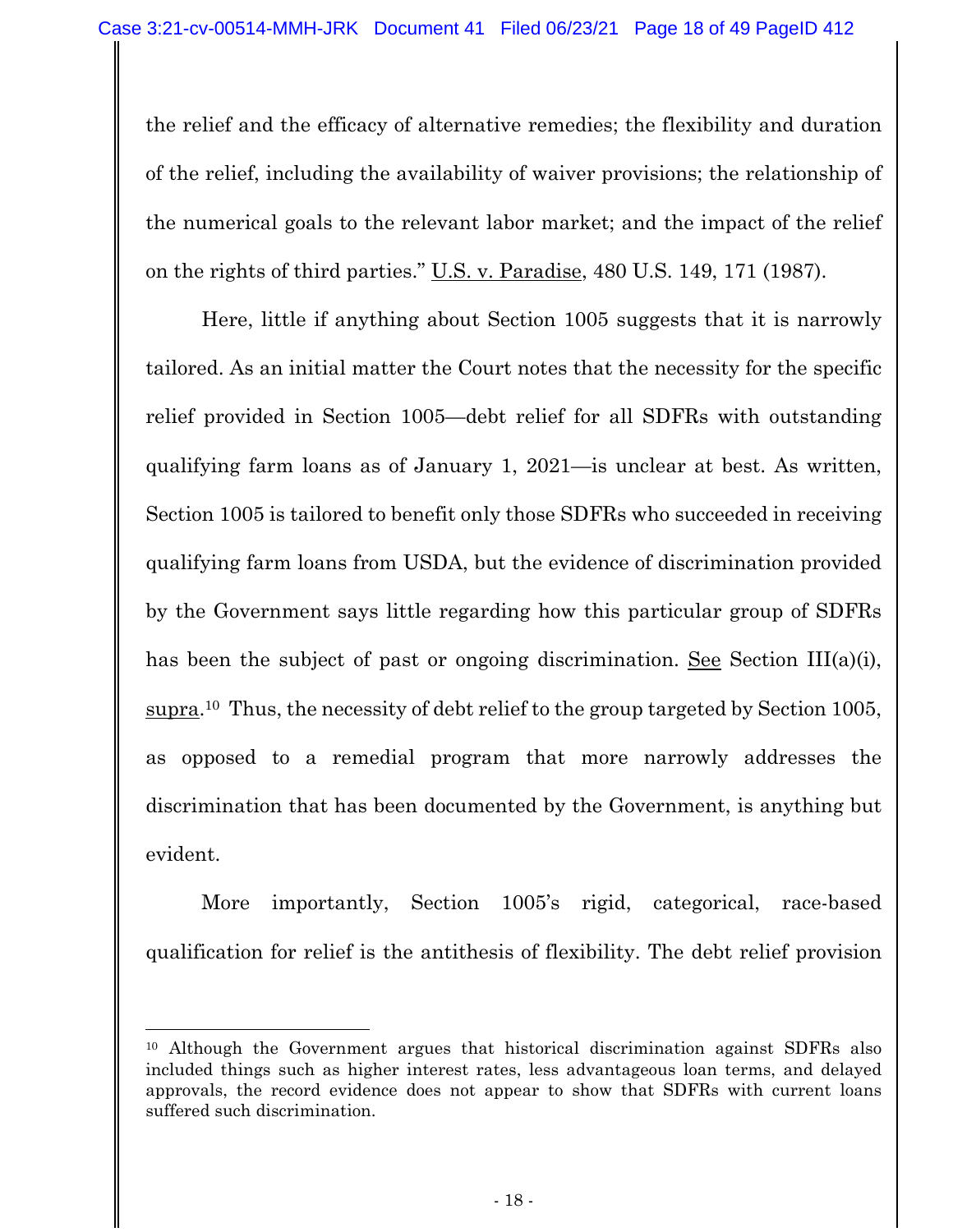applies strictly on racial grounds irrespective of any other factor. Every person who identifies him or herself as falling within a socially disadvantaged group<sup>11</sup> who has a qualifying farm loan with an outstanding balance as of January 1, 2021, receives up to 120% debt relief—and no one else receives any debt relief. Although the Government argues that Section 1005 is narrowly tailored to reach small farmers or farmers on the brink of foreclosure, it is not. Regardless of farm size, an SDFR receives up to 120% debt relief. And regardless of whether an SDFR is having the most profitable year ever and not remotely in danger of foreclosure, that SDFR receives up to 120% debt relief. Yet a small White farmer who is on the brink of foreclosure can do nothing to qualify for debt relief. Race or ethnicity is the sole, inflexible factor that determines the availability of relief provided by the Government under Section 1005.

At the preliminary injunction hearing, the Government cited the Eleventh Circuit decision in Cone Corp. v. Hillsborough Cnty., 908 F.2d 908, 910 (11th Cir. 1990) as support for a finding that Section 1005 is a constitutional exercise of Congress' authority, but a review of the differences between the

 $11$  Presently, this means only the five racial classifications addressed above. See Section I, supra. However, an individual can petition the Secretary to deem his or her group socially disadvantaged. See Response at 13; see also Hearing Transcript at 27-28 (noting various petitions being made to the Secretary to declare additional ethnic groups as socially disadvantaged for purposes of Section 1005). As noted previously, the definition of a socially disadvantaged group is limited and extends only to a "group that has been subjected to racial or ethnic prejudice because of their identity as a member of a group without regard to their individual qualities." 7 U.S.C. § 2279(a)(6).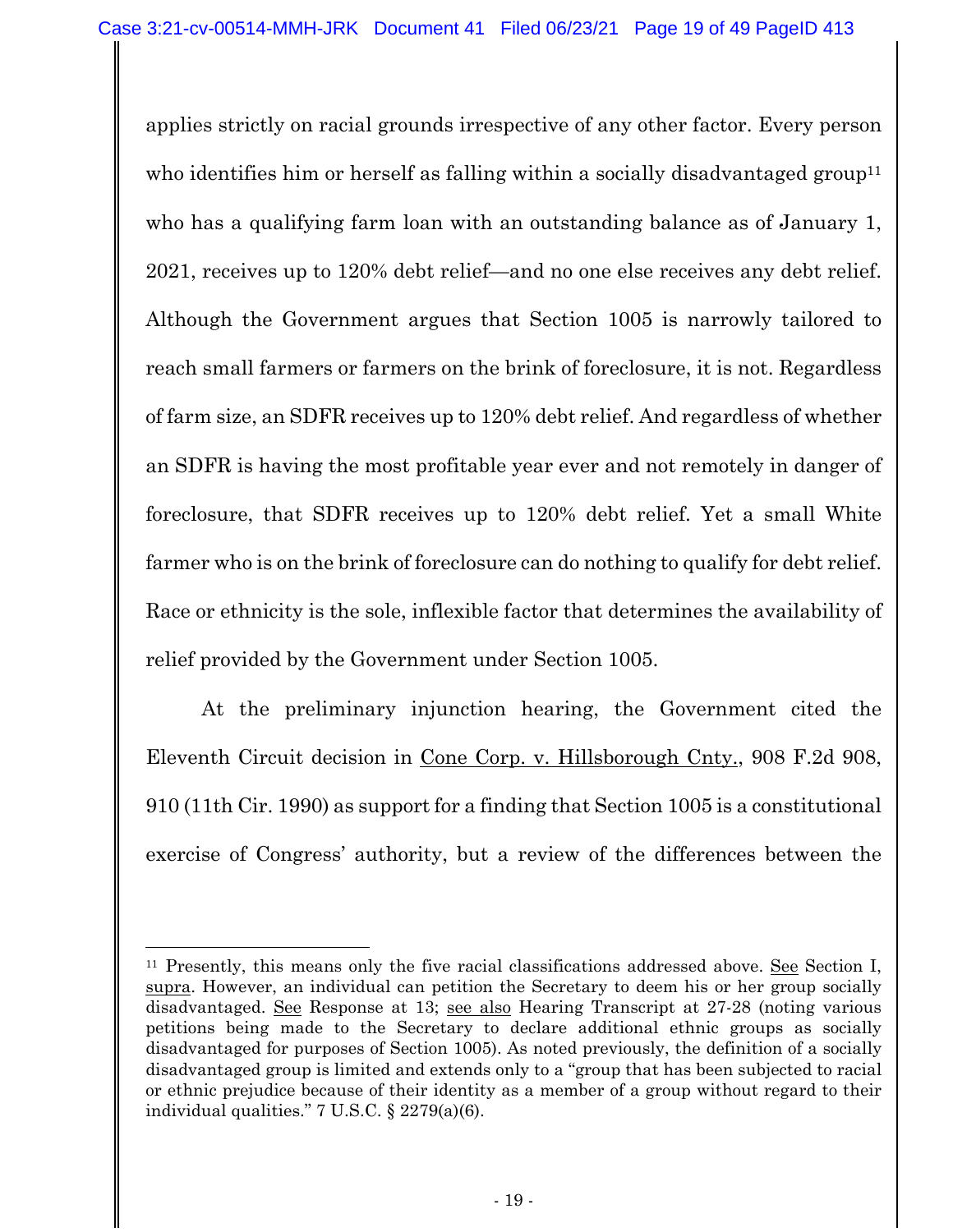affirmative action scheme reviewed in Cone Corp. only highlights the failure of Section 1005. In Cone Corp., the Eleventh Circuit reviewed the entry of summary judgment and a permanent injunction against a county that implemented a minority business enterprise (MBE) program designed to promote the use of minority-owned businesses on certain county construction projects. 908 F.2d 908, 910 (11th Cir. 1990). Under the program, after evaluating available data regarding a project and the number of qualified MBE contractors available in a given area, the county would set a goal for MBE participation on the project before soliciting bids for it. Id. If there were not at least three qualified MBEs in the relevant area, no MBE participation goal would be set for that project. Id. Also, low bidders that did not satisfy the MBE participation goal had an administrative review process during which the low bidder could qualify to be awarded the contract by meeting other established race neutral criteria. <u>Id.</u> at 911.

Seeing substantial similarity between the county's MBE program and that found unconstitutional in Croson, the district court entered summary judgment against the county and enjoined the use of the MBE program. Id. at 911-12. On appeal, the Eleventh Circuit found that decision to be in error. Id. at 912. In doing so, the court pointed to several critical factors that distinguished the county's MBE program from that rejected in Croson: (1) the county had tried to implement a less restrictive MBE program for six years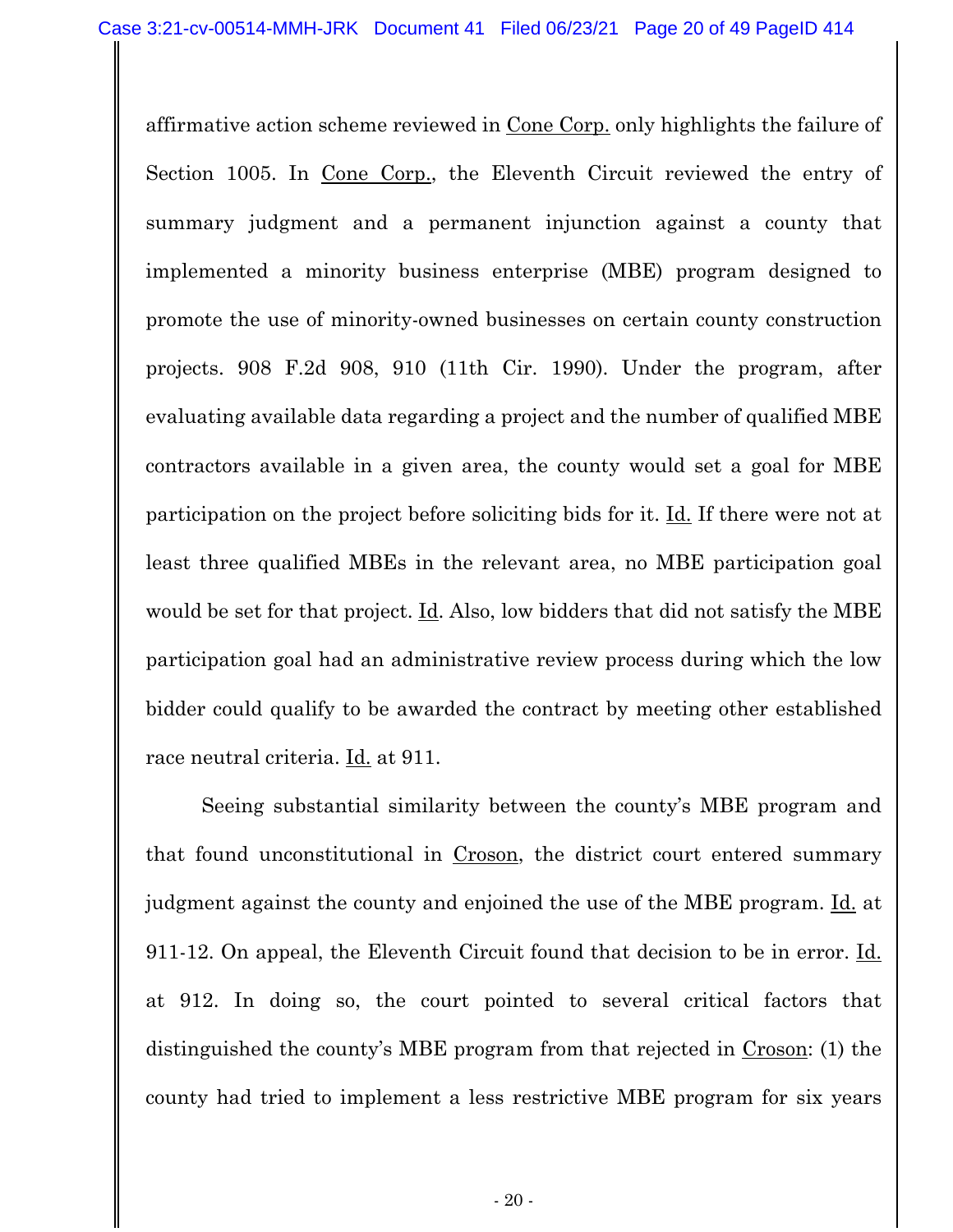without success; (2) the MBE participation goals were flexible in part because they took into account project-specific data when setting goals; (3) the program was also flexible because it provided race-neutral means by which a low bidder who failed to meet a program goal could obtain a waiver; and (4) unlike the program rejected in Croson, the county's program did not benefit "groups against whom there may have been no discrimination," instead its MBE program "target[ed] its benefits to those MBEs most likely to have been discriminated against . . . ." Id. at 916-17. Section 1005's inflexible, automatic award of up to 120% debt relief only to SDFRs stands in stark contrast to the flexible, project by project Cone Corp. MBE program.

The Eleventh Circuit's decision in Ensley Branch is also instructive as to the contours of race-based relief that would be sufficiently narrowly tailored to withstand constitutional scrutiny. There, in considering the constitutionality of consent decrees that contained race-based annual goals and long-term goals, the court contrasted the remedy provided in those decrees with programs that provided narrowly tailored relief. Ensley Branch, 31 F.3d at 1569. First, the court pointed to Howard v. McLucas, 871 F.2d 1000 (11th Cir. 1989), in which it explained:

we applied strict scrutiny to a consent decree provision that reserved a certain number of promotions for blacks. The number of promotions reserved matched the number of promotions that had been lost by blacks due to past discrimination. The "set aside"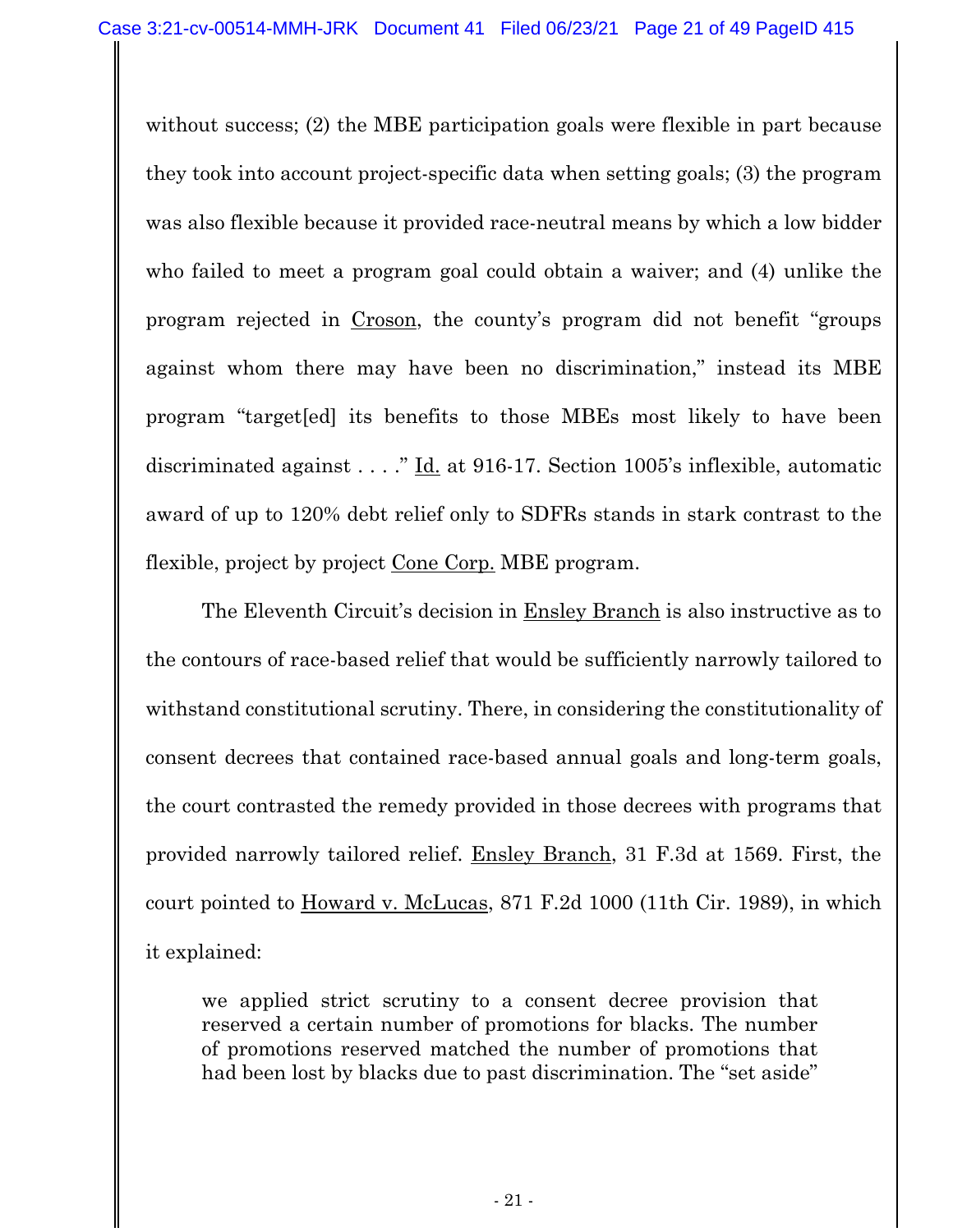was thus narrowly tailored to correct the precisely identified effects of past discrimination.

Ensley Branch, 31 F.3d at 1569 (internal citations omitted). Next, the court turned to Cone Corp., noting that although the MBE program included a minority participation goal, the county "would grant a waiver if qualified minority businesses were uninterested, unavailable, or significantly more expensive than non-minority businesses." Id. In this way the court observed the county's MBE program "had been carefully crafted to minimize the burden on innocent third parties." Id. (citing Cone Corp., 908 F.2d at 911). Rejecting the race-based goals contemplated in the Ensley Branch decrees, the court concluded that the decrees "lack both the extreme specificity of the Howard plan and the generous flexibility of the Cone Corp. plan. They are not narrowly tailored." Id. at 1569-70.

Section 1005 appears to suffer from similar deficiencies. Unlike the Howard plan, the 120% debt relief program is untethered to an attempt to remedy any specific instance of past discrimination. And unlike the Cone Corp. MBE program, Section 1005 is absolutely rigid in the relief it awards and the recipients of that relief and provides no waiver or exception by which an individual who is not a member of a socially disadvantaged group can qualify. In this way, Section 1005 is far more similar to the remedial schemes found not to be narrowly tailored in Croson and other similar cases. See In re Birmingham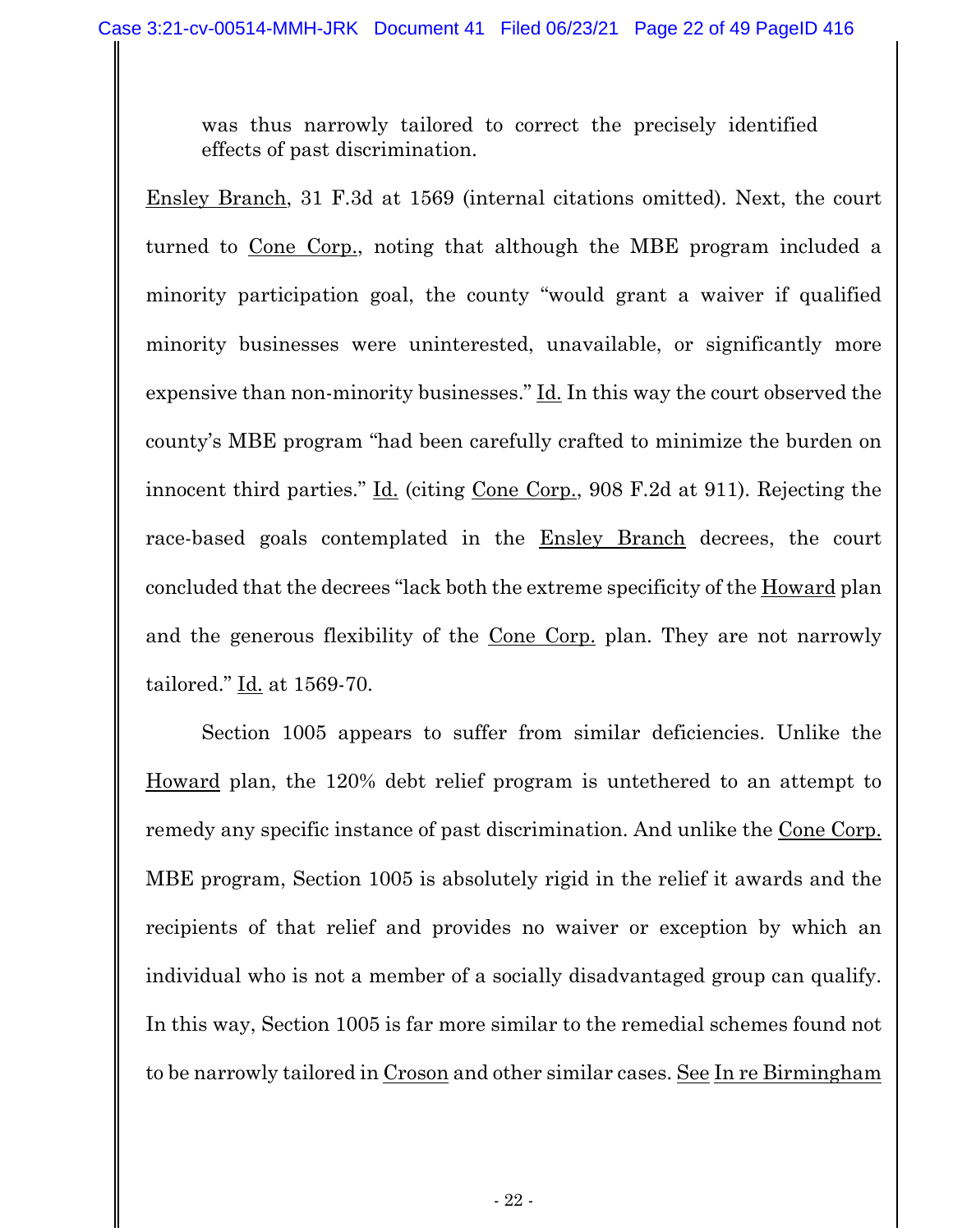Reverse Discrimination Employment Litigation, 20 F.3d 1525, 1548 (11th Cir. 1994) (finding requirement that 50% of all promotions to lieutenant be filled by "qualifying blacks" not narrowly tailored); Gratz v. Bollinger, 539 U.S. 244, 271- 72 (2003) (rejecting as not narrowly tailored a law school admissions policy that automatically distributed "20 points to every single applicant from an 'underrepresented minority' group," which had "the effect of making 'the factor of race . . . decisive' for virtually every minimally qualified underrepresented minority applicant.").

Moreover, on the record before the Court, it appears that in enacting Section 1005 Congress relies, albeit without any ill intention, on present discrimination to remedy past discrimination. But the Eleventh Circuit disapproved of such a course of action in Ensley Branch. 31 F.3d at 1553-56. There the court noted that despite having been ordered years earlier to implement a nondiscriminatory selection process, the City of Birmingham continued to use a discriminatory test to make hiring and promotion decisions. Id. Never having fixed the test, the solution proposed to address the ongoing effects of the city's discriminatory practices involved instituting a race-based quota system for promotions to ensure racial parity. Id. at 1572. The Eleventh Circuit unequivocally rejected such a plan as constitutionally inappropriate, stating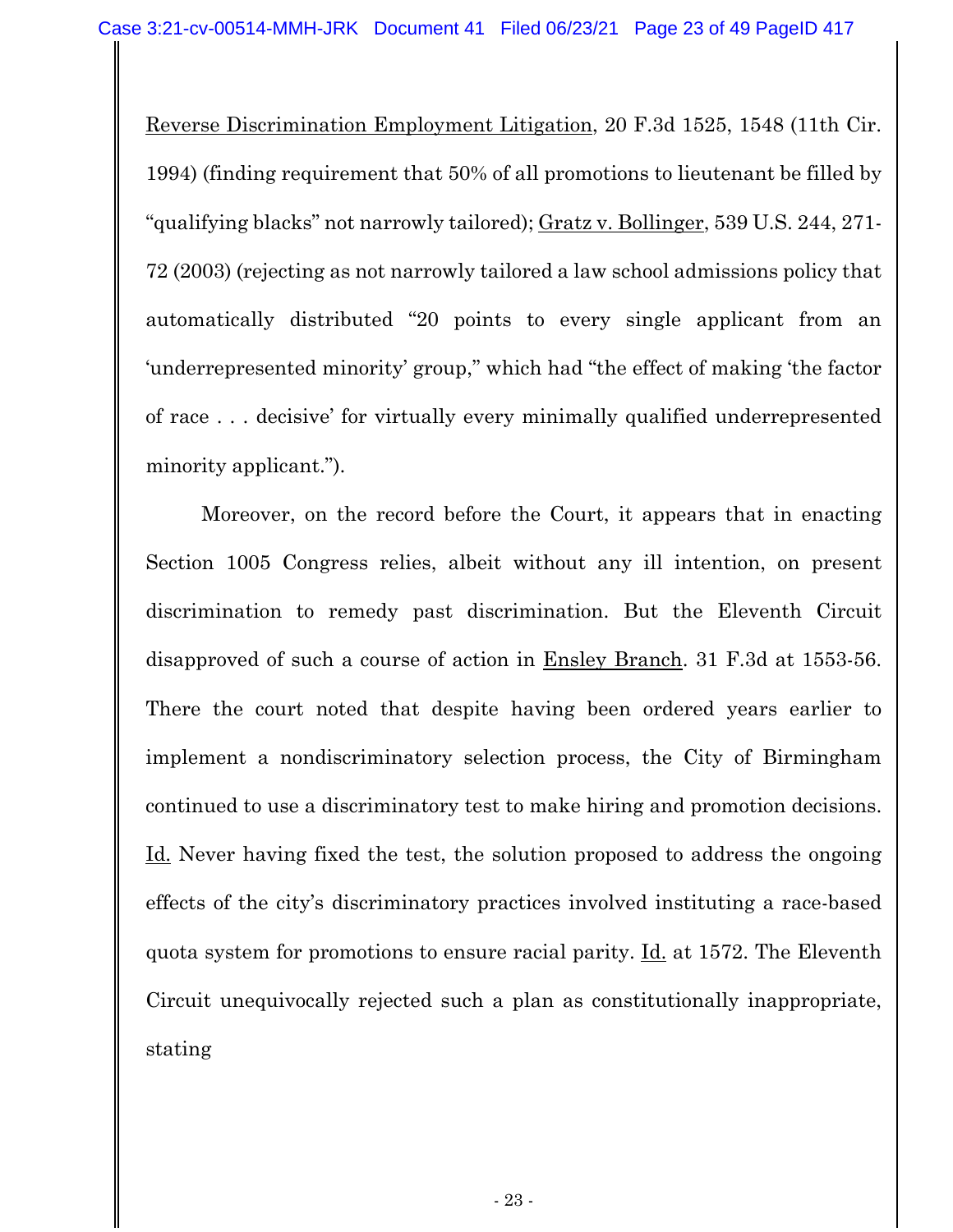By permitting the continued use of discriminatory tests, the decrees compound the very evil they were designed to eliminate. The Constitution will not allow such a discriminatory construct. One color of discrimination has been painted over another in an effort to mask the peeling remnants of prejudice past, leaving a new and equally offensive discoloration rather than a clean canvas.

Id. at 1572-73; see also In re Birmingham, 20 F.3d at 1548 (rejecting the use of a strict racial quota system for promotion within a city department, noting the approach was "designed to achieve government-mandated racial balancing— [which is] the perpetuation of discrimination by government."). To allow the perpetuation of discrimination in such a manner would undermine the Supreme Court's "ultimate goal of eliminating entirely from governmental decisionmaking such irrelevant factors as a human being's race . . . ." Croson, 488 U.S. at 495.12 If the compelling interest sought to be remedied by the legislature through Section 1005 is continued discrimination in USDA loans and programs, then relief directed at ending that discrimination would appear to be more narrowly tailored than providing complete and automatic debt relief on the basis of race.

 $12$  The use of race to achieve parity has long been considered a slippery slope that reinforces prejudice rather than eliminates it. See Univ. of Cal. Regents v. Bakke, 438 U.S. 265, 298 (1978) (plurality opinion of Powell, J.) ("[P]referential programs may only reinforce common stereotypes holding that certain groups are unable to achieve success without special protection based on a factor having no relation to individual worth."). The Government's own positions in this case appear to fall prey to this evil, as they require certain broad assumptions to be made about all SDFRs in order to avoid close scrutiny. See, e.g., Hearing Transcript at 52-53 (suggesting, among other things, that it is "unlikely" any SDFR will receive a double benefit under prior pandemic relief and Section 1005 because minority farmers tend to have smaller farms, bring in less revenue, and are less credit worthy and therefore excluded from obtaining loans in the private market).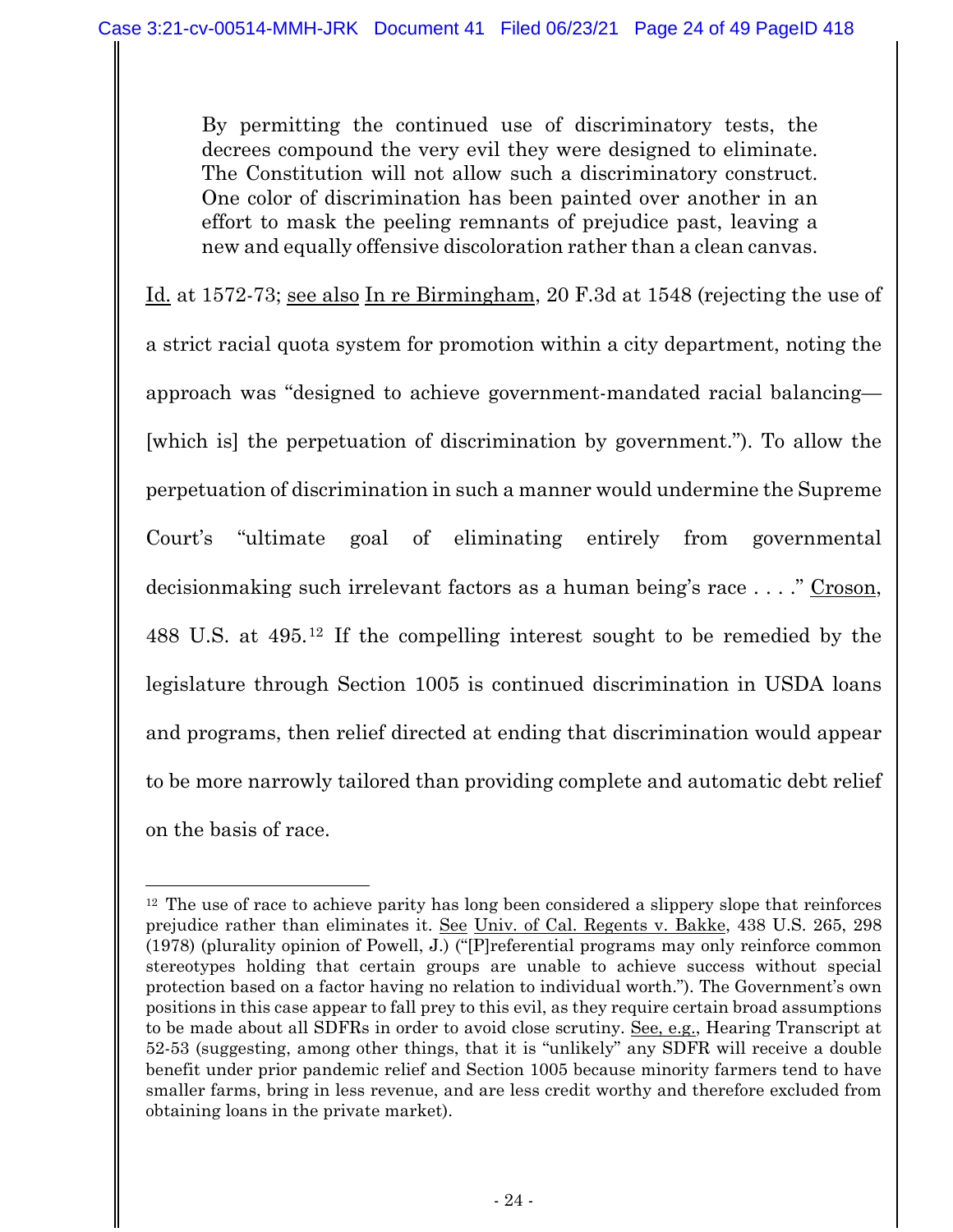Additionally, on this record, it appears that Section 1005 simultaneously manages to be both overinclusive and underinclusive. It appears to be overinclusive in that it will provide debt relief to SDFRs who may never have been discriminated against or faced any pandemic-related hardship. For example, a new SDFR who applied for and received the only farm loan he or she ever sought on terms equivalent or even better than those given to other farmers is entitled to up to 120% debt relief despite never having faced any of the discrimination catalogued by the Government. This is highly likely, as the Government conceded at the preliminary injunction hearing that the farm loans that will qualify for repayment "are generally loans by folks new to the industry, starting their farms, things like that." Hearing Transcript at 52-53. Additionally, Section 1005 provides debt relief to groups including Asians, Native Hawaiians, and Pacific Islanders, groups for which the evidence of prior discrimination by the USDA in farm loans, programs and services appears to be exceedingly thin. The overinclusive nature of the relief casts doubt on its necessity. Croson, 488 U.S. at 506 ("The gross overinclusiveness of Richmond's racial preference strongly impugns the city's claim of remedial motivation."). see also O'Donnell Const. Co. v. District of Columbia, 963 F.2d 420, 427 (D.C. Cir. 1992) (noting that the inclusion of groups for whom there is no history of discrimination raises doubts as to the remedial nature of a government's plan).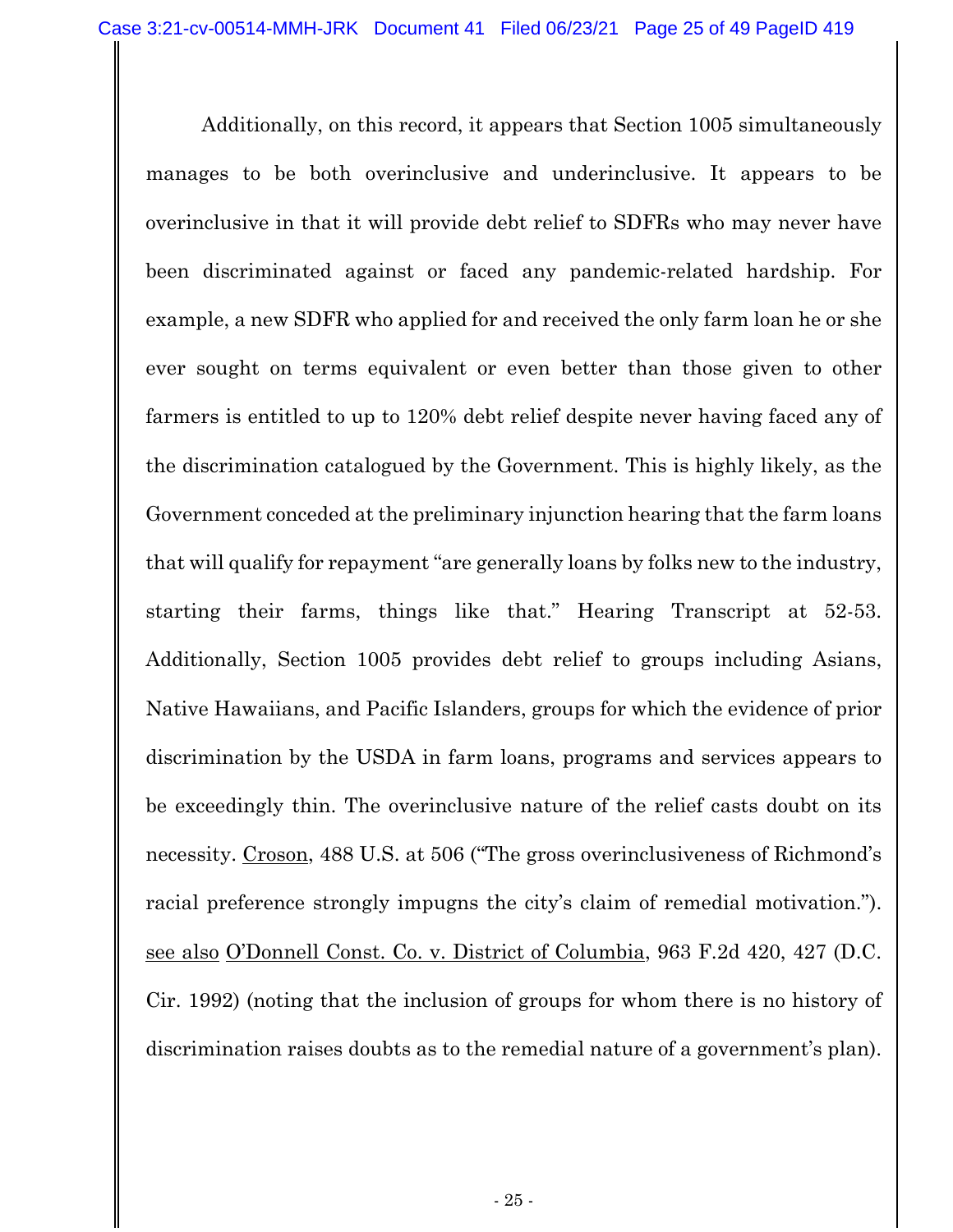Moreover, there is little evidentiary support for the magnitude of relief provided by Section 1005—up to 120% debt relief to all SDFRs with qualifying farm loans—which appears to duplicate or in some instances exceed the relief provided to those who actually suffered the well-documented historic discrimination Congress sought to remedy through prior settlements. See, e.g. Pigford v. Glickman, 185 F.R.D. 82 (D.D.C. 1999) aff'd, 206 F.3d 1212 (D.C. Cir. 2000).13 To the extent Section 1005 is intended to address the alleged erosion of prior relief identified by Senators Booker and Stabenow in their floor statements, the Government presents no evidence that the recipients of Section 1005's relief are the same persons or in any way—but race—similarly situated to the persons that received the previous, potentially inadequate relief. Nor does it explain how providing this debt relief to current loan holders is narrowly tailored to address the concern of previously inadequate relief. On the record before the Court at this stage in the case, it does not appear that Section 1005

<sup>13</sup> In Pigford, a consent decree was entered that provided victims of USDA discrimination between January 1, 1981 and January 1, 1997 two alternatives for obtaining relief. 185 F.R.D. at 95. Claimants who proceeded under "Track A" would receive \$50,000 in a capped monetary award if they could provide some evidence of discrimination, while claimants who proceeded under "Track B" were not subject to the monetary cap but were required to meet the more exacting preponderance of the evidence standard in establishing discrimination. Id. at 95-97. Successful claimants under either track received loan forgiveness of their USDA loans and tax payments made on their behalf in the amount of 25% of the total debt forgiveness and cash payment. Id. at 97. However, subsequent stipulations and court orders interpreting the consent decree limited the debt forgiveness available to claimants to amounts incurred after the first date of discrimination. See Pigford v. Schafer, 536 F. Supp. 2d 1, 5 (D.D.C. 2008). Therefore, although some **Pigford** claimants received complete loan forgiveness of their USDA loans, the relief afforded in Pigford was not as expansive as Section 1005's debt relief provision.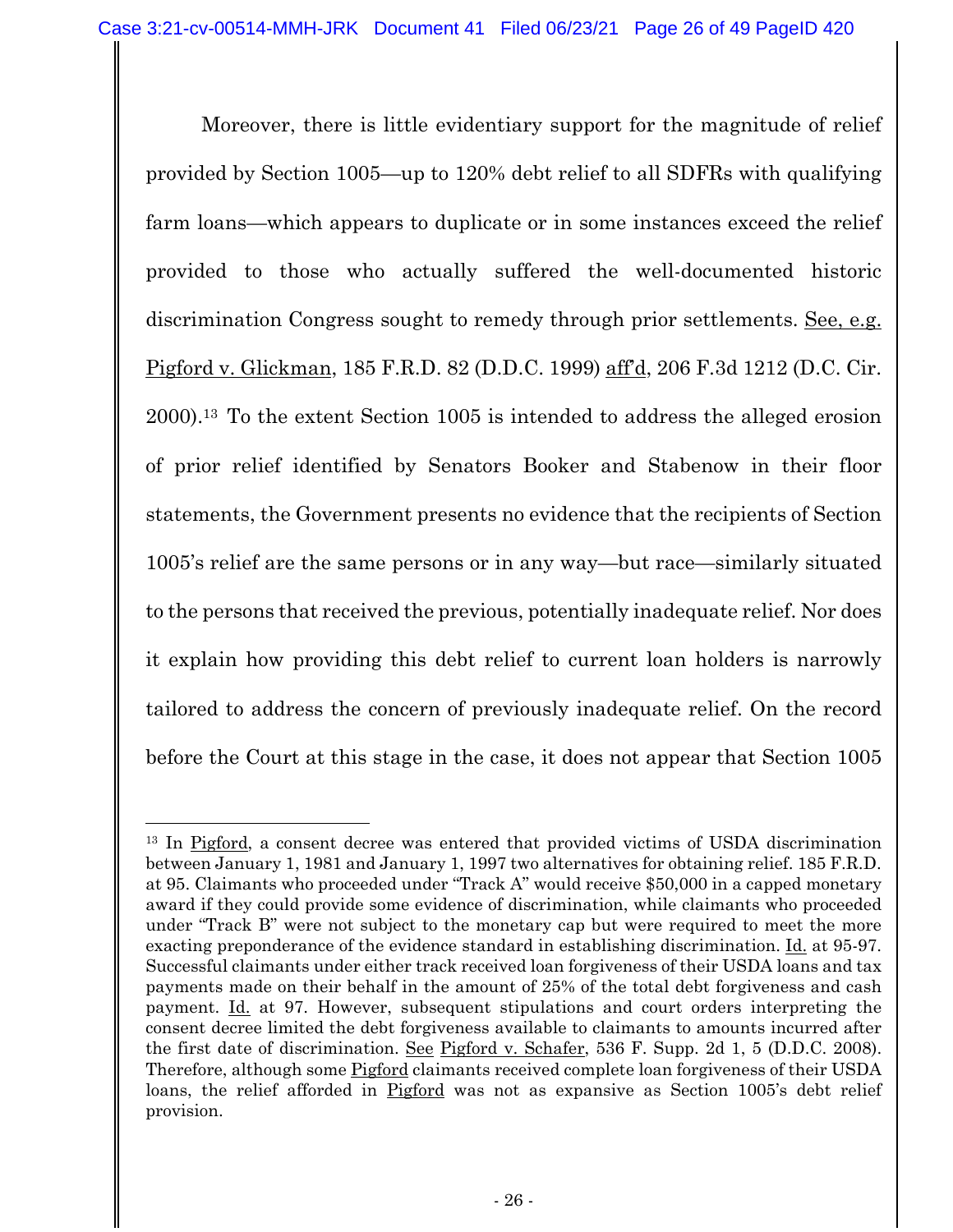is narrowly tailored such that it "eliminates no more than the exact source of the 'evil' it seeks to remedy." Frisby v. Schultz, 487 U.S. 474, 485 (1988). Rather, it appears to be rigidly overinclusive in both its reach and its remedy.

Section 1005 also appears to be underinclusive in that, as mentioned above, it fails to provide any relief to those who suffered the brunt of the discrimination identified by the Government. It provides no remedy at all for an SDFR who was unable to obtain a farm loan due to discriminatory practices or who no longer has qualifying farm loans as a result of prior discrimination. While the Government argues that a remedy for past discrimination need not be limited to remedying specific instances of discrimination, Hearing Transcript at 53, or include an individualized determination of prior discriminatory treatment, it fails to explain how a remedy that by its own terms may have the effect of excluding past victims of the very discrimination it seeks to remedy is actually tailored, narrowly or not, to remedy that discrimination. Section 1005's debt relief also does not increase SDFR representation within USDA; address alleged discrepancies in the way USDA has serviced farm loans held by SDFRs or change how they will be serviced in the future; help SDFRs who were denied funding for farm loans; improve access to farm loans for SDFRs; or restore farms or land to SDFRs who have had their farms taken away through discriminatory foreclosure practices—all of which are concerns the Government raises in support of the need for remedial measures.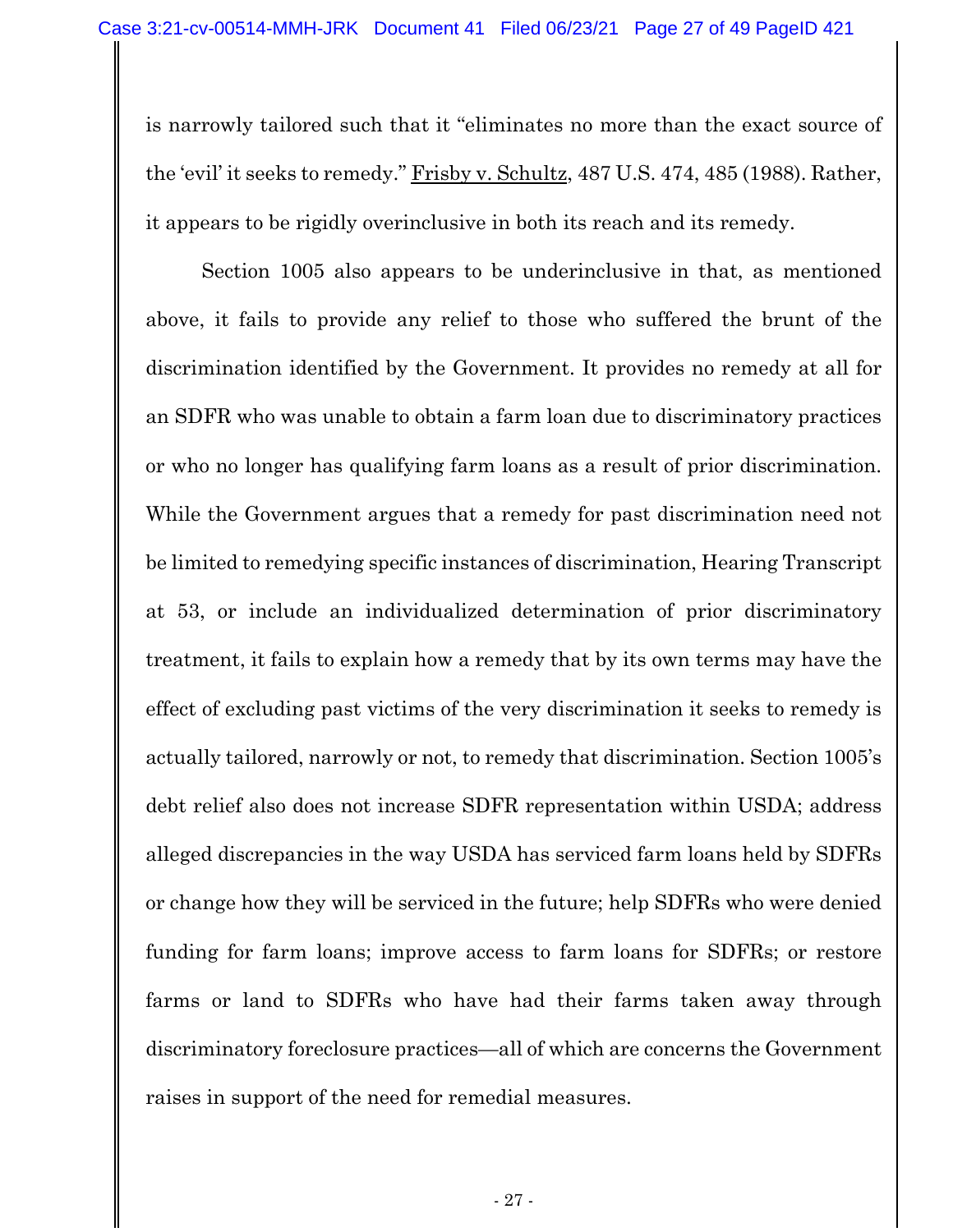The Government attempts to justify Section 1005's broad race-based relief without any showing of past harm or any effort to craft a more narrowly tailored remedy by arguing that Congress wanted to get relief to SDFRs quickly because they are disproportionately on the brink of foreclosure. Hearing Transcript at 50. However, the Eleventh Circuit has explicitly rejected what it describes as "administrative convenience" as a substitute to finding "a narrowly tailored means to remedy prior discrimination." In re Birmingham, 20 F.3d at 1548 ("We can imagine nothing less conducive to eliminating the vestiges of past discrimination than a government separating its [people] into two categories, black and non-black, and allocating a rigid, inflexible number of promotions to each group  $\dots$ "); <u>see also Gratz</u>, 539 U.S. at 275 ("the fact that the implementation of a program capable of providing individualized consideration might present administrative challenges does not render constitutional an otherwise problematic system."). The court also has instructed that while a more narrowly tailored approach may be administratively burdensome, "minimizing inconvenience is not a constitutional value." Ensley Branch, 31 F.3d at 1574 ("[t]he Constitution does not put a price on constitutional rights, in terms either of time or money. The rights guaranteed by the Constitution are to be made effective in the present.") (alteration in original). Thus, the use of race based on an intention to act quickly does not overcome the failure to identify and provide a remedy that is narrowly tailored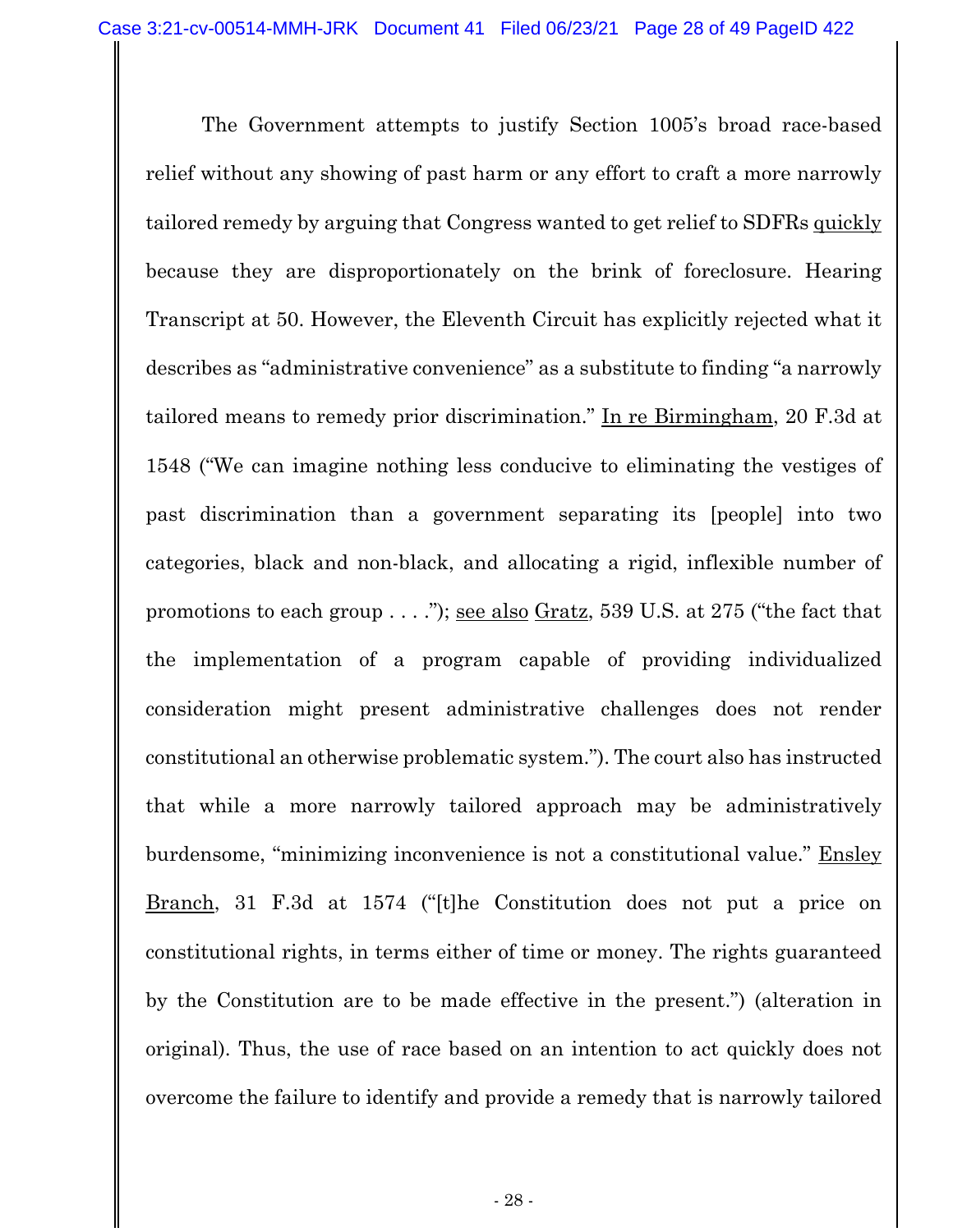to address the specific interest the Government has found to be a compelling interest.<sup>14</sup>

Finally, there is little evidence that the Government gave serious consideration to, or tried, race-neutral alternatives to Section 1005. The Government recounts the remedial programs Congress previously implemented that allegedly have failed to remedy USDA's discrimination against SDFRs. Response at 7-8. However, almost all of the programs identified by the Government were not race-neutral programs; they were race-based programs that targeted things like SDFR outreach efforts, improving SDFR representation on local USDA committees, and providing class-wide relief to SDFRs who were victims of discrimination. The main relevant race-neutral program the Government referenced was the first round of pandemic relief, which did go disproportionately to White farmers. Response at 10 (citing floor statements that in turn reference an advocacy group's findings that 97% of the

<sup>&</sup>lt;sup>14</sup> There are many ways in which Section 1005 could have been more narrowly tailored to address pandemic-related concerns. For example, USDA already implemented a foreclosure and eviction moratorium and a broad forbearance policy for Direct and Guaranteed loans, which constitutes a narrowly tailored remedy that keeps farmers facing financial hardships from losing their farms or falling further behind on their payments. See, e.g., Press Release No. 0026.21, USDA Extends Evictions and Foreclosure Moratorium to June 30, 2021 and Provides Additional Guidance for Servicing Loans Impacted by COVID-19 (Feb. 16, 2021). Congress could then have targeted the approximately 13% of farmers currently delinquent on their farm loans, which are made up of approximately 35% Black farmers and 24% Hispanic, Asian-American, and Indigenous farmers, as opposed to targeting 100% of all SDFRs without regard for their individual financial positions. Laws targeting small farms or specific crops that were left out of prior relief bills would also represent narrowly tailored relief, even though, according to the Government, that relief would disproportionately benefit SDFRs.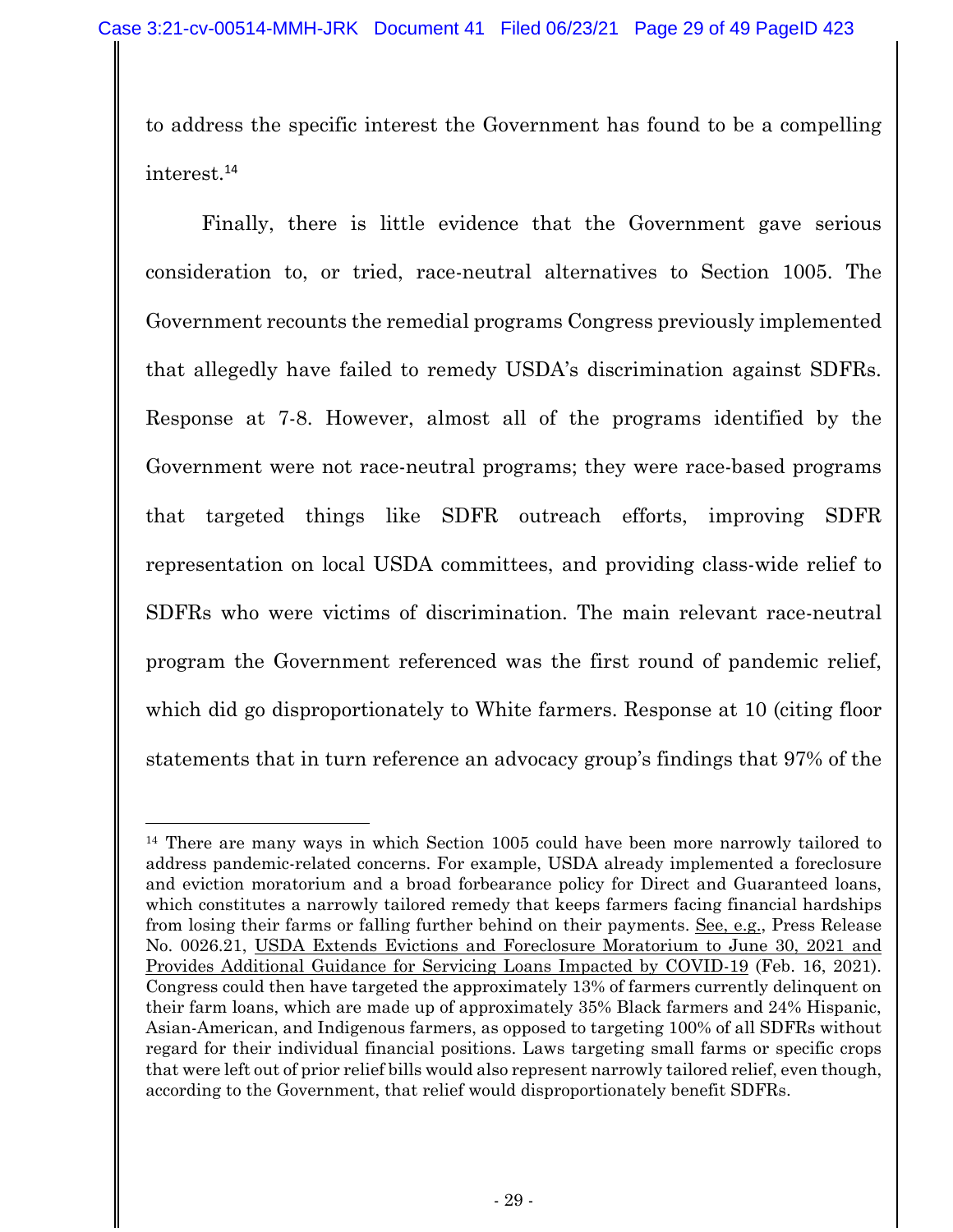\$9.2 billion in USDA pandemic relief went to White farmers). However, as discussed above, the underlying cause of the statistical discrepancy may be disparities in farm size or crops grown, rather than race. Response at 10; Reply at 8.<sup>15</sup>

To satisfy the narrow tailoring requirement, "given the odious nature of race-based decisionmaking, race-neutral alternatives should be considered before a government implements an affirmative action plan using race as the sole criteria upon which [decisions] are based." In re Birmingham, 20 F.3d at 1545-46; see also Eng'g Contractors, 122 F.3d at 927 ("[i]f a race-neutral remedy is sufficient to cure a race-based problem, then a race-conscious remedy can never be narrowly tailored to that problem."). The record before the Court does not show that Congress undertook that consideration when enacting Section 1005. Indeed, the statements by legislators that prior efforts by Congress have been insufficient to remedy past discrimination appear to be more akin to the "perfunctory" findings found to be entitled to little weight in Eng'g Contractors, 122 F.3d at 927-28.<sup>16</sup> Thus, on the current record, in addition to showing that Section 1005 is inflexible and both overinclusive and underinclusive, Plaintiff is likely to show that Congress "failed to give serious good faith consideration

<sup>&</sup>lt;sup>15</sup> And a remedy for the disparity could be a targeted allocation of the remaining pandemic relief.

<sup>&</sup>lt;sup>16</sup> As noted in footnote 4 supra, these statements, in the absence of supporting evidence are of limited value.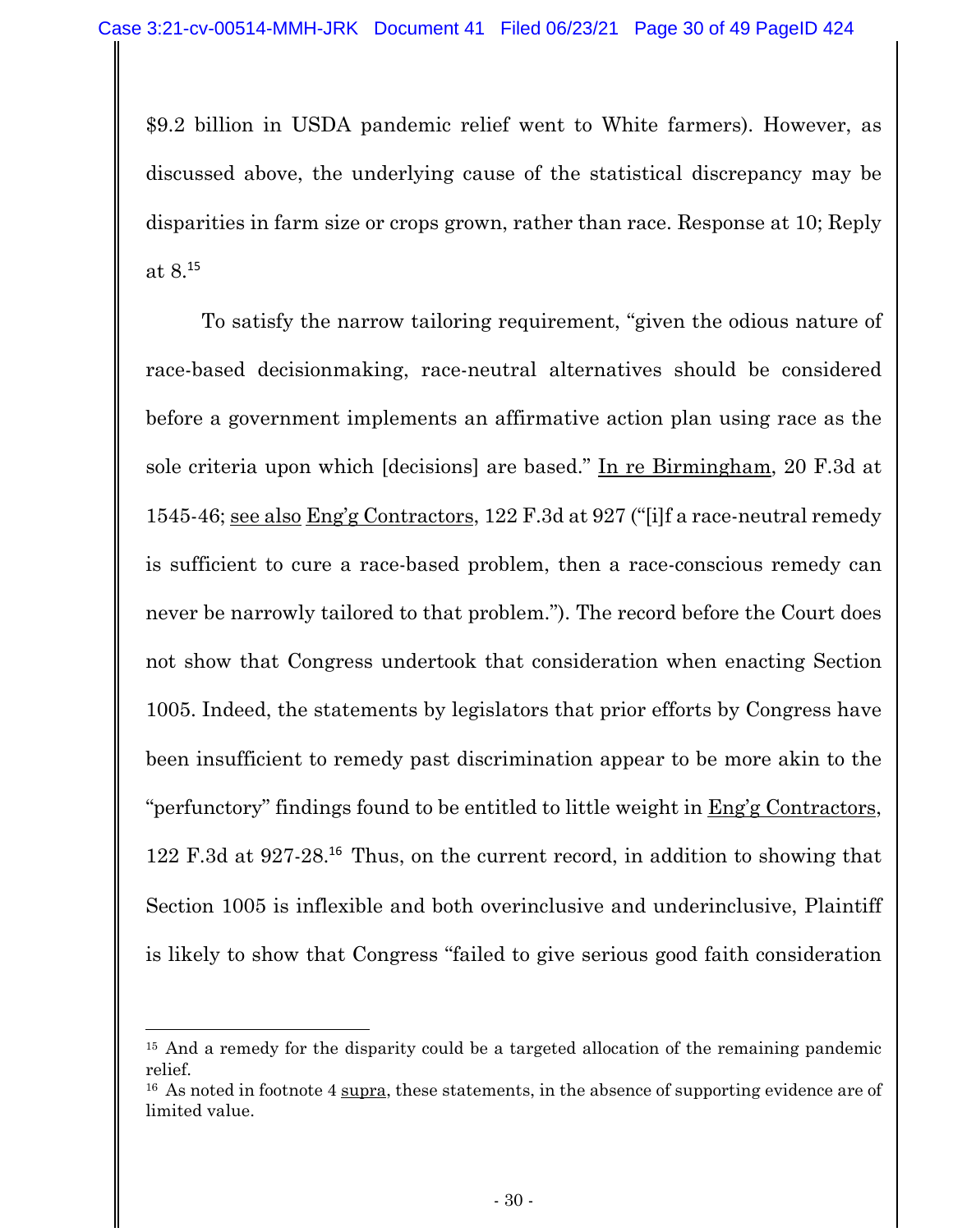to the use of race and ethnicity-neutral measures" to achieve the compelling interest supporting Section 1005. Ensley Branch, 122 F.3d at 927. Congress does not appear to have turned to the race-based remedy in Section 1005 as a "last resort," but instead appears to have chosen it as an expedient and overly simplistic, but not narrowly tailored, approach to addressing prior and ongoing discrimination at USDA.

Having considered all of the pertinent factors associated with the narrow tailoring analysis and the record presented by the parties, the Court is not persuaded that the Government will be able to establish that Section 1005 is narrowly tailored to serve its compelling governmental interest. The constitutional right to equal protection guarantees that racial classifications will be permitted only with "the most exact connection between the justification" and classification." Wygant, 476 U.S. at 280. The evidence regarding Section 1005's enactment presents some connection between the justification and the race-based relief but falls short of presenting an "exact connection." Moreover, Section 1005 does not appear to contain any of the hallmarks of a narrowly tailored race-based affirmative action plan, such as those identified in Howard, 871 F.2d at 1008-11, and Cone Corp., 908 F.2d at 916-17. Rather, it appears to create an inflexible, race-based discriminatory program that is not tailored to make the individuals who experienced discrimination whole, increase participation among SDFRs in USDA programs, or irradicate the evils of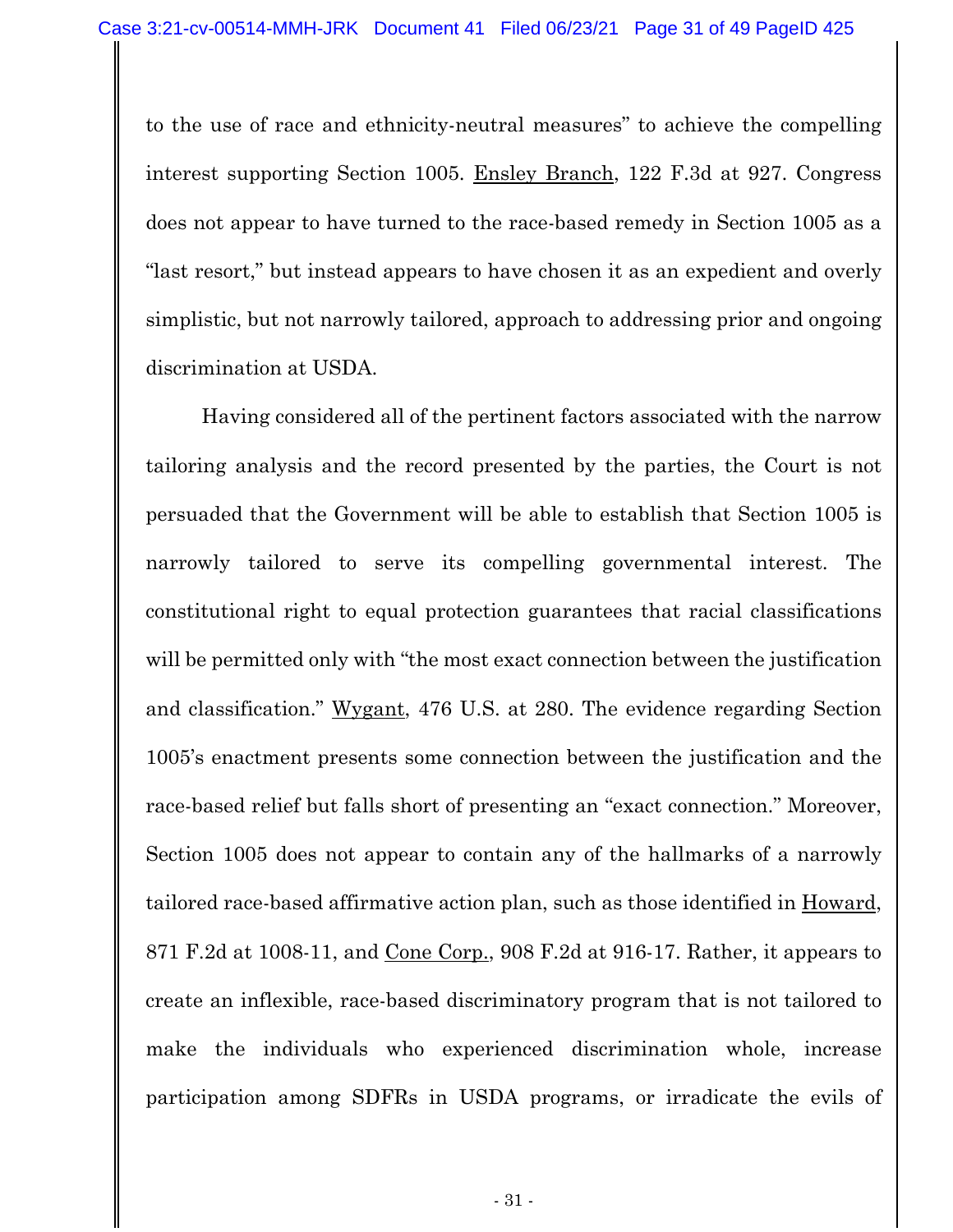discrimination that remain following Congress' prior efforts to remedy the same. Therefore, the Court is satisfied that Plaintiff has established a strong likelihood of showing that Section 1005 violates his right to equal protection under the law because it is not narrowly tailored to remedy a compelling governmental interest. As such, Plaintiff has shown a strong likelihood of success on his equal protection and APA claims.

### **b. Irreparable Harm**

Regardless of a party's showing of a likelihood of success, a party seeking preliminary injunctive relief must show that he or she will suffer irreparable harm if the Court does not issue an injunction. See Ne. Fla., 896 F.2d at 1285. Indeed, "[a] showing of irreparable harm is the sine qua non of injunctive relief." Id. (reversing a grant of preliminary injunctive relief absent irreparable harm). The asserted irreparable harm "must be neither remote nor speculative, but actual and imminent." Id.; see also Winter, 555 U.S. at 21-22 (noting a preliminary injunction may not be entered "based only on a possibility of irreparable harm"). The Eleventh Circuit has instructed:

An injury is "irreparable" only if it cannot be undone through monetary remedies. "The key word in this consideration is irreparable. Mere injuries, however substantial, in terms of money, time and energy necessarily expended in the absence of a stay, are not enough. The possibility that adequate compensatory or other corrective relief will be available at a later date, in the ordinary course of litigation, weighs heavily against a claim of irreparable harm.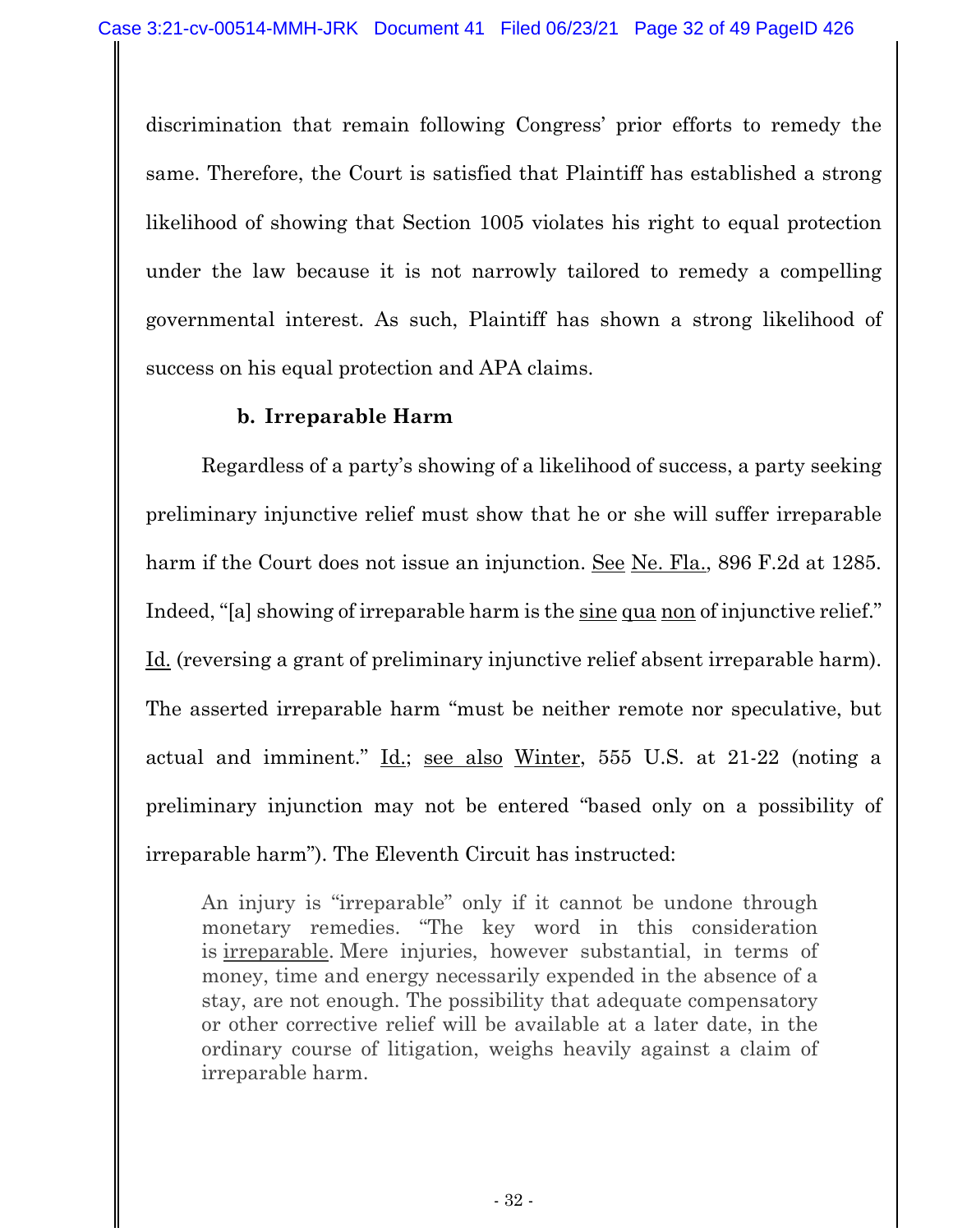Id. (quoting Sampson v. Murray, 415 U.S. 61, 90 (1974)). Notably, more than conclusory allegations of irreparable harm or speculative assertions of economic injury will be sufficient to warrant the extraordinary relief of a preliminary injunction.

Plaintiff argues he will suffer three distinct forms of irreparable harm in this case: (1) monetary harm because of his exclusion from the loan assistance provided to SDFRs; (2) intangible harm related to the alleged violation of his right to equal protection under the law; and (3) competitive disadvantage. Hearing Transcript at 11-17. With respect to Plaintiff's claim of irreparable harm by virtue of the loss of competitive advantage, the Government argues that his declaration fails to show that he will suffer any such harm. Response at 14-16. The Court agrees. Plaintiff has not provided any evidence in support of his conclusory statement of future competitive disadvantage. He has not alleged to whom he sells his farm products, whether any of his competitors qualify as SDFRs, whether any of his competitors intend to seek loan assistance under Section 1005, or to what extent loan assistance would result in his competition gaining a competitive advantage against him. As such, it is impossible to conclude with any certainty that Plaintiff will actually suffer competitive disadvantage as a result of Section 1005 or to what extent. While it is certainly possible and perhaps even likely that Plaintiff competes with at least one SDFR who will receive loan assistance under Section 1005, the need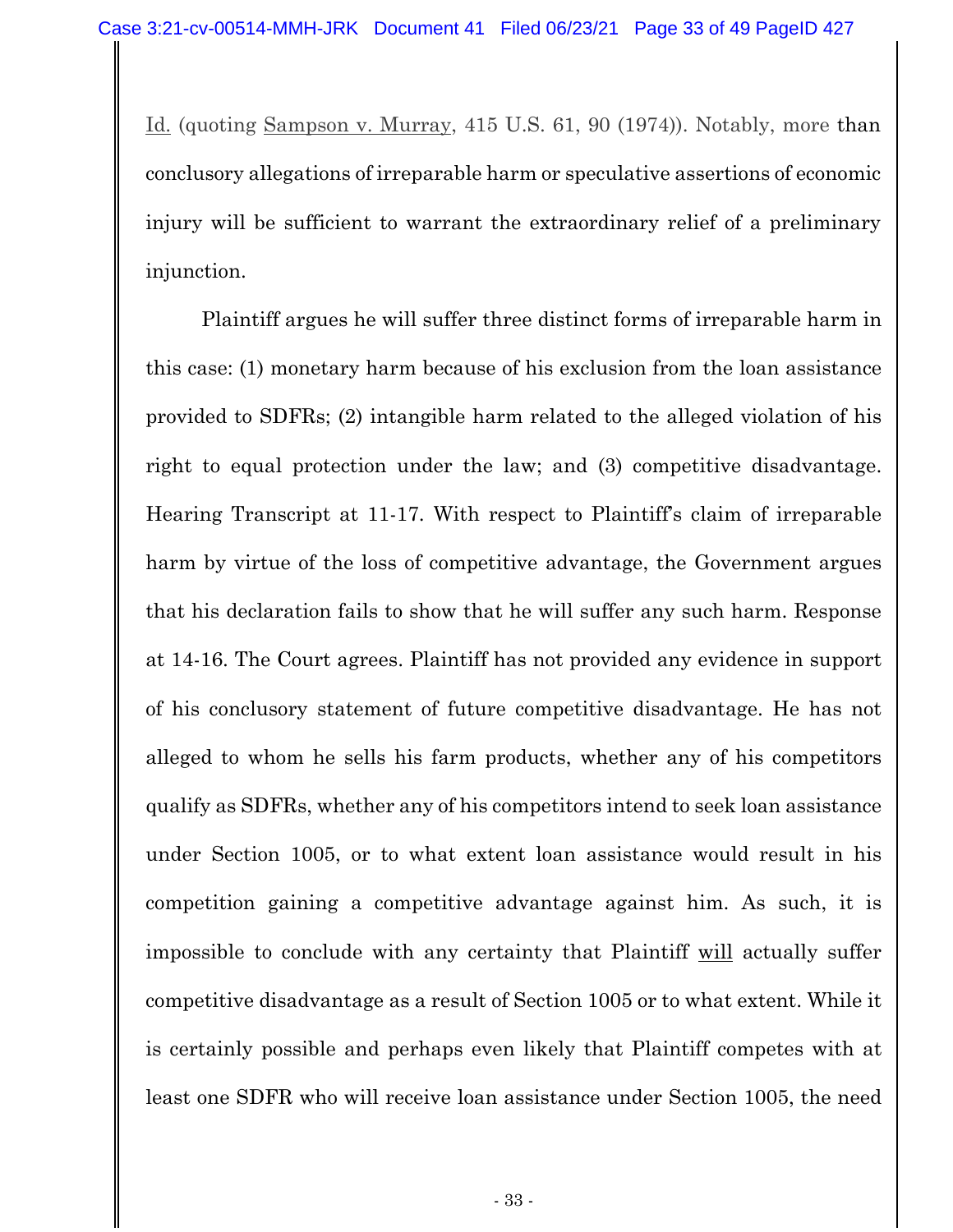for such an inference renders the alleged harm speculative, and therefore insufficient for purposes of obtaining a preliminary injunction. See Ne. Fla., 896 F.2d at 1285.

In finding that, on the record before the Court, Plaintiff's alleged competitive disadvantage harm is speculative the Court does not suggest that at trial Plaintiff could not present evidence that he will suffer a competitive disadvantage as a result of the one-time transfer of wealth contemplated by Section 1005 and actual monetary harm as a result. Of course, if Plaintiff were to present evidence of such damages, he would be barred from being awarded any compensation due to sovereign immunity. Nevertheless, the Court finds that the current evidence is insufficient to support a conclusion that Plaintiff's alleged loss of competitive advantage is actual and imminent, and thus it cannot justify the extraordinary remedy of preliminary injunctive relief.

As to his claims of either monetary harm or the violation of his constitutional right, the Government argued at the hearing that neither is irreparable because either can be remedied at the conclusion of the case. At the hearing, the Government argued that, although sovereign immunity would bar an award of money damages, if Plaintiff prevails, his harm could be remedied by giving him specific equitable relief under the APA—i.e., the debt relief he seeks in the Complaint. Hearing Transcript at 58-66. Specifically, the Government argued that the Court can award Plaintiff the same debt relief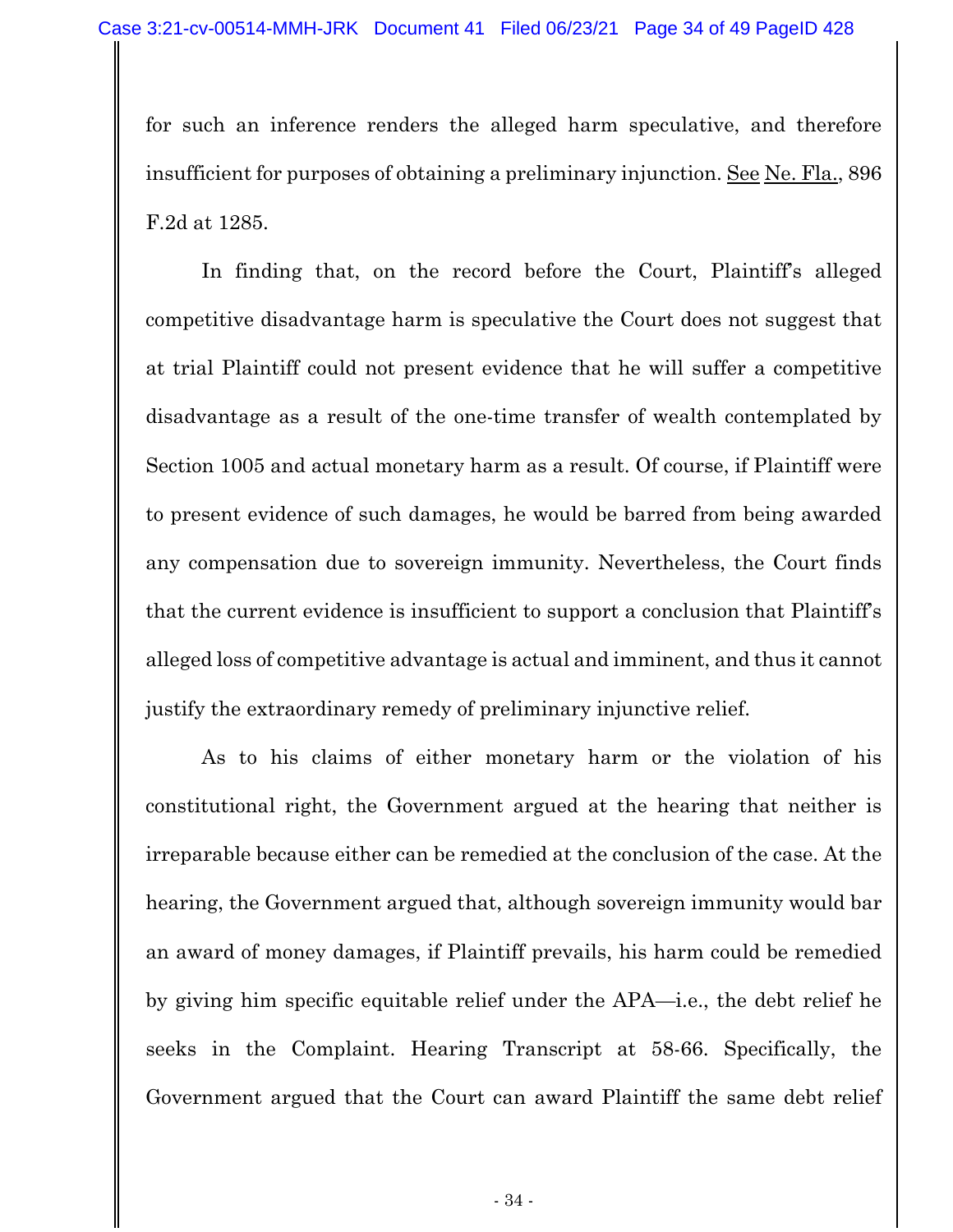being provided to SDFRs at the end of this case. Id. at 59-61. While Plaintiff's counsel did "not necessarily disagree," he noted that he was not familiar with and had not reviewed the authority on which the Government relied for this argument as it was not cited in the Response. Id. at 69.

As support for its contention, the Government relied on Bowen v. Mass., which involved a review of the Secretary of Health and Human Services' decision to disallow a state's reimbursement request under a federal healthcare program. 487 U.S. 879, 882-83 (1988). However, that case and others like it involve eligibility determinations for funds to which the plaintiffs were entitled to receive under a specific law. See id. at 893; see also America's Cmty. Bankers v. F.D.I.C., 200 F.3d 822, 830 (D.C. Cir. 2000) (noting the purpose of a similar award was "an attempt to restore to the plaintiff that to which it was entitled from the beginning."). In other words, in those cases the plaintiffs alleged a deprivation of a benefit Congress intended for them to receive. In such cases, upon a finding that the government has deprived a plaintiff of a specific benefit to which the plaintiff was entitled under the law, the APA authorizes an award of specific relief, i.e., an award of the specific funds to which the plaintiff was entitled under the statute. See America's Cmty. Bankers, 200 F.3d at 829.

Here, the Court has no authority to award Plaintiff any debt relief under Section 1005. The statute as written by Congress unambiguously authorizes the expenditure of funds for loan assistance only to SDFRs or other qualifying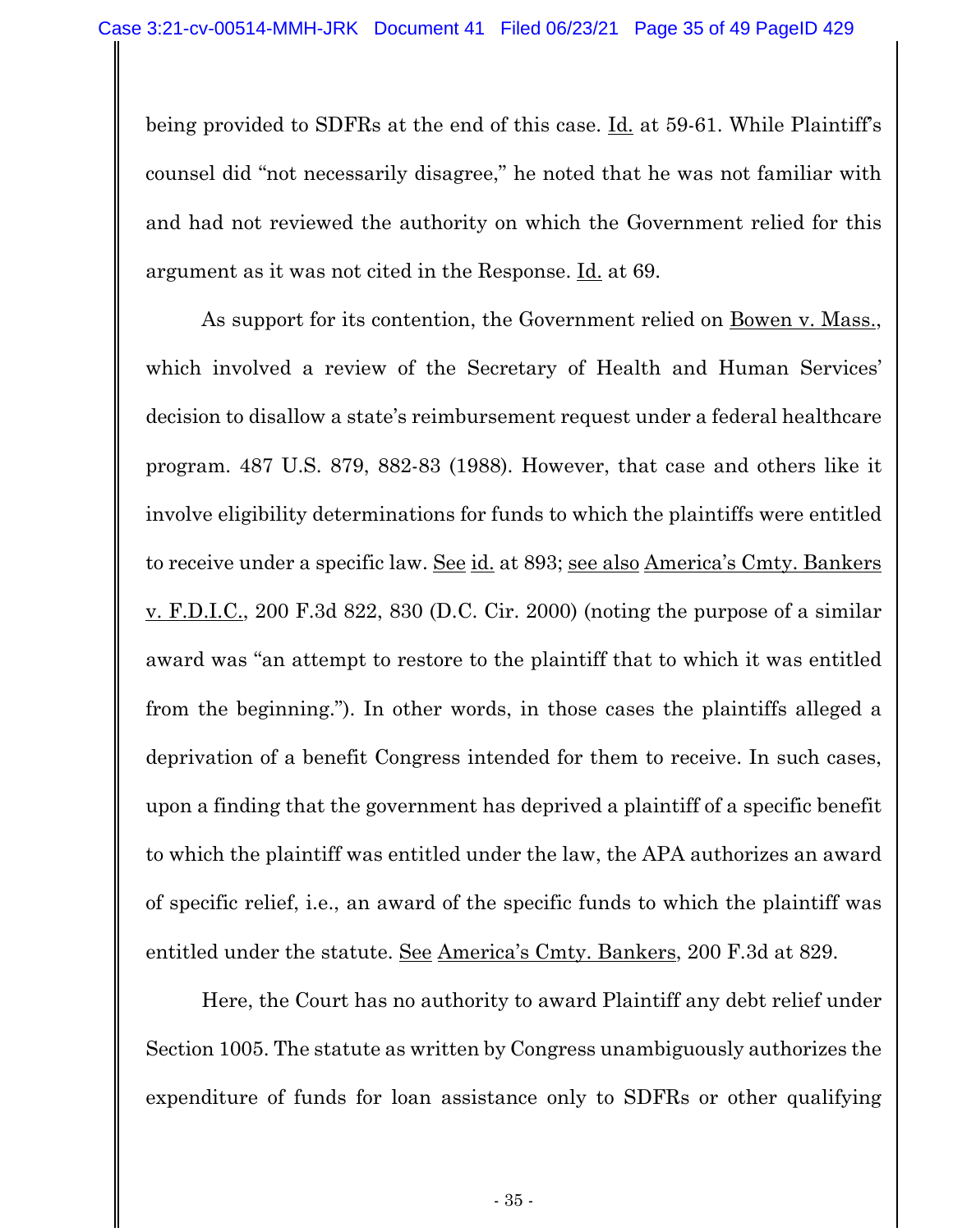socially disadvantaged groups. There is no way to construe the law to provide debt relief to a White farmer. The Court has no authority to rewrite the law to extend that assistance to persons that Congress did not intend to benefit. See Aptheker v. Sec. of State, 378 U.S. 500, 515 (1964) ("It must be remembered that although this Court will often strain to construe legislation so as to save it against constitutional attack, it must not carry this to the point of perverting the purpose of a statute or judicially rewriting it." (internal quotations, alterations, and citations omitted)); U.S. v. Stevens, 559 U.S. 460, 481 (2010) (noting courts "may impose a limiting construction on a statute only if it is 'readily susceptible' to such a construction." (citations omitted)); cf. Bostock v. Clayton Cnty., Ga., 140 S. Ct. 1731, 1738 (2020) (noting "only the words on the page [of a law] constitute the law adopted by Congress and approved by the President."). To do so would run afoul of separation of powers principles, which dictate that Congress, through the Appropriations Clause, has the constitutional authority to allocate funds. See America's Cmty. Bankers v. F.D.I.C., 200 F.3d 822, 830 (D.C. Cir. 2000) (noting the "separation of powers encroachment" that would result if courts were to control the appropriation of funds in cases involving program eligibility). Thus, contrary to the contention of the Government, if Plaintiff prevails in this action, the Court has no authority to order that he be given debt relief equal to that given to the SDFRs under Section 1005.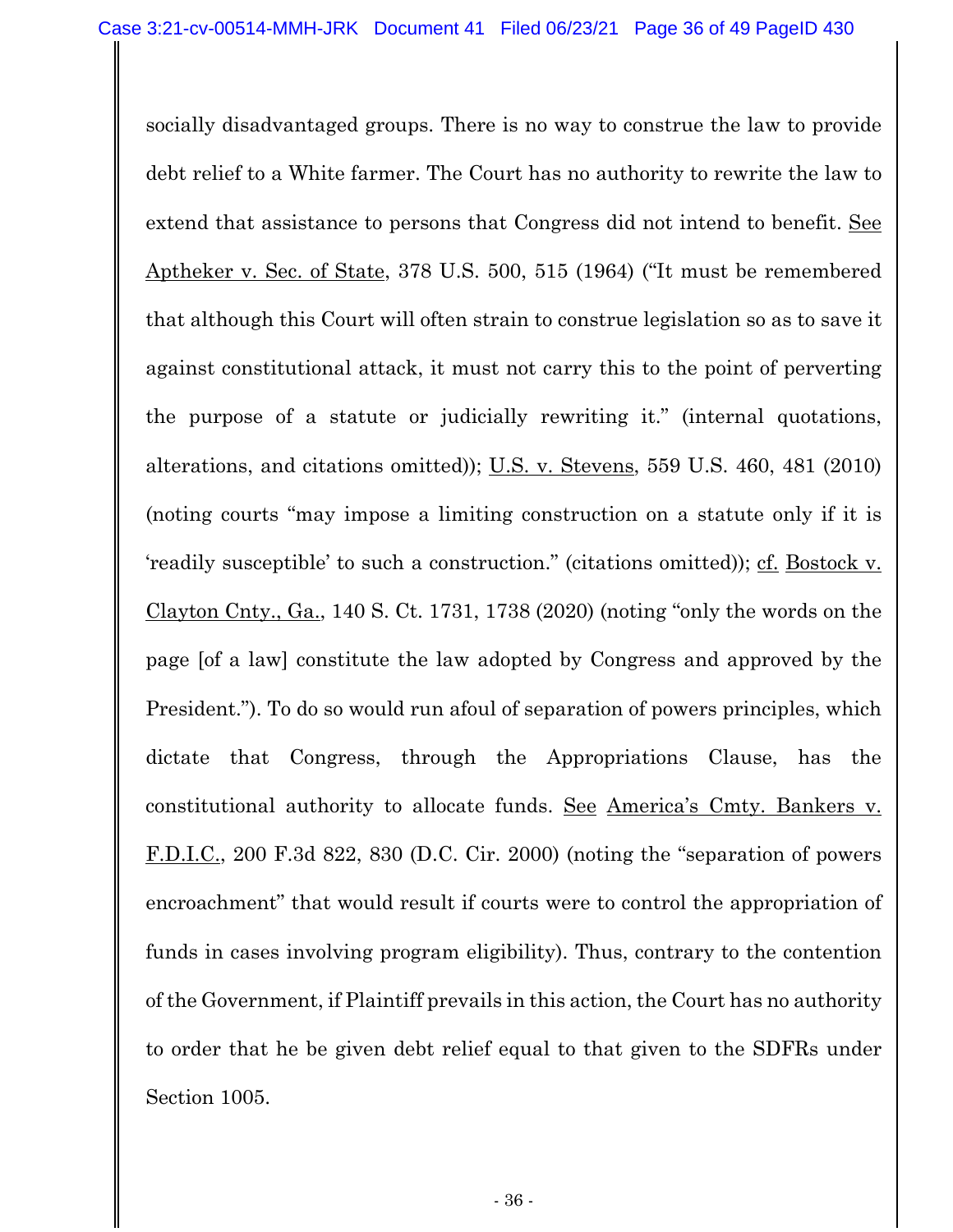The Government also argues that Plaintiff's exclusion from debt relief under Section 1005 does not amount to any harm at all. See Response at 15-17 (focusing primarily on Plaintiff's alleged competitive disadvantage). The Court disagrees. The harm he purports to suffer is the denial of his right to equal protection–his exclusion, solely on account of his race, from eligibility for an extraordinary government benefit under Section 1005. This constitutional harm is a real harm. Indeed, the Supreme Court has recognized in the context of a standing analysis, that the injury in an equal protection case is "the denial of equal treatment resulting from the imposition of the barrier, not the ultimate ability to obtain the benefit . . . the injury is the inability to compete on an equal footing." Gratz, 539 U.S. at 262 (internal citations and quotations omitted). Thus, that injury—the unequal treatment based solely on race—and not merely Plaintiff's inability to benefit from Section 1005 is the harm Plaintiff will suffer in the absence of injunctive relief.

Satisfied that Plaintiff's alleged constitutional injury is actual harm for purposes of obtaining a preliminary injunction, the question becomes whether Plaintiff has shown that the specific constitutional harm he will suffer is irreparable harm. The Government contends that circuit precedent unequivocally answers the question in the negative. As stated by the Eleventh Circuit: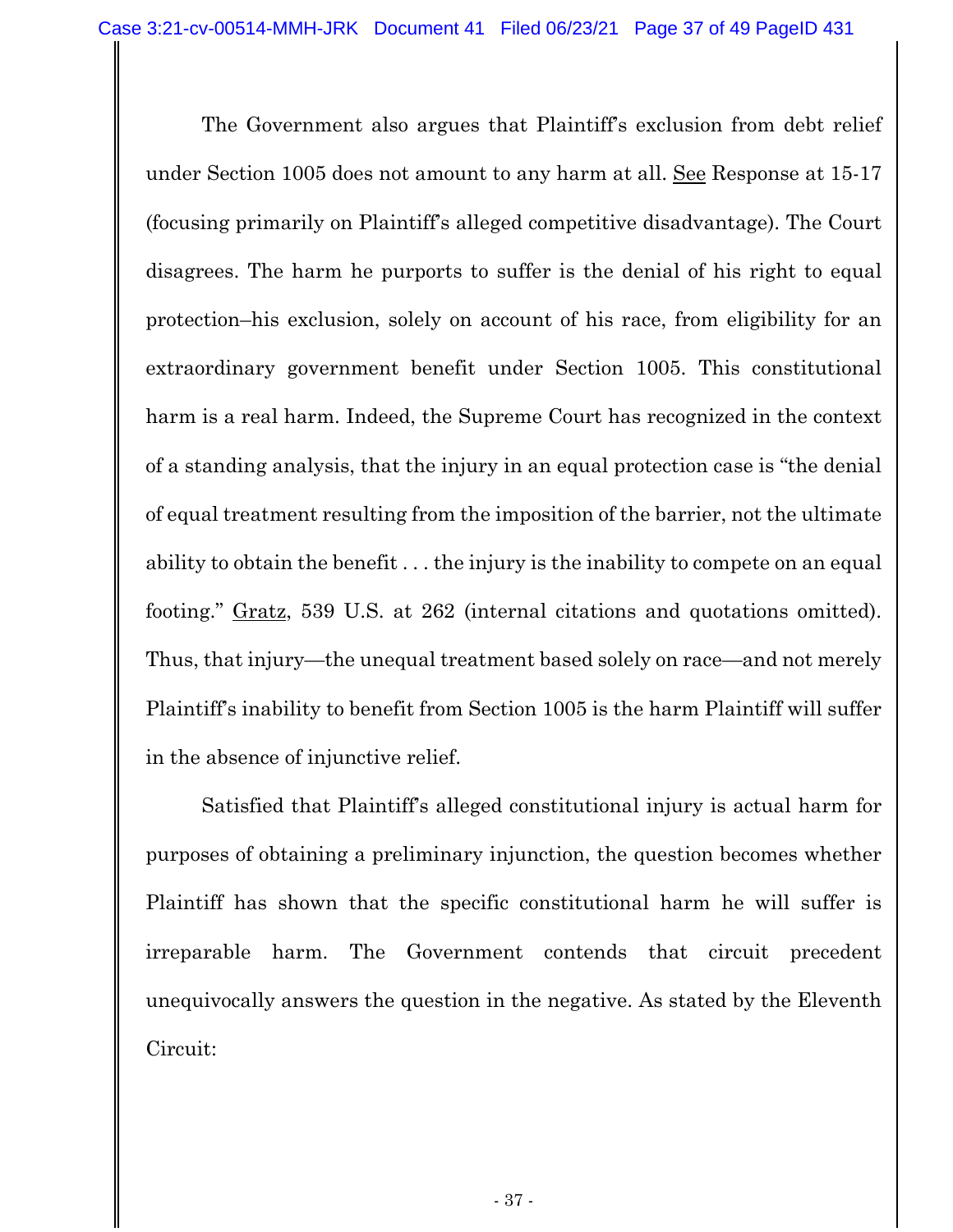No authority from the Supreme Court or the Eleventh Circuit has been cited to us for the proposition that the irreparable injury needed for a preliminary injunction can properly be presumed from a substantially likely equal protection violation. In this case, no witnesses or other evidence was submitted on the issue of irreparable injury. The only area of constitutional jurisprudence where we have said that an on-going violation constitutes irreparable injury is the area of first amendment and right of privacy jurisprudence. The rationale behind these decisions was that chilled free speech and invasions of privacy, because of their intangible nature, could not be compensated for by monetary damages; in other words, plaintiffs could not be made whole. The facts of this case do not fit the rationale of these decisions. This case involves neither a first amendment nor a right of privacy claim; and the damage to plaintiff here is chiefly, if not completely, economic.

Ne. Fla., 896 F.2d at 1285-86 (citations omitted); see also Siegel v. LePore, 234 F.3d 1163, 1177-78 (11th Cir. 2000) (collecting cases). While on its face Ne. Fla. appears to resolve this issue in the Government's favor, a closer reading of the case calls that conclusion into doubt.

The significant distinction between the present case and Ne. Fla. is that, in Ne. Fla., the plaintiffs stood to suffer "chiefly, if not completely, economic" damage for which they could obtain monetary relief. 896 F.2d at 1286 (noting that "contractors can, by taking reasonable steps, quantify their claims for the purpose of seeking monetary relief from the City"). Ne. Fla. did not involve a situation where the chief harm was an intangible constitutional violation for which damages cannot be measured, and even if they could, there could be no monetary remedy. See id. Other courts in this circuit, and the Eleventh Circuit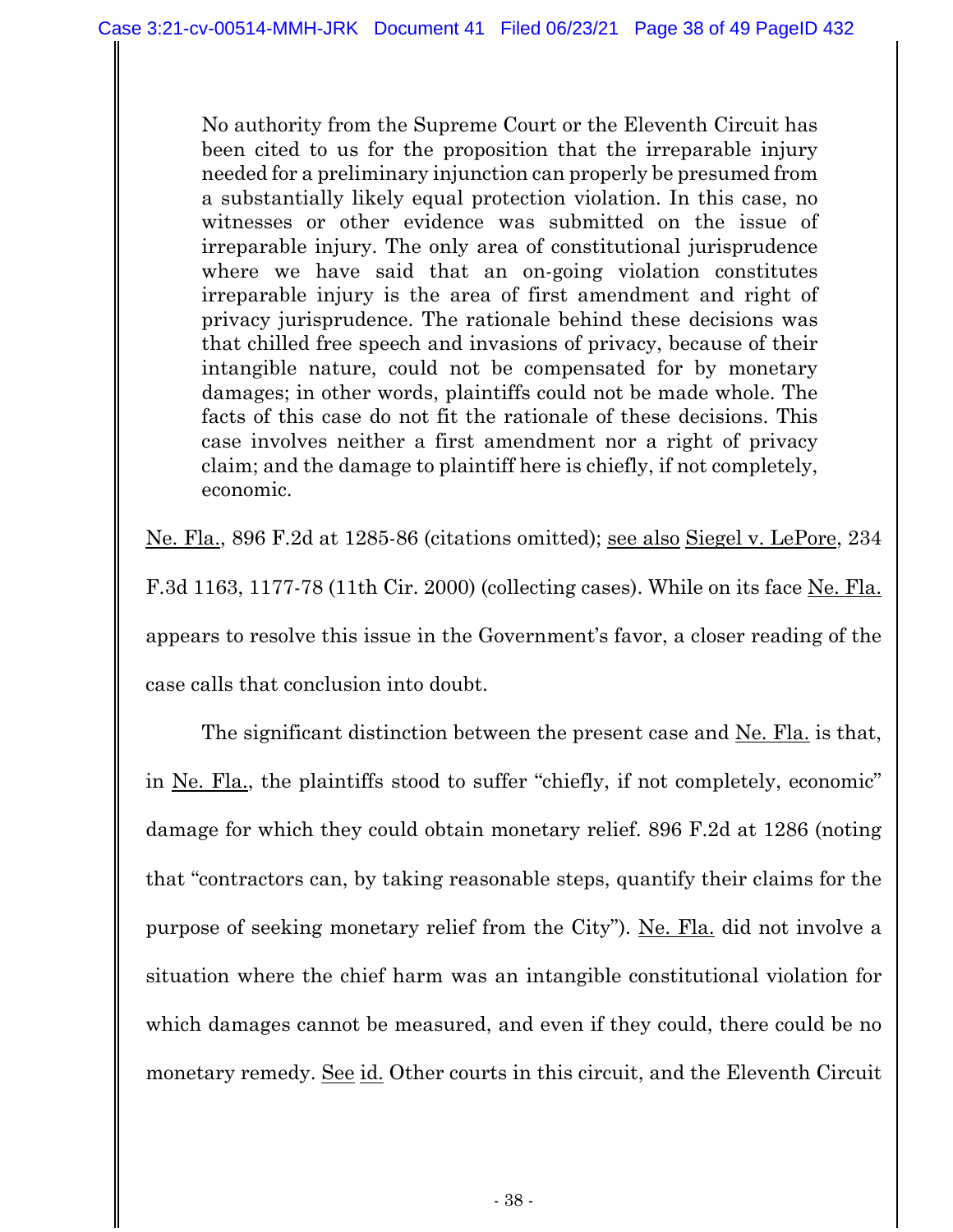itself, have distinguished Ne. Fla. on this basis, finding the unavailability of money damages in the Eleventh Amendment context can render harm irreparable for purposes of obtaining preliminary injunctive relief. See, e.g., Odebrecht Const., Inc. v. Prasad, 876 F. Supp. 2d 1305, 1320-21 (S.D. Fla. 2012) aff'd Odebrecht Const., Inc. v. Fla. Dept. of Transp., 715 F.3d 1268, 1288 (11th Cir. 2013) (distinguishing Ne. Fla. and finding "[w]hen a plaintiff faces significant economic harm but cannot sue the state of Florida for money damages, harm is irreparable as a matter of law." (internal citations and quotations omitted)); cf. ABC Charters, Inc. v. Bronson, 591 F. Supp. 2d 1272, 1310 (S.D. Fla. 2008) (collecting out-of-circuit cases in support of the proposition that irreparable harm can be presumed where the Eleventh Amendment bars a plaintiff from recovering money damages). In fact, the rationale that led the Eleventh Circuit to recognize a presumption of irreparable harm in First Amendment and right of privacy cases—namely, the inability for money damages to make a plaintiff whole in those instances and the intangible nature of the harm—supports a finding that the Plaintiff's constitutional harm in this case is irreparable. See Ne. Fla. 896 F.2d at 1285-86; Odebrecht Const., 715 F.3d at 1288. Thus, the Court rejects the Government's contention that Plaintiff's constitutional harm cannot be irreparable harm as a matter of law.

Nevertheless, the Court does not go so far as to suggest that a showing of a violation of the right to equal protection would give rise to a presumption of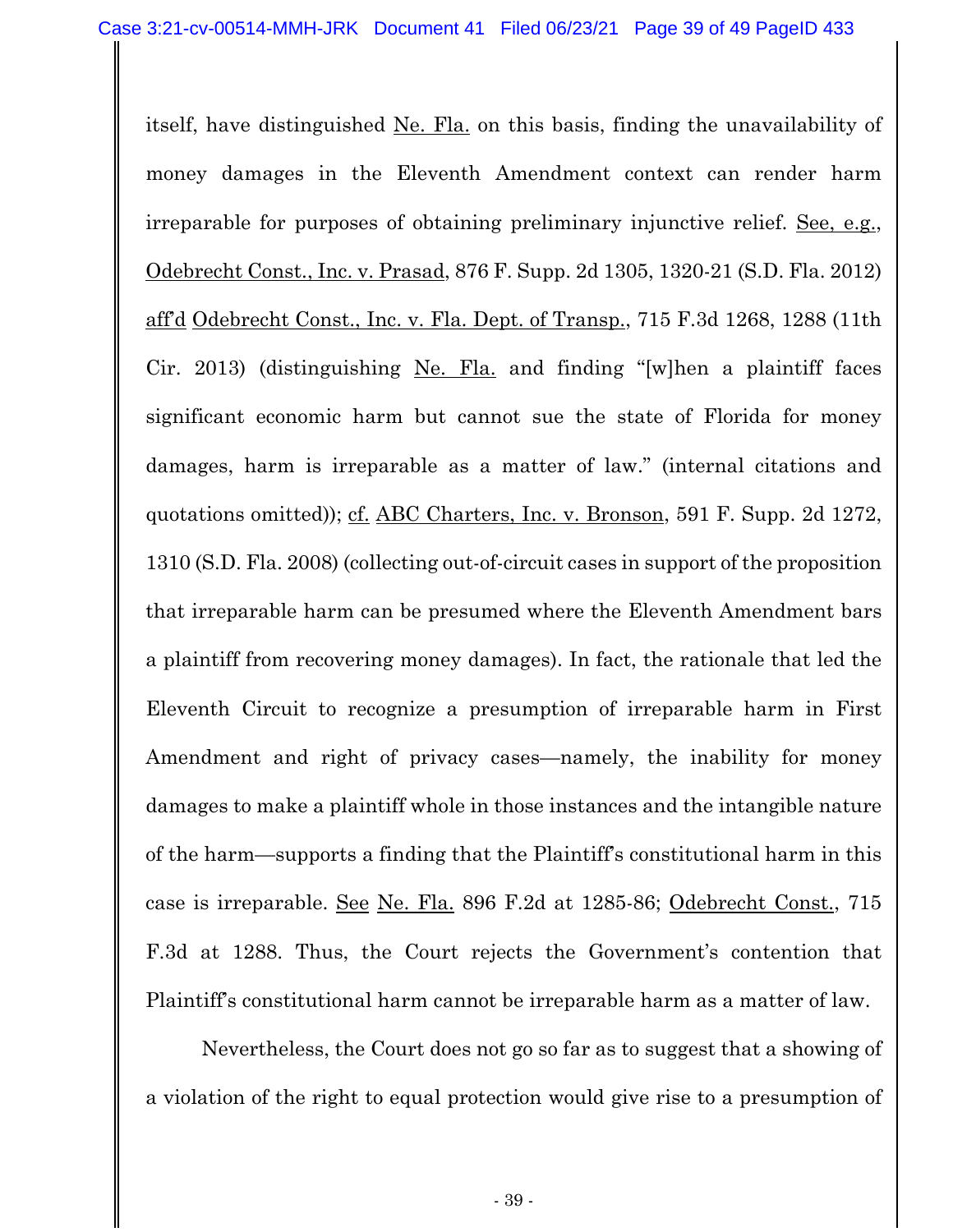irreparable harm. The Court has no need to consider that question, because under the unique circumstances of this case, Plaintiff has shown that the specific harm he stands to suffer here in the absence of an injunction is indeed irreparable.

As discussed above, the Court cannot rewrite Section 1005 to include White farmers like Plaintiff; those decisions are left to Congress. See Stevens, 559 U.S. at 481 ("To read [the law] as the Government desires requires rewriting [by Congress], not just reinterpretation[ by the Court]."). Thus, the Court cannot order the Government to provide Plaintiff with the debt relief that it has chosen to give to SDFRs but not to him. Even if the Court could rewrite the law, it would be creating a new program that Congress did not intend.<sup>17</sup> Judicially rewriting Section 1005 to create a debt relief program that would include a White farmer and ordering the Government to provide Plaintiff debt relief from it would not be monetary relief through inclusion in a governmental program, as urged by the Government. Hearing Transcript at 59-61. Rather, it would be an alternate form of money damages. In Bowen, the Supreme Court made the following observation:

The term money damages, 5 U.S.C. § 702, we think, normally refers to a sum of money used as compensatory relief. Damages are given to the plaintiff to substitute for a suffered loss, whereas

<sup>&</sup>lt;sup>17</sup> Specifically, Congress only appropriated "such sums as may be necessary, to remain available until expended, for the cost of loan modifications and payments under [Section 1005]"—that is, "payment[s] in an amount up to 120 percent of the outstanding indebtedness of each [SDFR] as of January 1,  $2021...$  ." Section 1005(a).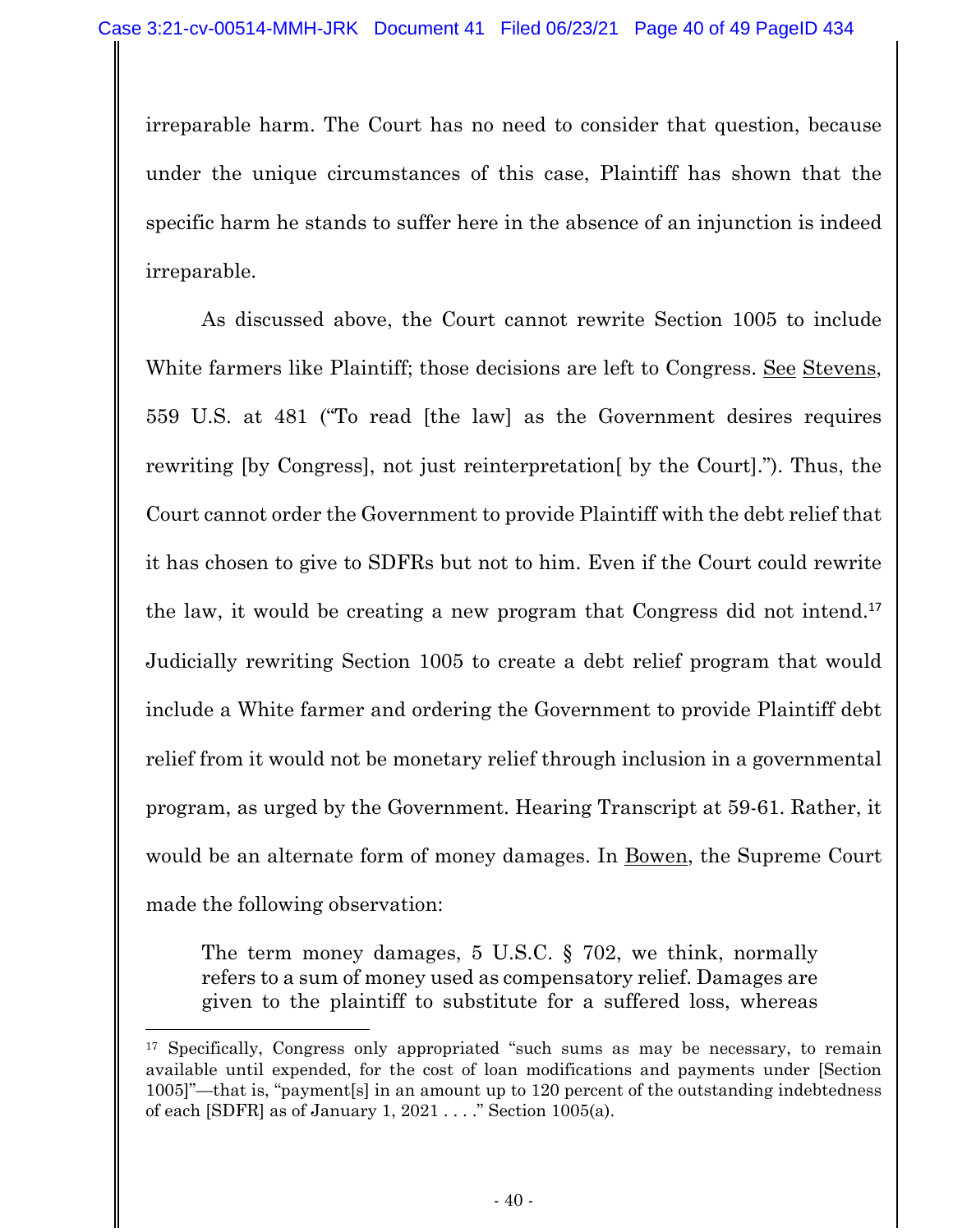specific remedies are not substitute remedies at all, but attempt to give the plaintiff the very thing to which he was entitled. Thus, while in many instances an award of money is an award of damages, occasionally a money award is also a specie remedy.

487 U.S. at 895 (quoting Maryland Dept. of Human Resources v. Dept. of Health and Human Services, 763 F.2d 1441, 1446 (D.C. Cir. 1985)) (internal quotations, alterations, and citations omitted); see also Modoc Lassen Indian Housing Authority v. U.S. Dept. of Housing and Urban Development, 881 F.3d 1181, 1196-98 (10th Cir. 2017) (outlining the distinction between monetary relief and money damages in the context of the APA). Here, Section 1005 unambiguously creates a debt relief program for the benefit of SDFRs, not Plaintiff. As such, any award of debt relief to Plaintiff cannot originate from Section 1005; it must come from a substitute source and would constitute a substitute remedy. Therefore, such relief would be an award of money damages and any award of money damages in this case is barred by sovereign immunity.

Plaintiff has established that he has a substantial likelihood of success on the merits of his claim that Section 1005 violates his constitutional right to equal protection. The violation of this right is imminent because in the immediate future, the Government will provide up to 120% debt relief to qualifying SDFRs, but not to Plaintiff solely because of his race. This, he has shown, is an actual constitutional harm that cannot be undone. Absent an injunction, if Plaintiff prevails in establishing that Section 1005's debt relief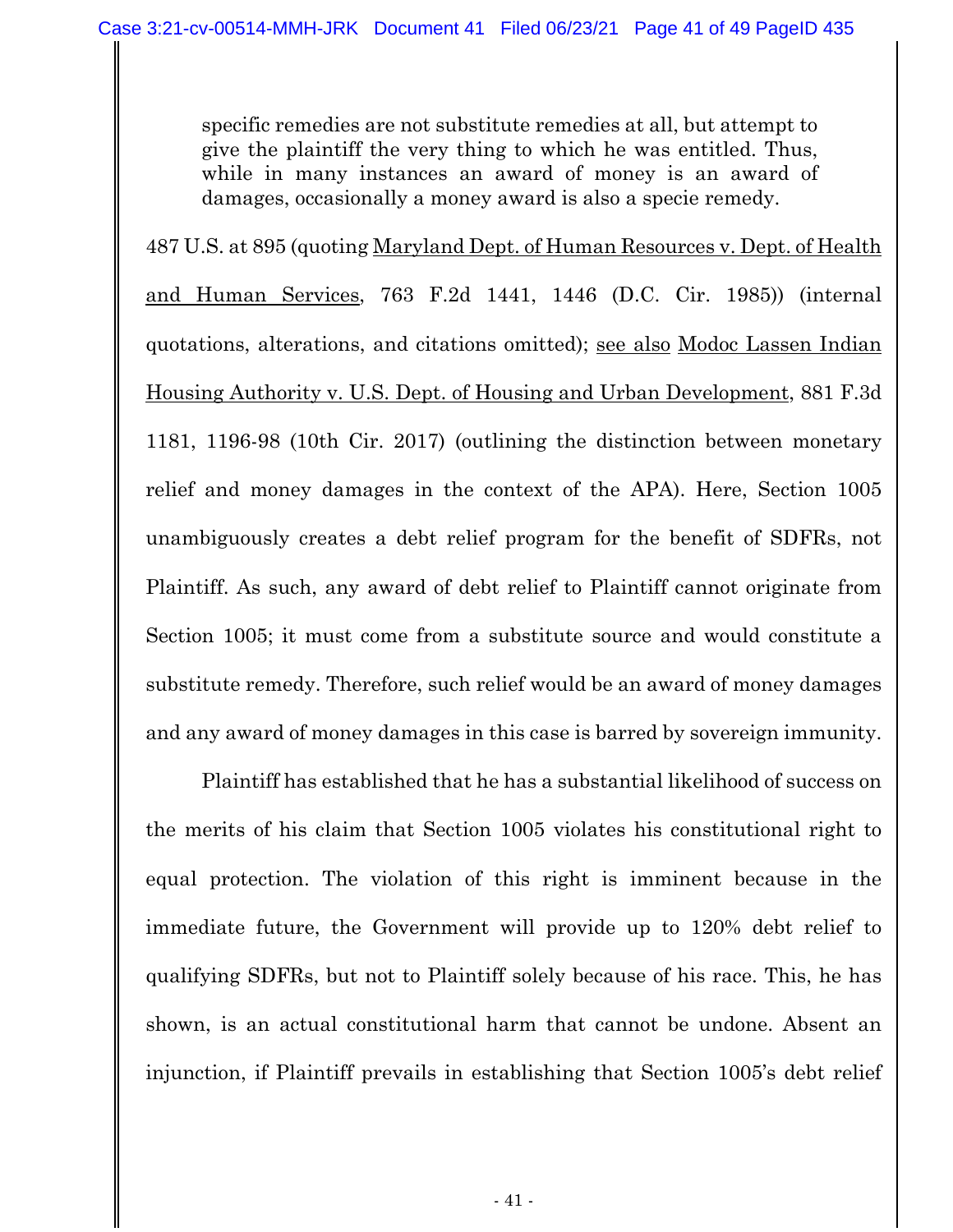violates his constitutional right, he will have no remedy. The debt relief cannot be clawed back or undone, the Court will have no power to order Congress to provide the substitute remedy of debt relief not authorized by Section 1005, and sovereign immunity will preclude any award of money damages. In short, Plaintiff will have no remedy at all. Under the specific circumstances of this case, Plaintiff has shown that the constitutional harm he stands to suffer, which cannot be undone by money damages and for which no other remedy exists, constitutes an irreparable harm for which injunctive relief is proper. For these reasons, the Court finds Plaintiff has met his burden of establishing that absent an injunction, he will suffer irreparable harm if the Government proceeds with the debt relief authorized under Section 1005.

#### **c. Balance of Equities**

As a final consideration in determining the need for a preliminary injunction, courts "must balance the competing claims of injury and must consider the effect on each party of the granting or withholding of the requested relief." Winter, 555 U.S. at 24 (quoting Amoco Production Co. v. Village of Gambell, AK, 480 U.S. 531, 542 (1987)); see also Trump v. Int'l Refugee Assistance Project, 137 S. Ct. 2080, 2087 (2017) (noting "[i]t is ultimately necessary ... to balance the equities—to explore the relative harms to applicant and respondent, as well as the interests of the public at large" before ruling on the necessity for a preliminary injunction). In exercising this "sound discretion,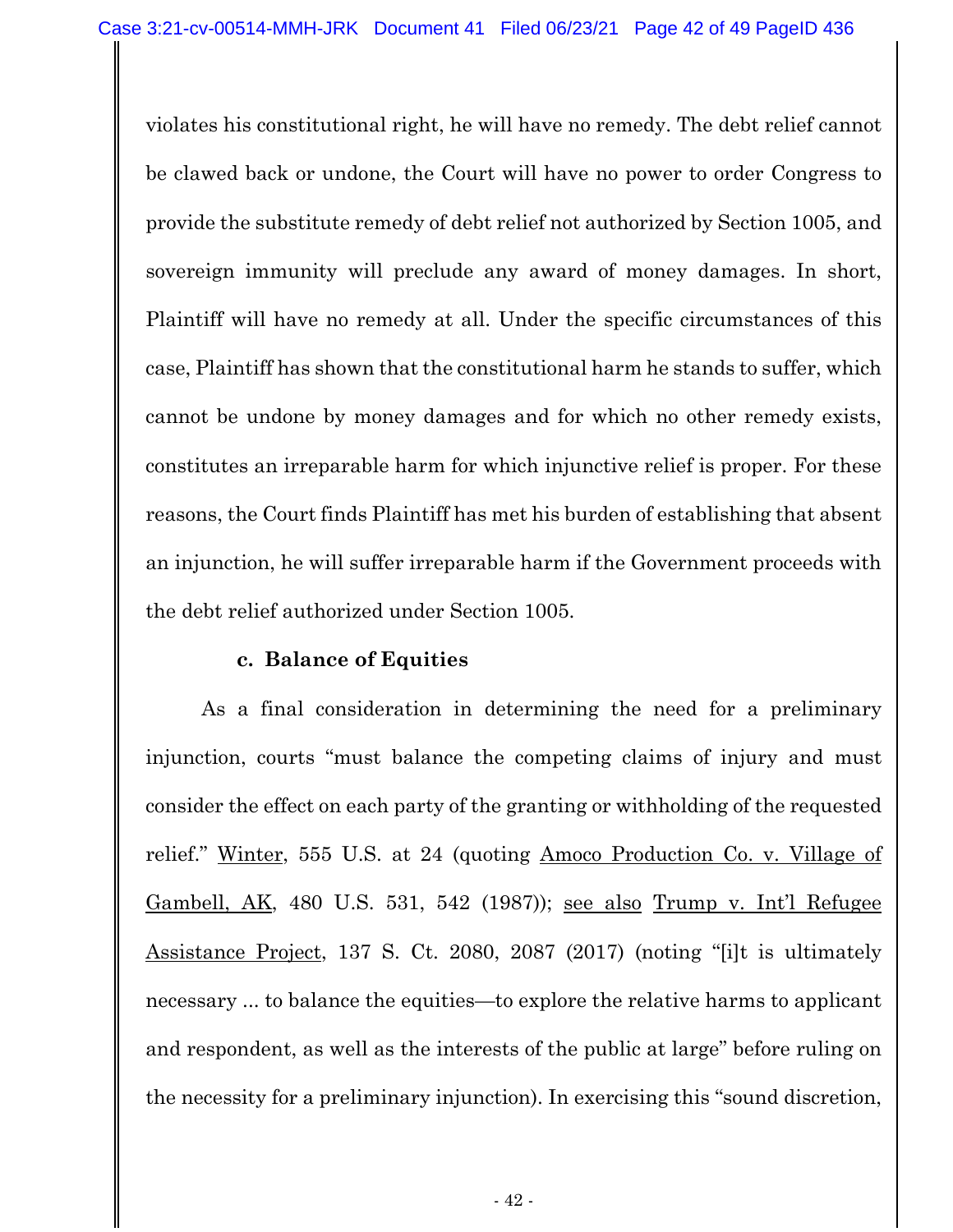courts of equity should pay particular regard for the public consequences in employing the extraordinary remedy of injunction." Winter, 555 U.S. at 24 (quoting Weinberger v. Romero–Barcelo, 456 U.S. 305, 312 (1982)). This is particularly true where the potential injunctive relief impacts a legislative enactment. Ne. Fla., 896 F.2d at 1284.

Plaintiff argues the public interest element is satisfied because Section 1005 is an unconstitutional infringement on every citizen's right to be free from racial discrimination of any kind. Reply at 17-18. Indeed, the Eleventh Circuit has held "the public interest is served when constitutional rights are protected." Democratic Exec. Comm. of Fla. v. Lee, 915 F.3d 1312, 1327 (11th Cir. 2019); see also Fla. Businessmen for Free Enterprise v. City of Hollywood, 648 F.2d 956, 959 (11th Cir. 1981) ("The public interest does not support the city's expenditure of time, money, and effort in attempting to enforce an ordinance that may well be held unconstitutional."). The Government responds by citing the public's interest in enforcing the laws enacted by its democratically selected representatives. Response at 39 (citing Maryland v. King, 567 U.S. 1301, 1303 (2012) ("Any time a [government] is enjoined by a court from effectuating statutes enacted by representatives of its people, it suffers a form of irreparable injury.")). The Government, NBFA, and AAIF also highlight the significant detriment SDFRs will face if Section 1005 cannot be implemented. Some SDFRs have made plans in anticipation of Section 1005's debt relief and entered into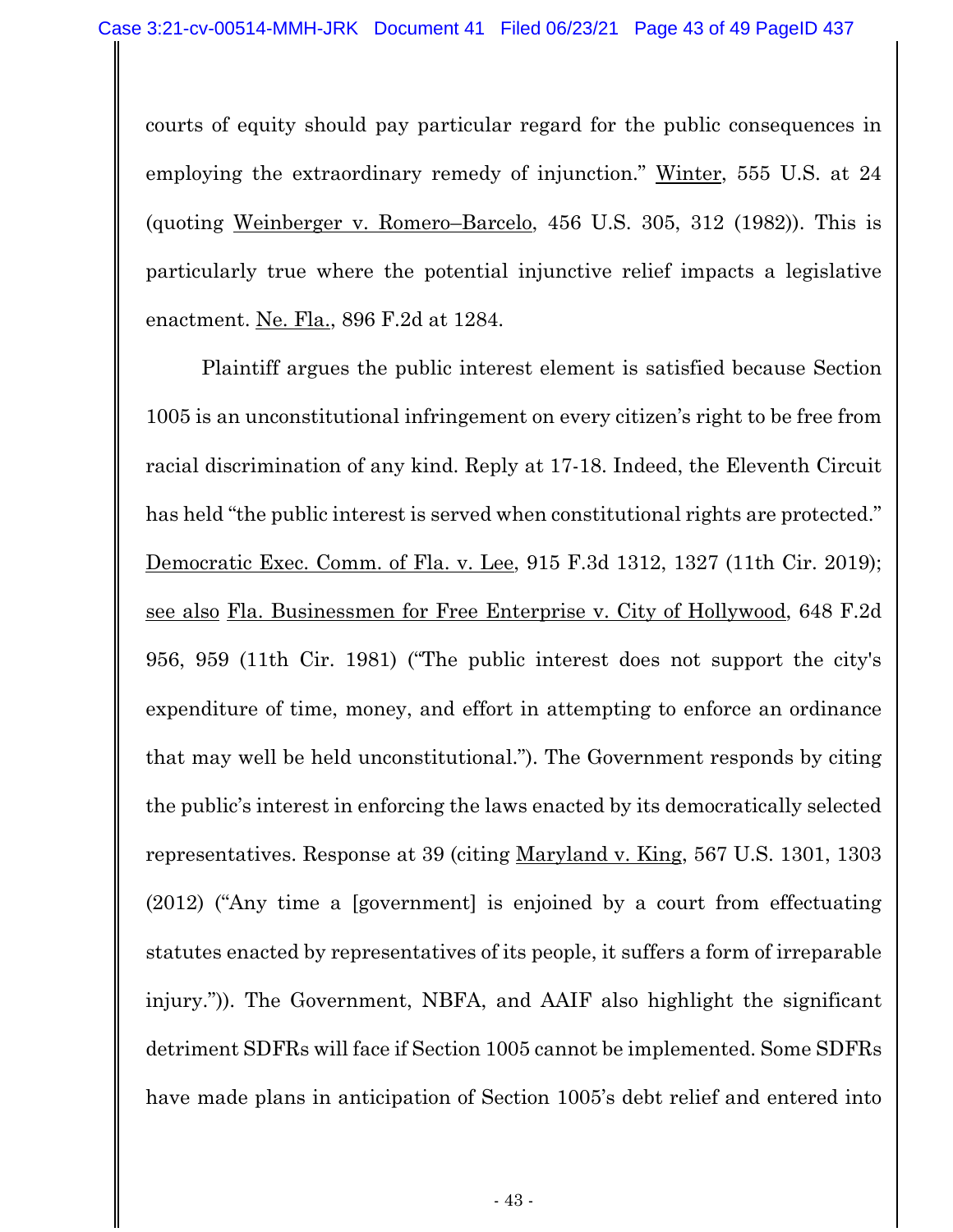agreements with the understanding that their farm loan balances would be paid. Amicus Brief at Exs. C and D; see also Response at Ex. A ¶ 40 (noting FSA is excluding loan balances owed by SDFRs in its loan application review process and has approved new farm loans on the understanding that Section 1005 would be implemented in full).

 In weighing the interests identified by the parties, the Court returns to core aspects of this case. To the extent Section 1005 is discriminatory, it will result in an imminent, one-time act of discrimination that cannot be remedied through an award of monetary damage or other relief in this case. It also cannot be reversed after the fact, as the Government has no way to recover the debt relief once it is paid out. The effect on Plaintiff of such a large-scale debt relief program will not be quantifiable in the near future, if at all. Meanwhile, the Government's interests are largely conditioned on Section 1005 being constitutional. If the statute in fact violates the Constitution, the Government does not have a legitimate interest in its implementation regardless of whether it was passed through the democratic process. Likewise, if Section 1005 is discriminatory, SDFRs have no legitimate right to the proceeds of a facially unconstitutional legislative enactment. While the Government argues Plaintiff's interest as an individual could not possibly outweigh the interests of thousands of SDFRs, this argument ignores the fact that Plaintiff challenges the very premise that the Constitution permits the specific race-based debt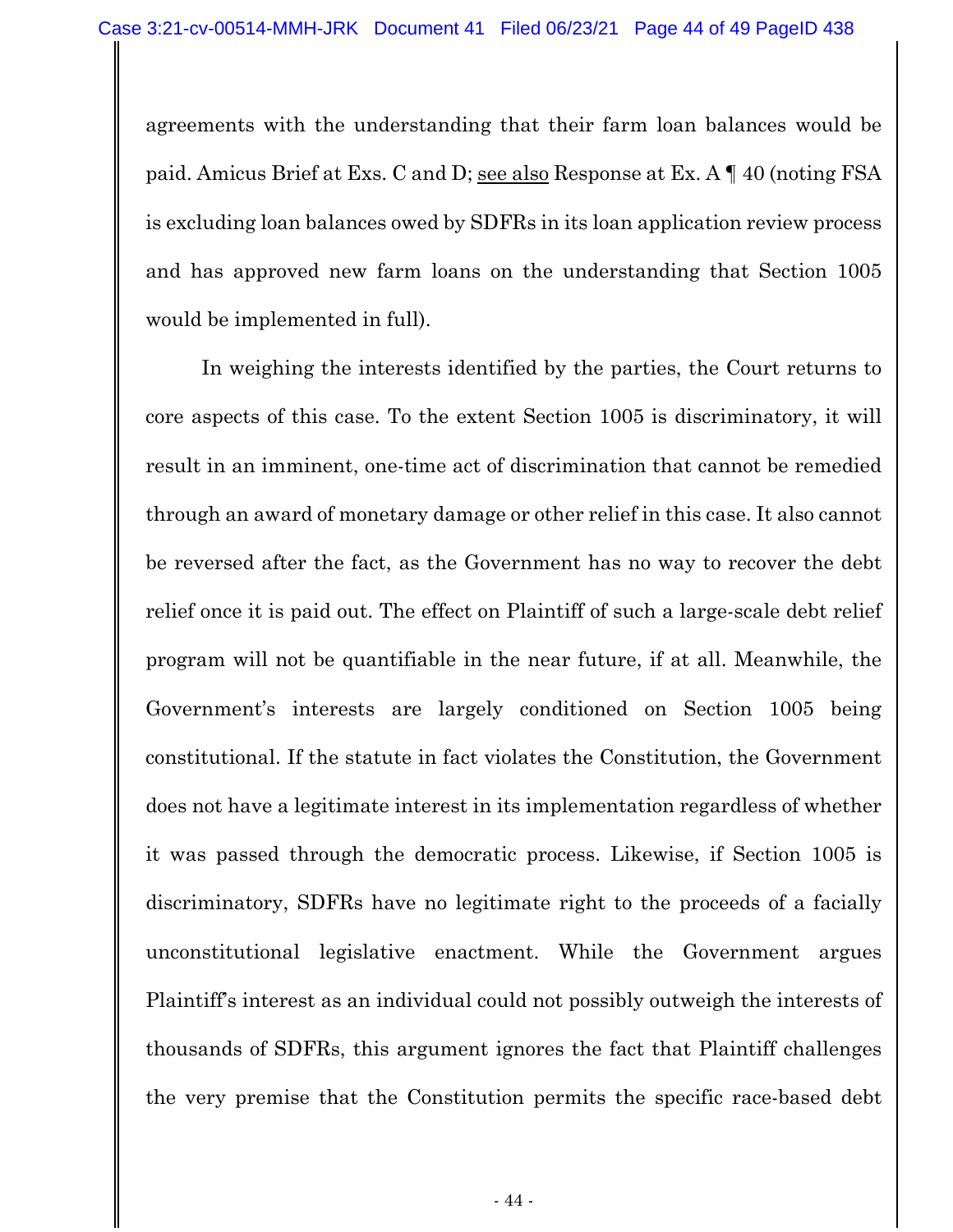relief provided under Section 1005 to proceed at all, regardless of how wellintended the program may be or how many beneficiaries stand to be impacted. In light of Plaintiff's strong likelihood of success at this stage of the proceedings, and the Court's finding that absent an injunction he is likely to suffer irreparable harm, the Court finds that the balance of equities weigh in favor of maintaining the status quo by issuing a preliminary injunction.

#### **IV. Conclusion**

In enacting Section 1005, Congress expressed the intention of seeking to remedy a long, sad history of discrimination against SDFRs in the provision and receipt of USDA loans and programs. Such an intention is not only laudable it is demanded by the Constitution. See Wygant, 476 U.S. at 277. But in doing so, Congress also must heed its obligation to do away with governmentally imposed discrimination based on race. Id. "These related constitutional duties are not always harmonious, reconciling them requires [Congress] to act with extraordinary care." Id. On the record before the Court, it appears that in adopting Section 1005's strict race-based debt relief remedy Congress moved with great speed to address the history of discrimination, but did not move with great care. Indeed, the remedy chosen and provided in Section 1005 appears to fall well short of the delicate balance accomplished when a legislative enactment employs race in a narrowly tailored manner to address a specific compelling governmental interest.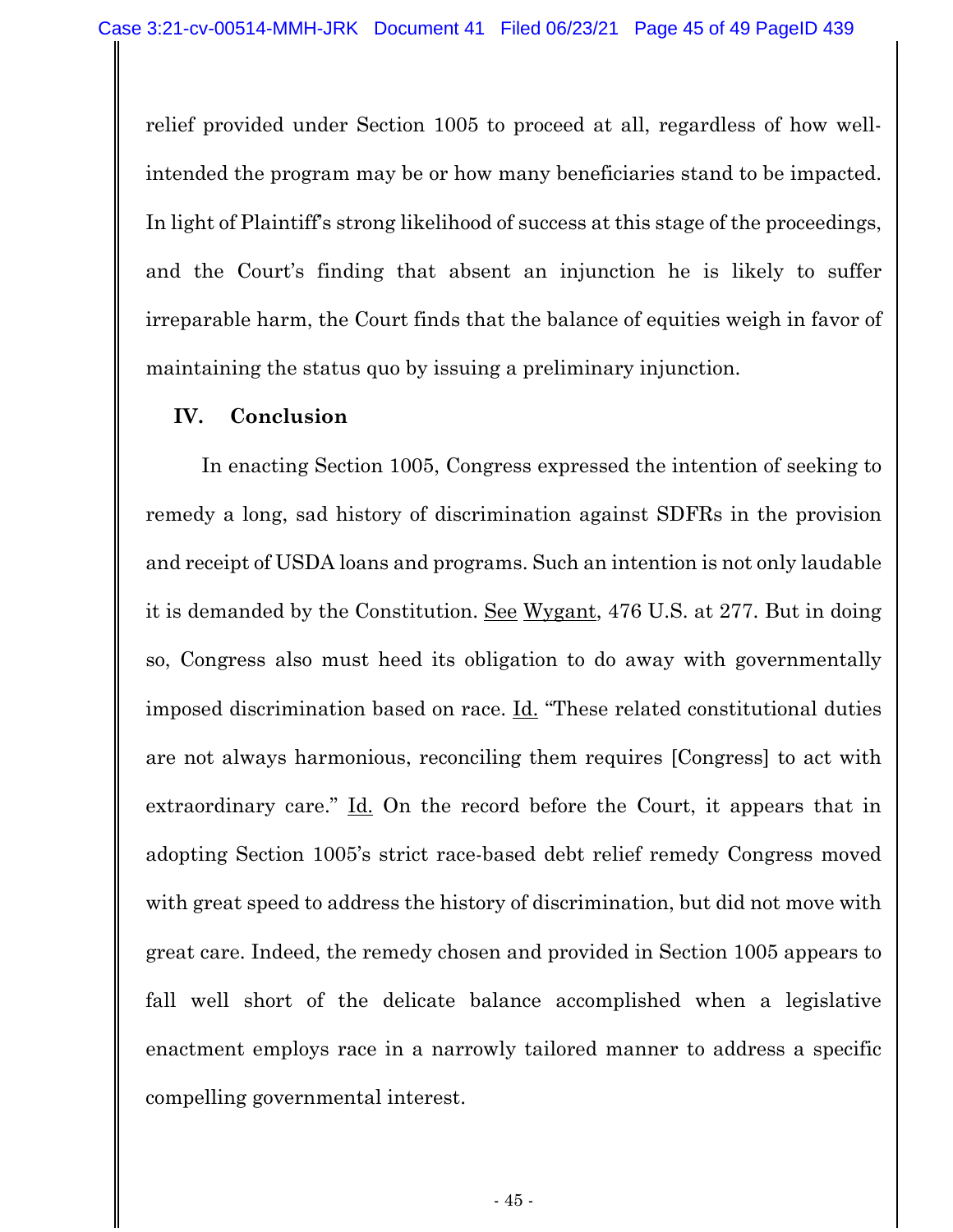For purposes of this Motion, Plaintiff has established a substantial likelihood that he will prevail on his claim that Section 1005, as written, violates his right to equal protection under the law. He also has shown that absent an injunction, all SDFRs with qualifying farm loans will receive up to 120% debt relief and he will suffer the harm of being excluded from eligibility for that debt relief program solely on the basis of his race. That harm, he has shown, is irreparable. The debt relief given to the SDFRs cannot be undone, the Court cannot order that Plaintiff receive equivalent relief, and money damages are precluded. The harm will be complete and its effects will be cast in stone. Only a preliminary injunction halting the distribution of payments and debt relief under Section 1005 can give Plaintiff an opportunity to obtain any redress. Such an injunction certainly impacts the SDFRs counting on the debt relief. But the Court has carefully balanced the equities and is convinced that they favor the halting of a program that is significantly likely to violate the constitutional guarantee of equal protection under the law.

In reaching this conclusion, the Court proceeds with great caution in determining that an injunction that will have nationwide effect is warranted. Justices Gorsuch and Thomas have questioned a district courts' authority to enter nationwide injunctions, see, e.g., Dep't of Homeland Sec. v. N.Y., 140 S. Ct. 599, 599-601 (2020) (concurring opinion); see also Trump v. Hawaii, 138 S. Ct. 2392, 2423 (2018) (noting the "disposition of the case makes it unnecessary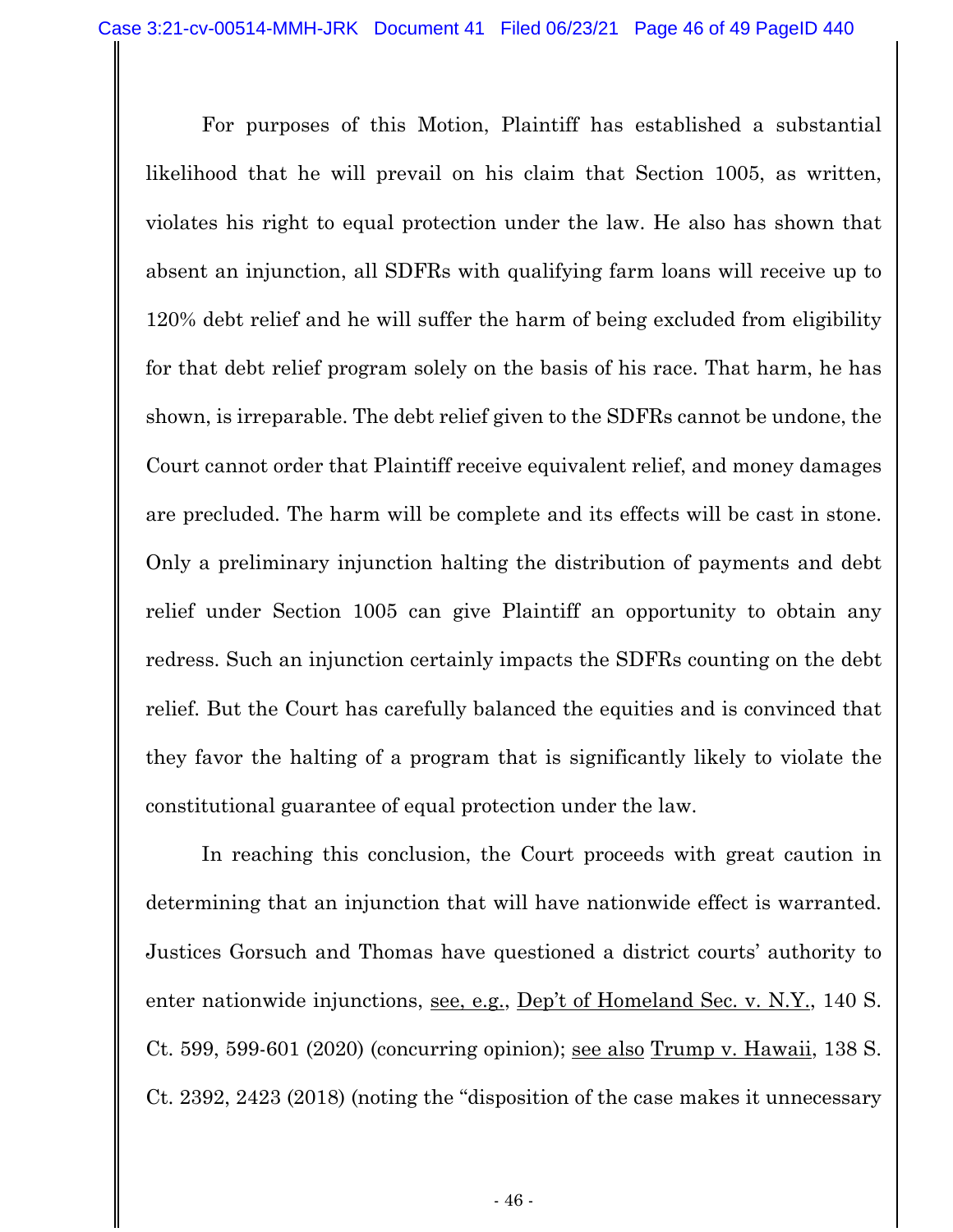to consider the propriety of the nationwide scope of the injunction," leaving the question unresolved), and courts and scholars have been critical of their use. See Trump, 138 S. Ct. at 2429 (collecting scholarly articles criticizing the issuance of nationwide preliminary injunctions). This Court has never gone so far as to issue such an injunction and is firmly of the view that a narrow injunction that maintains the status quo in the specific circumstances of the plaintiff before the Court and nothing more is the appropriate remedy.

Here, despite exploring any possible more narrow option, the Court cannot identify any relief short of enjoining the distribution of Section 1005's payments and debt relief that will maintain the status quo and provide Plaintiff the opportunity to obtain any relief at all. As noted by the Supreme Court, "[o]nce a constitutional violation is found, a federal court is required to tailor the scope of the remedy to fit the nature and extent of the constitutional violation." Dayton Bd. of Ed. v. Brinkman, 433 U.S. 406, 420 (1977) (internal quotations and citations omitted); see also Califano v. Yamasaki, 442 U.S. 682, 702 (1979) (noting, in the context of a nationwide class action, "the scope of injunctive relief is dictated by the extent of the violation established, not by the geographical extent of the plaintiff class."). Plaintiff has shown a likelihood of success on the merits of his claim that Section 1005 is unconstitutional and, if implemented, would deprive him of his right to equal protection under the law. The implementation of Section 1005 will be swift and irreversible, meaning the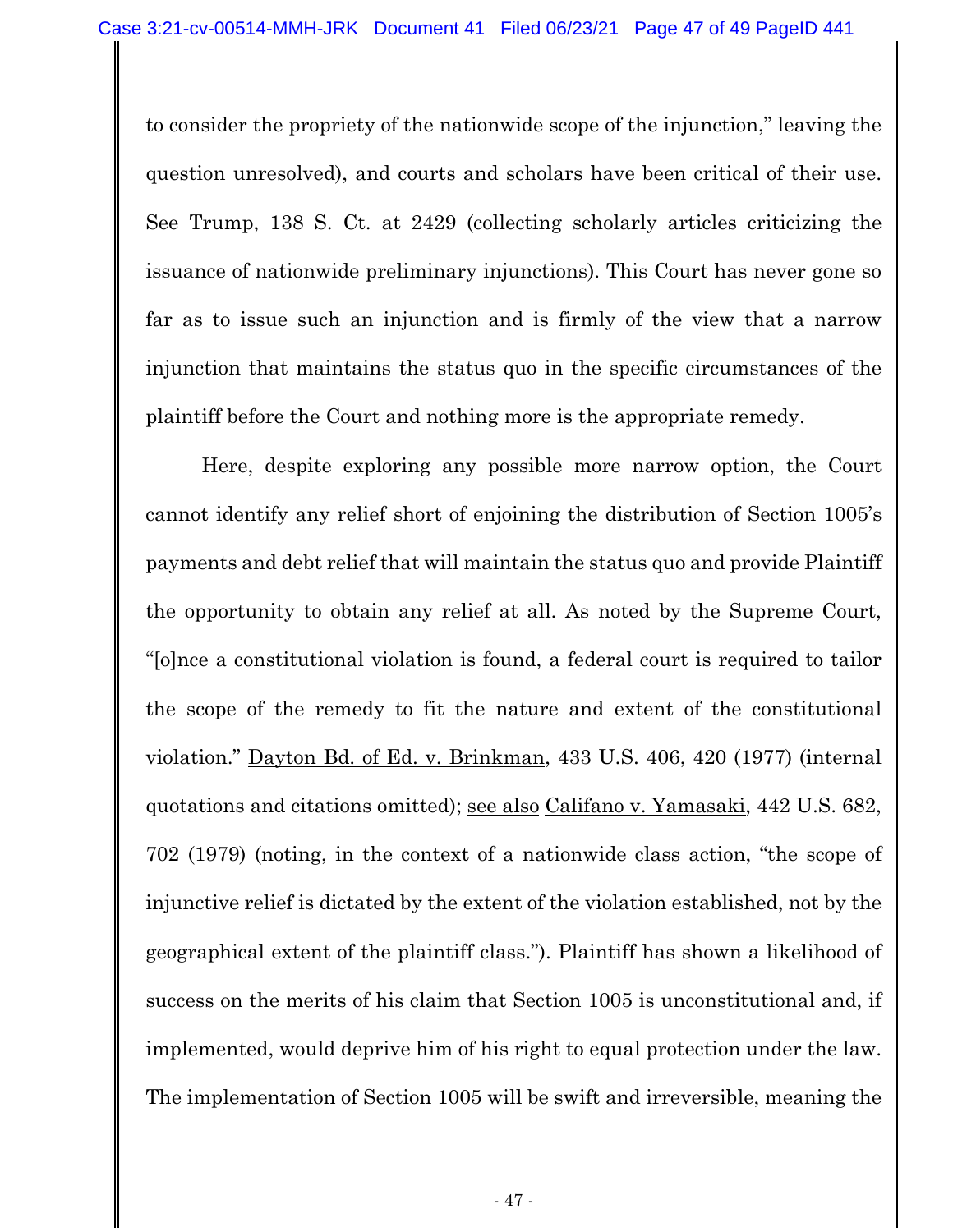only way to avoid Plaintiff's irreparable harm is to enjoin the program.<sup>18</sup> The Court can envision no other remedy that will prevent the likely violation of Plaintiff's constitutional right which absent an injunction cannot be remedied in this action.

In recognition of the magnitude of the effect of the injunction entered here, the Court will require the parties to proceed with the greatest of speed in reaching a final adjudication in this case. The parties must immediately present the Court with a proposed schedule to complete any discovery that may be required on an expedited basis as well as a swift deadline for the submission of dispositive motions.

Accordingly, it is

## **ORDERED:**

- 1. Plaintiff's Motion for Preliminary Injunction (Doc. 11) is **GRANTED**.
- 2. Defendants Thomas J. Vilsack, in his official capacity as U.S. Secretary of Agriculture and Zach Ducheneaux, in his official capacity as Administrator, Farm Service Agency, their agents, employees and all others acting in concert with them, who receive actual notice of this Order by personal service or otherwise, are

<sup>&</sup>lt;sup>18</sup> The Court reaches this conclusion without regard to any incidental benefit to other similarly situated White farmers.